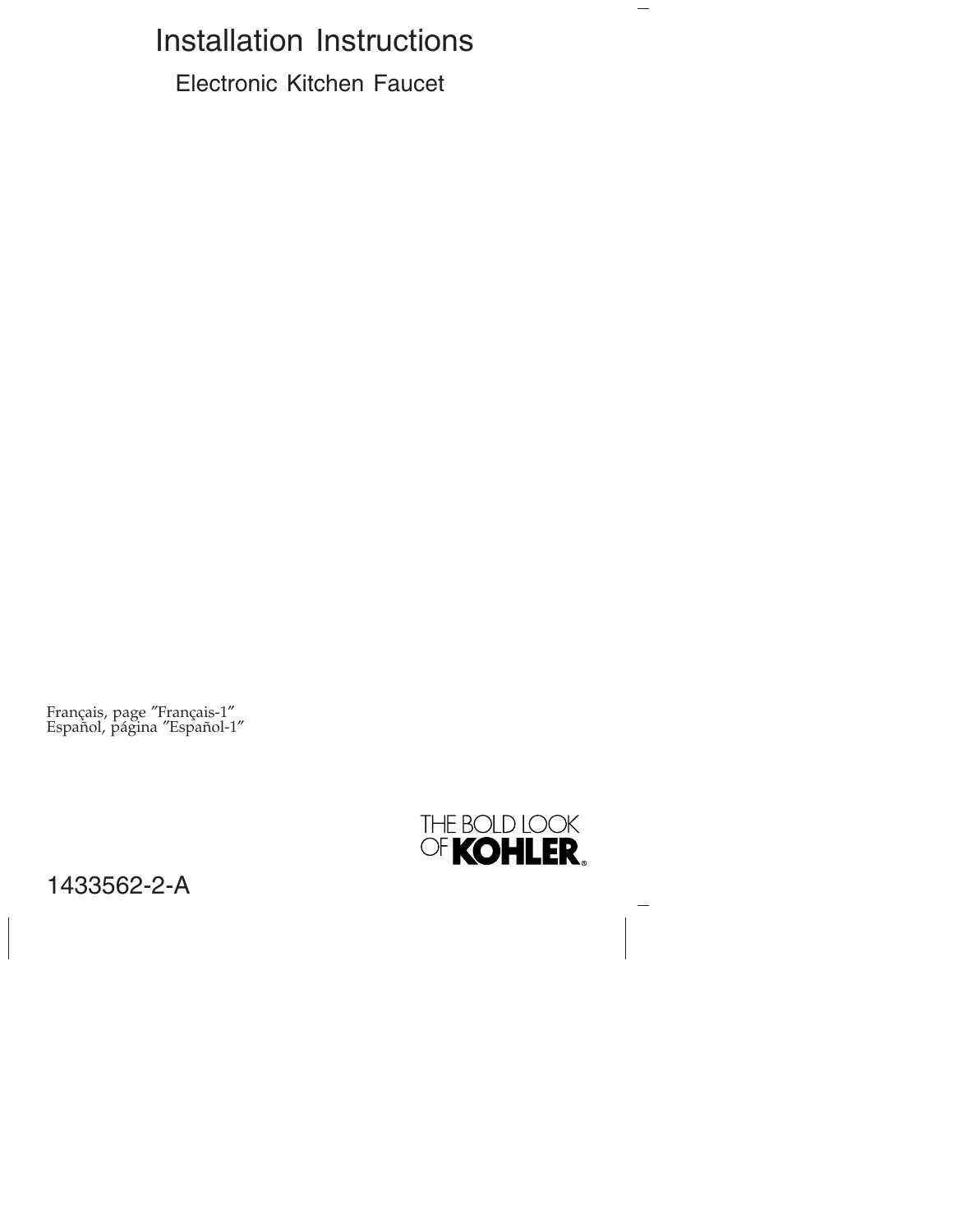

1433562-2-A 2 Kohler Co.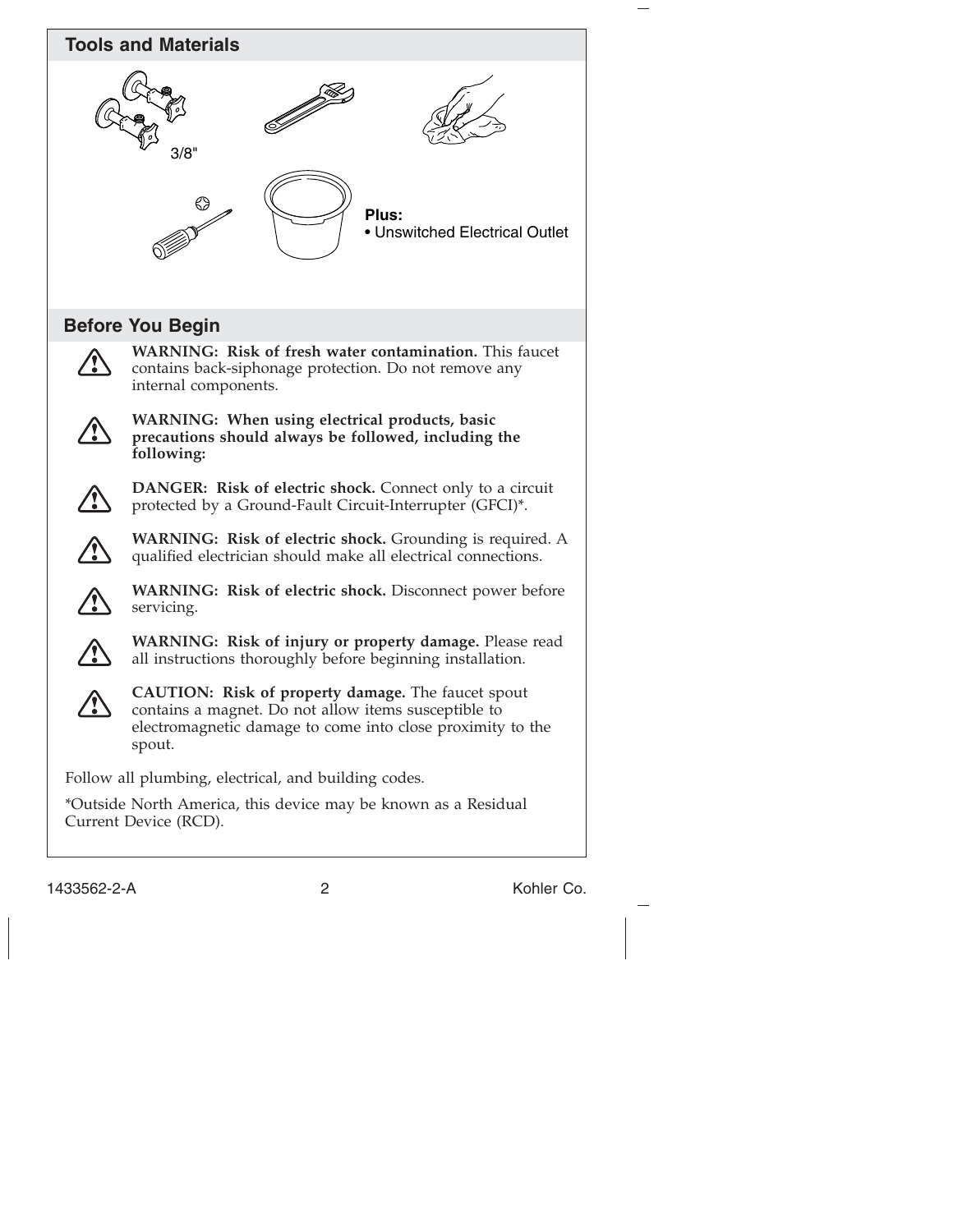#### **Before You Begin (cont.)**

**CAUTION: Risk of product damage.** This product contains sensitive electronic components. Do not store open containers of chemical or cleaning products near this product. Cleaning rags or sponges must be rinsed with fresh water before storage.

**IMPORTANT!** Do not use a switch-controlled electrical outlet (typically used for garbage disposals) to provide power to the faucet.

- Class 1 laser product: Complies with 21 CFR 1040.10 and 1040.11.
- Observe all local plumbing and building codes.
- Provide a constant **unswitched** 120 VAC electrical outlet located below the sink within 5' (1.5 m) of the control box.
- $\Box$  Turn off the water supply.
- $\Box$  For new installations, assemble the faucet to the sink before installing the sink.
- $\Box$  For uneven mounting surfaces (such as tile grout lines), apply a suitable sealant under the faucet. **Do not use petroleum-based sealant.**

Kohler Co. 3 1433562-2-A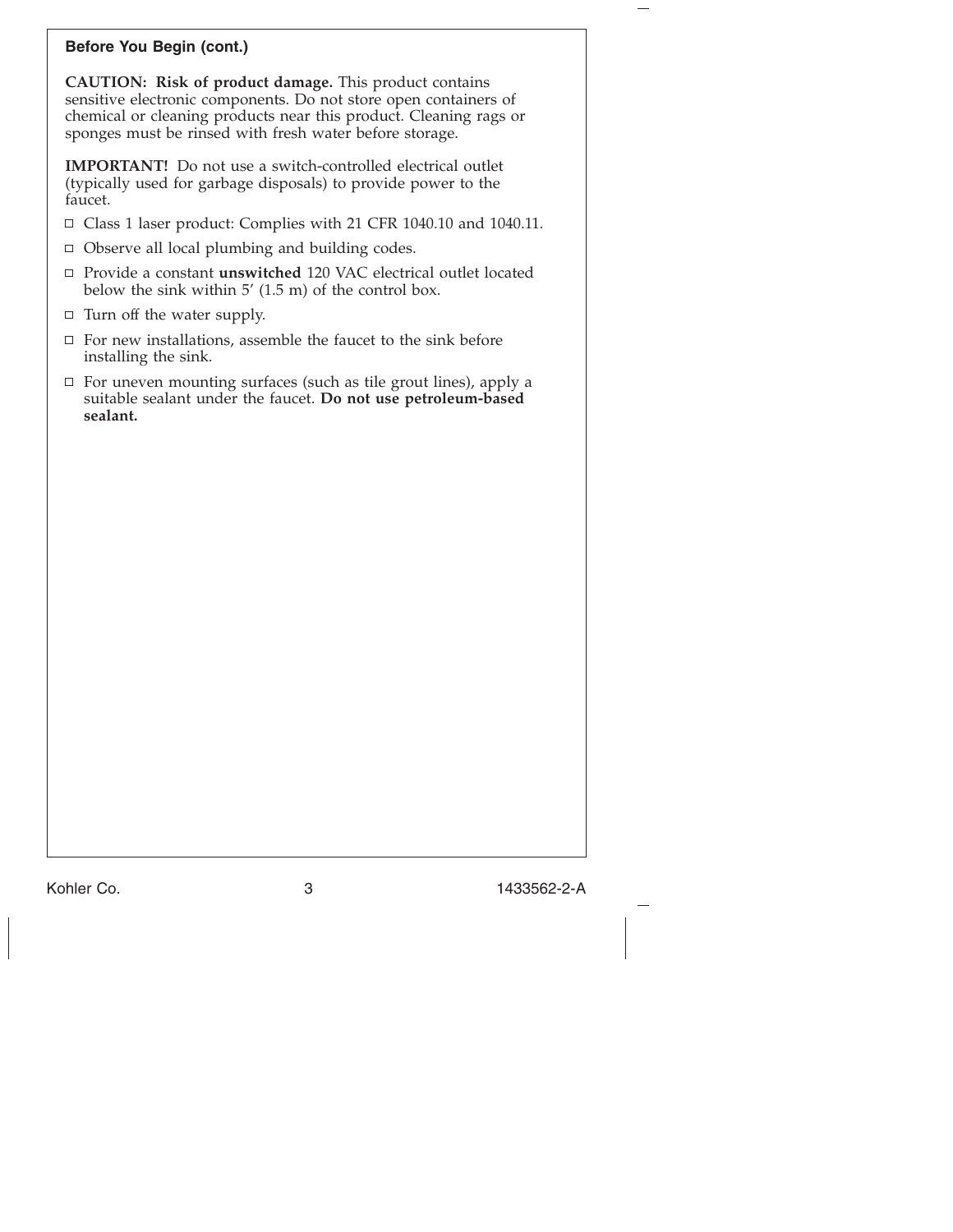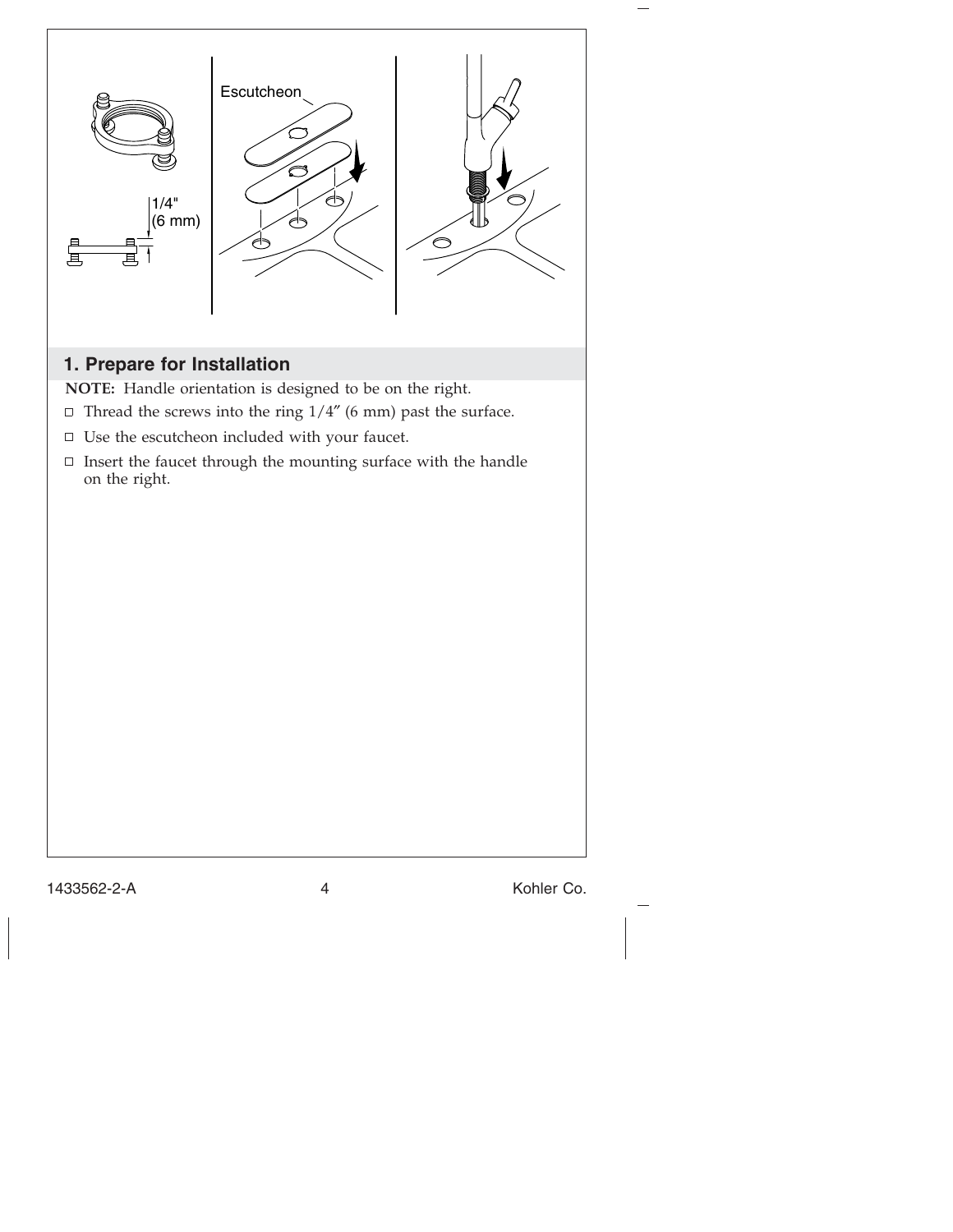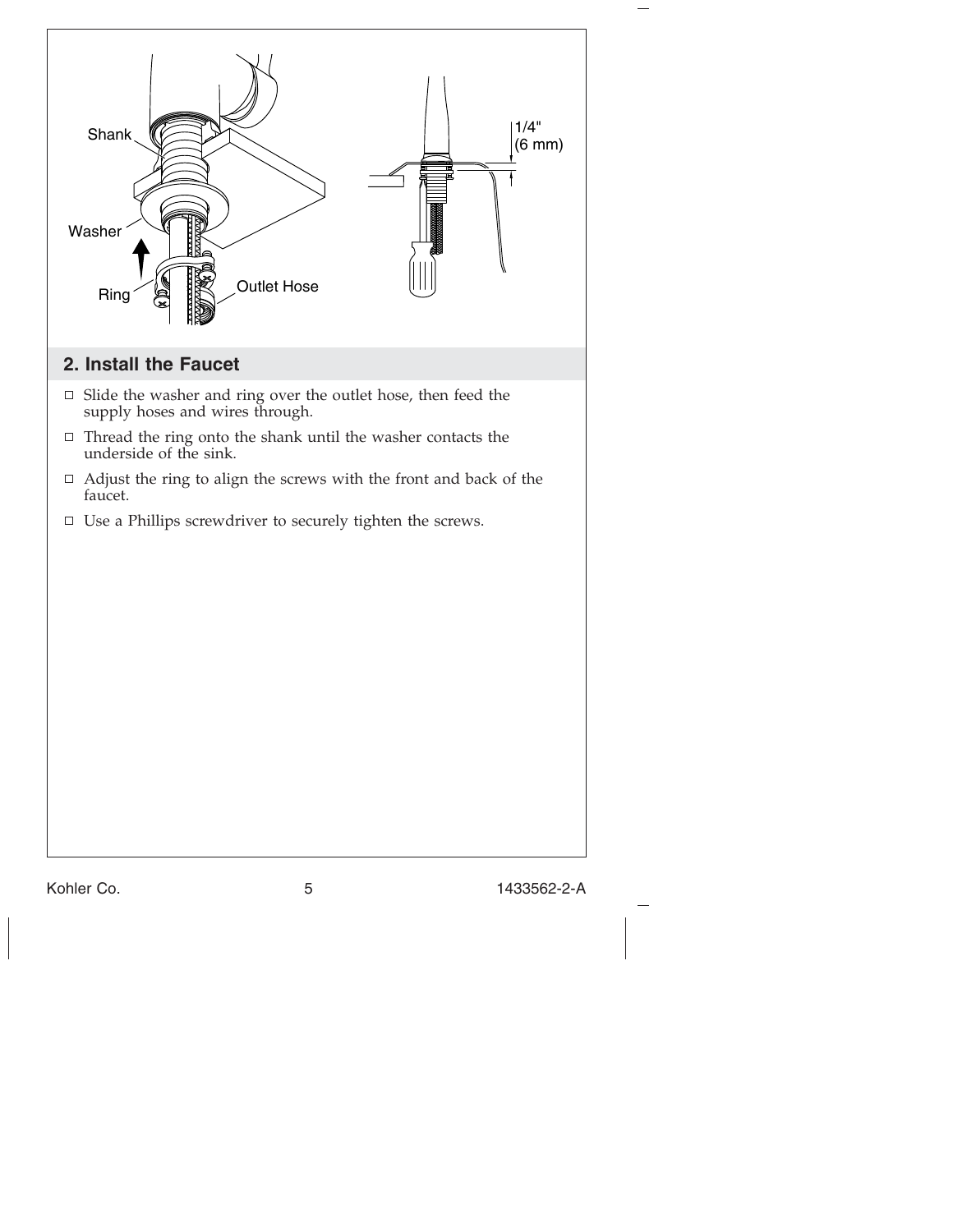

1433562-2-A 6 Kohler Co.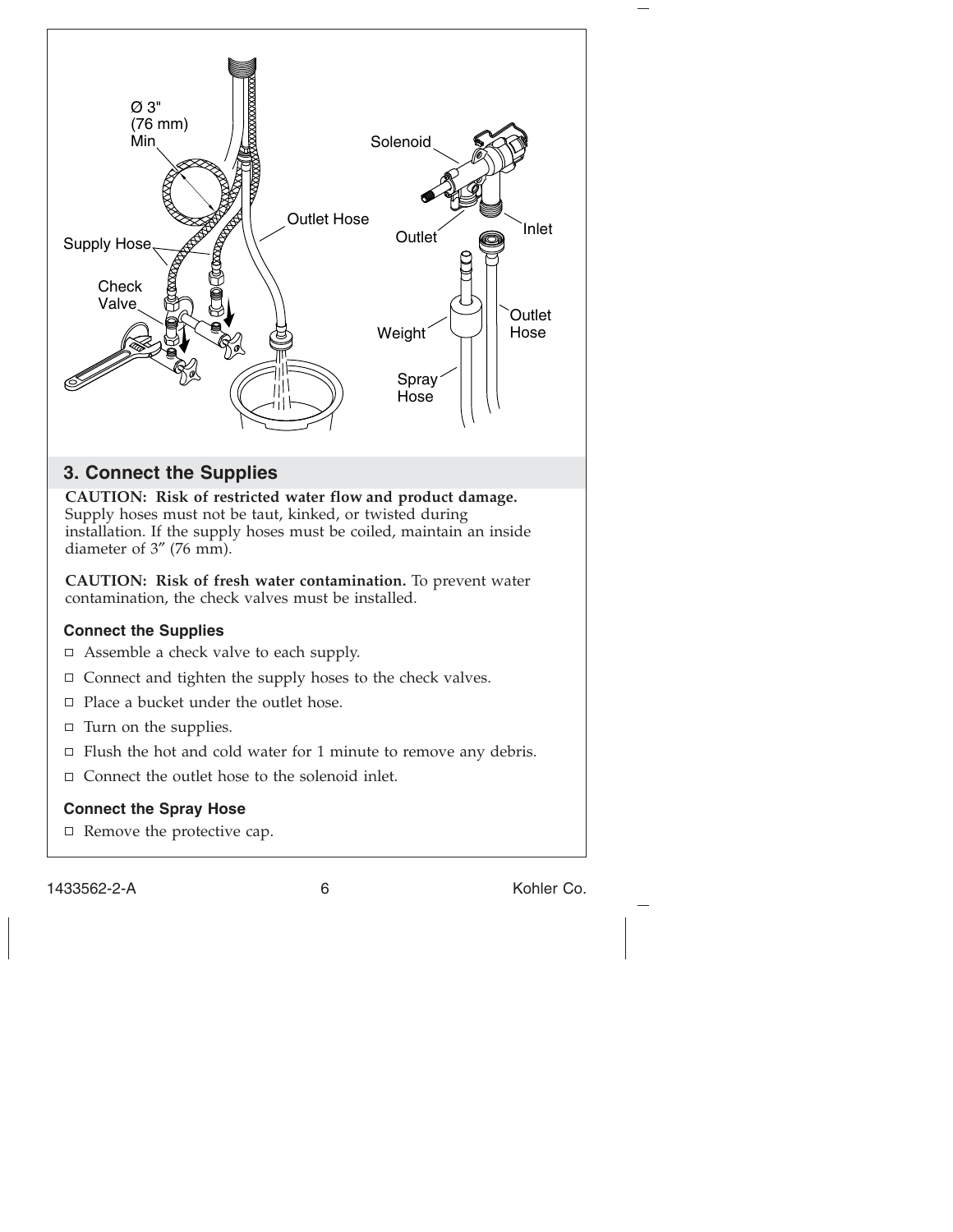| <b>Connect the Supplies (cont.)</b>                                                                            |
|----------------------------------------------------------------------------------------------------------------|
| NOTE: The weight must be installed onto the spray hose to act as a<br>pull stop and to prevent kinking damage. |
| $\Box$ Slide the weight onto the spray hose.                                                                   |
| $\Box$ Connect the spray hose to the solenoid outlet.                                                          |
|                                                                                                                |
|                                                                                                                |
|                                                                                                                |
|                                                                                                                |
|                                                                                                                |
|                                                                                                                |
|                                                                                                                |
|                                                                                                                |
|                                                                                                                |
|                                                                                                                |
|                                                                                                                |
|                                                                                                                |
|                                                                                                                |
|                                                                                                                |
|                                                                                                                |
|                                                                                                                |
|                                                                                                                |
|                                                                                                                |
|                                                                                                                |
|                                                                                                                |
|                                                                                                                |
|                                                                                                                |
|                                                                                                                |

Kohler Co. 7 1433562-2-A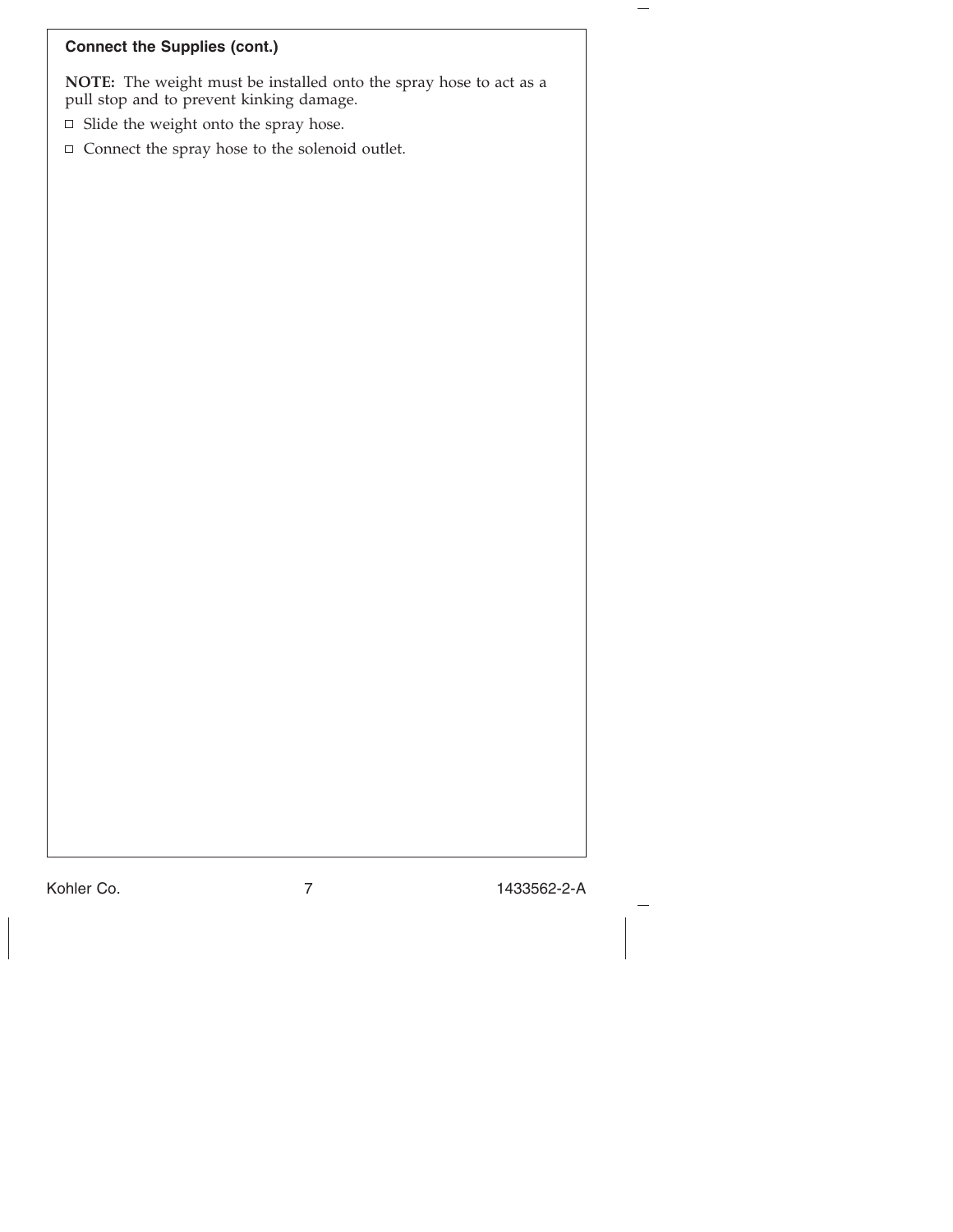

1433562-2-A 8 Kohler Co.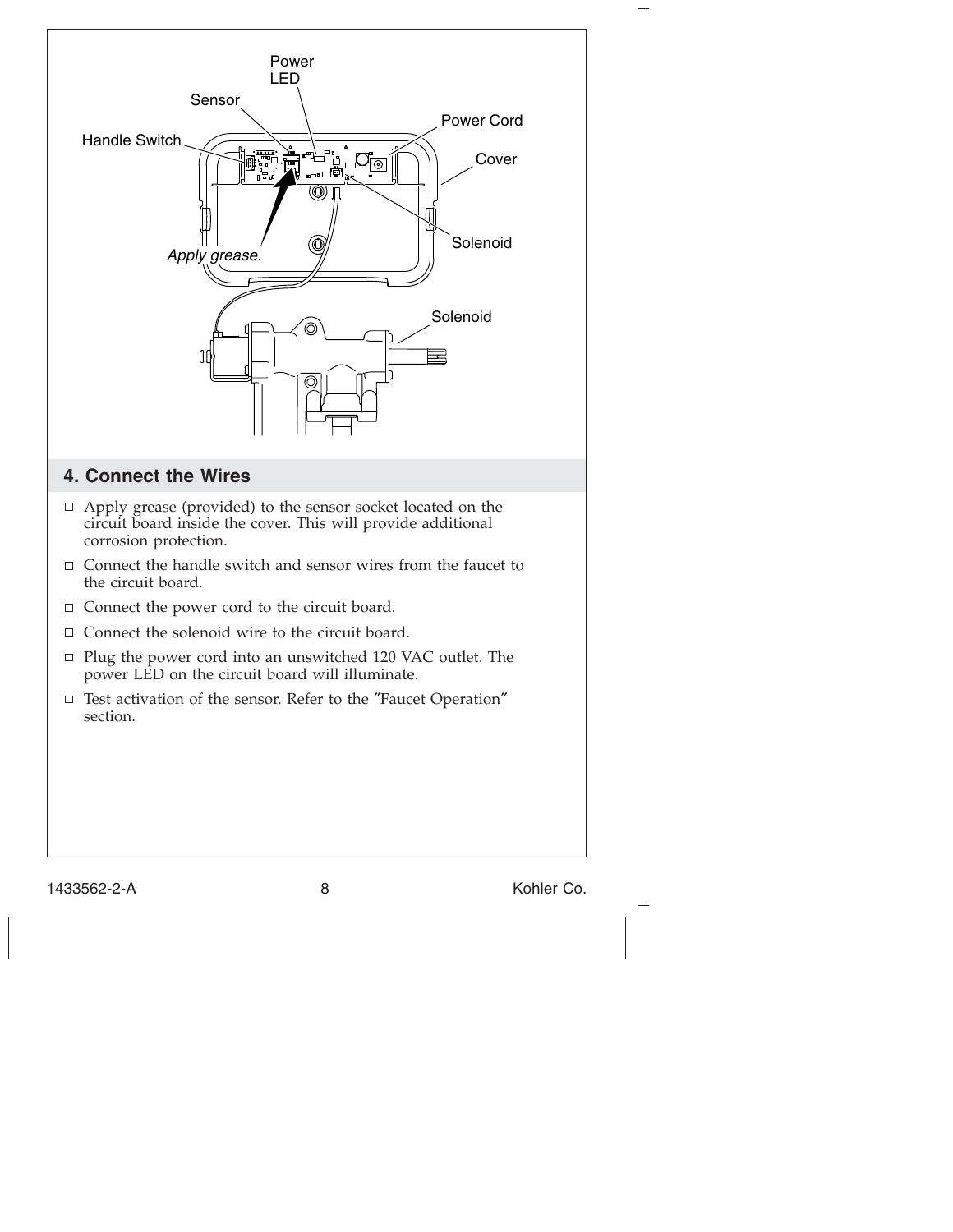

Kohler Co. 9 1433562-2-A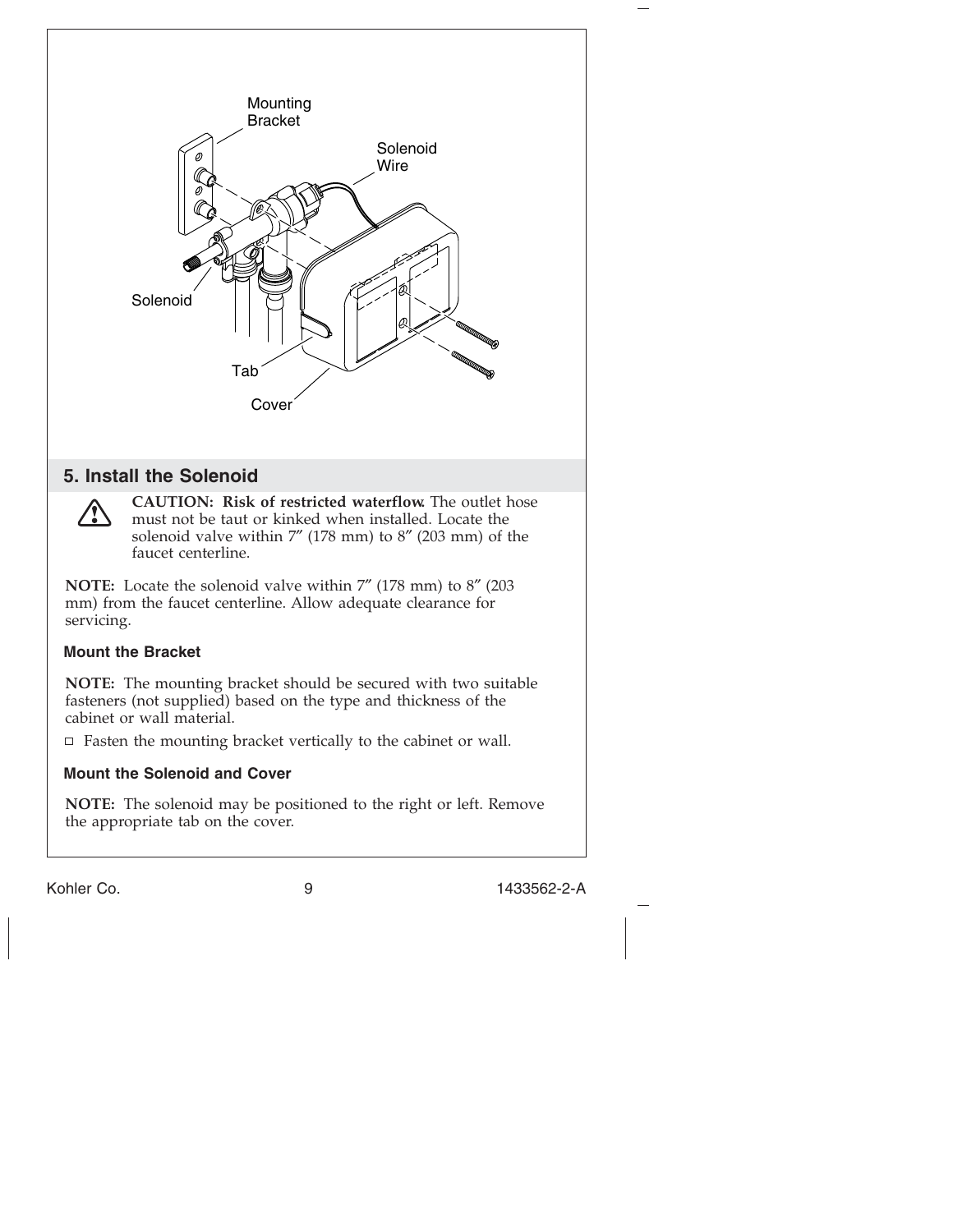## **Install the Solenoid (cont.)**

- $\hfill\Box$  <br> <br> Position the solenoid and cover on the mounting bracket.
- Secure the solenoid and cover to the mounting bracket with the two screws provided.

1433562-2-A 10 10 Kohler Co.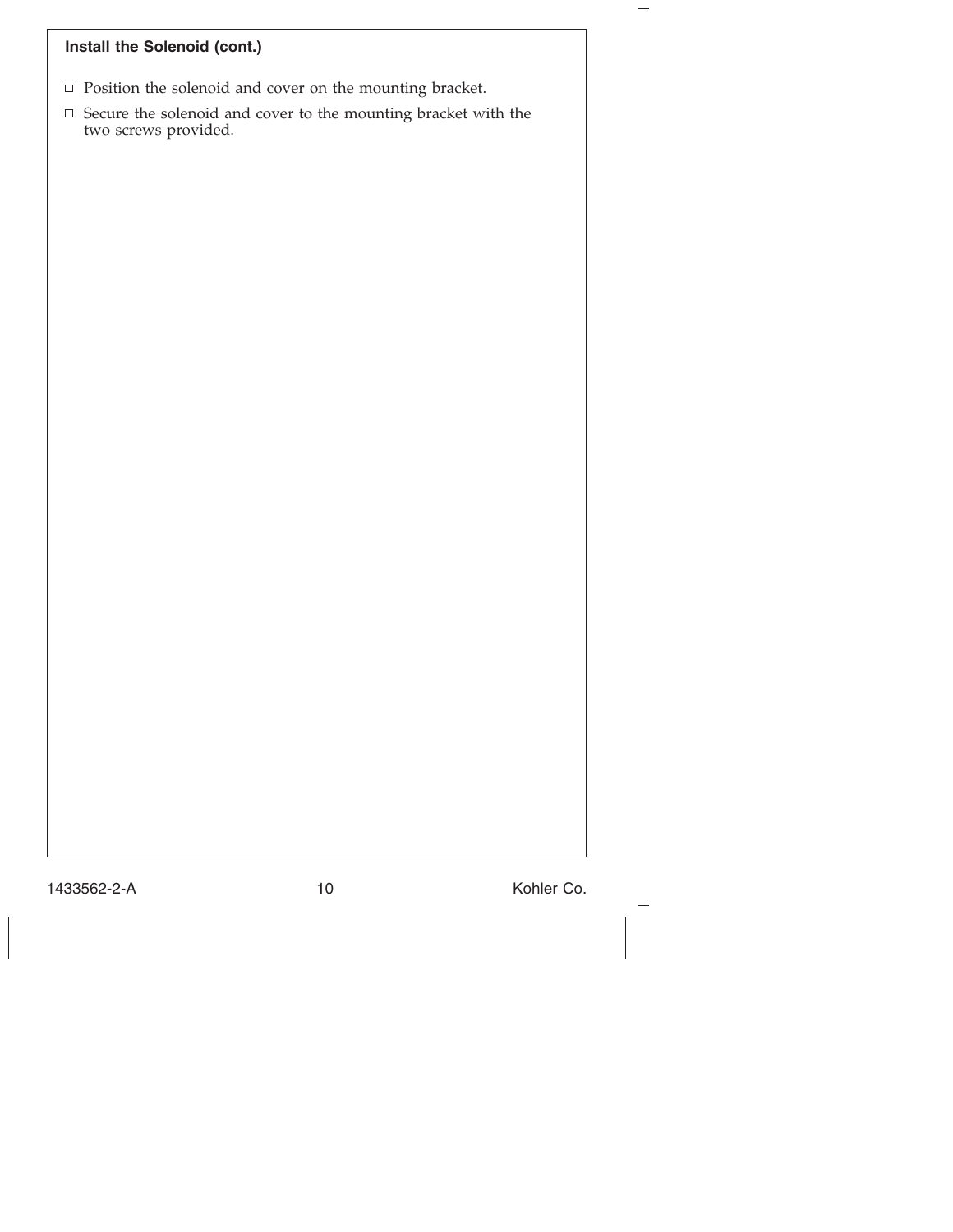

Kohler Co. 2012 11 11 1433562-2-A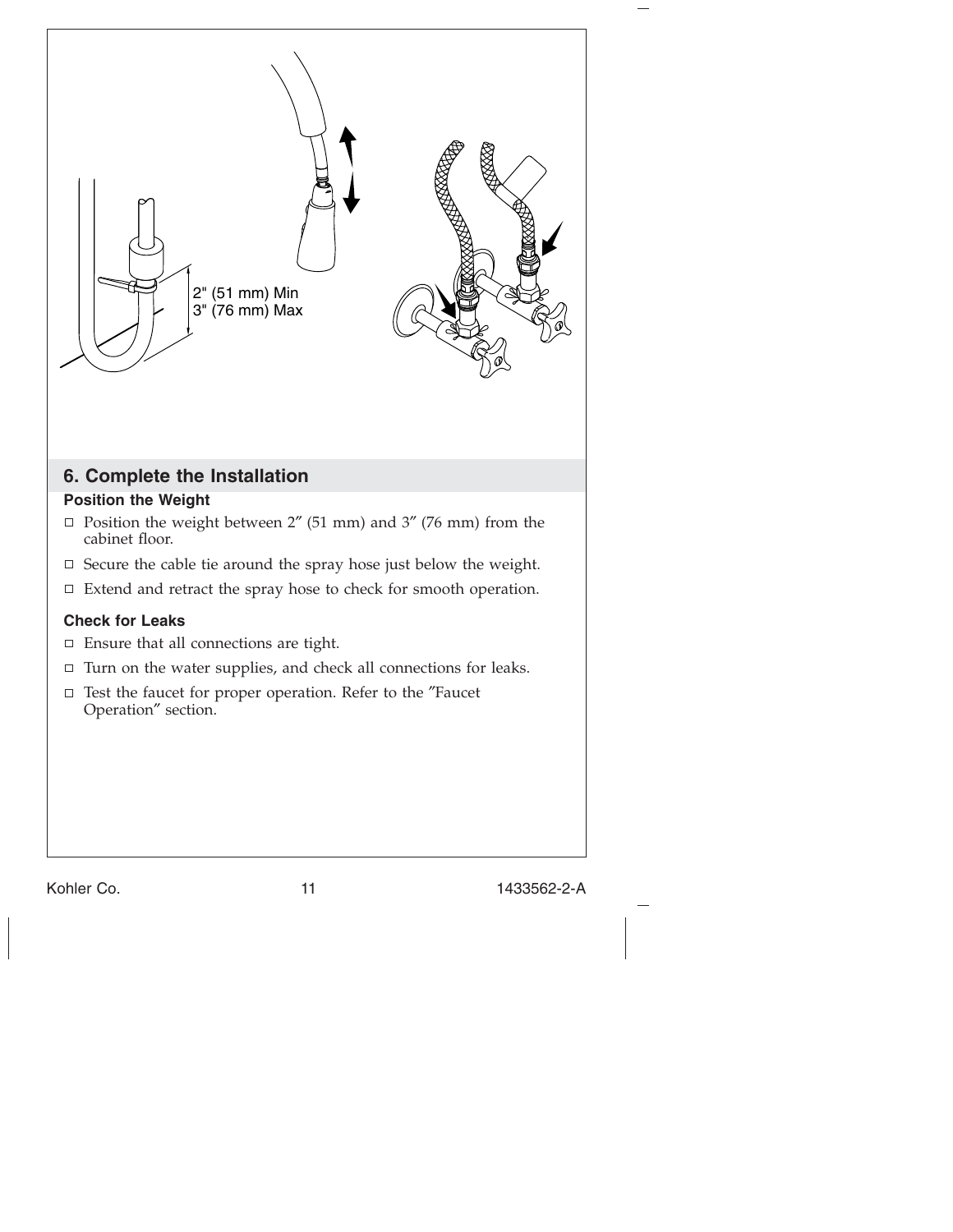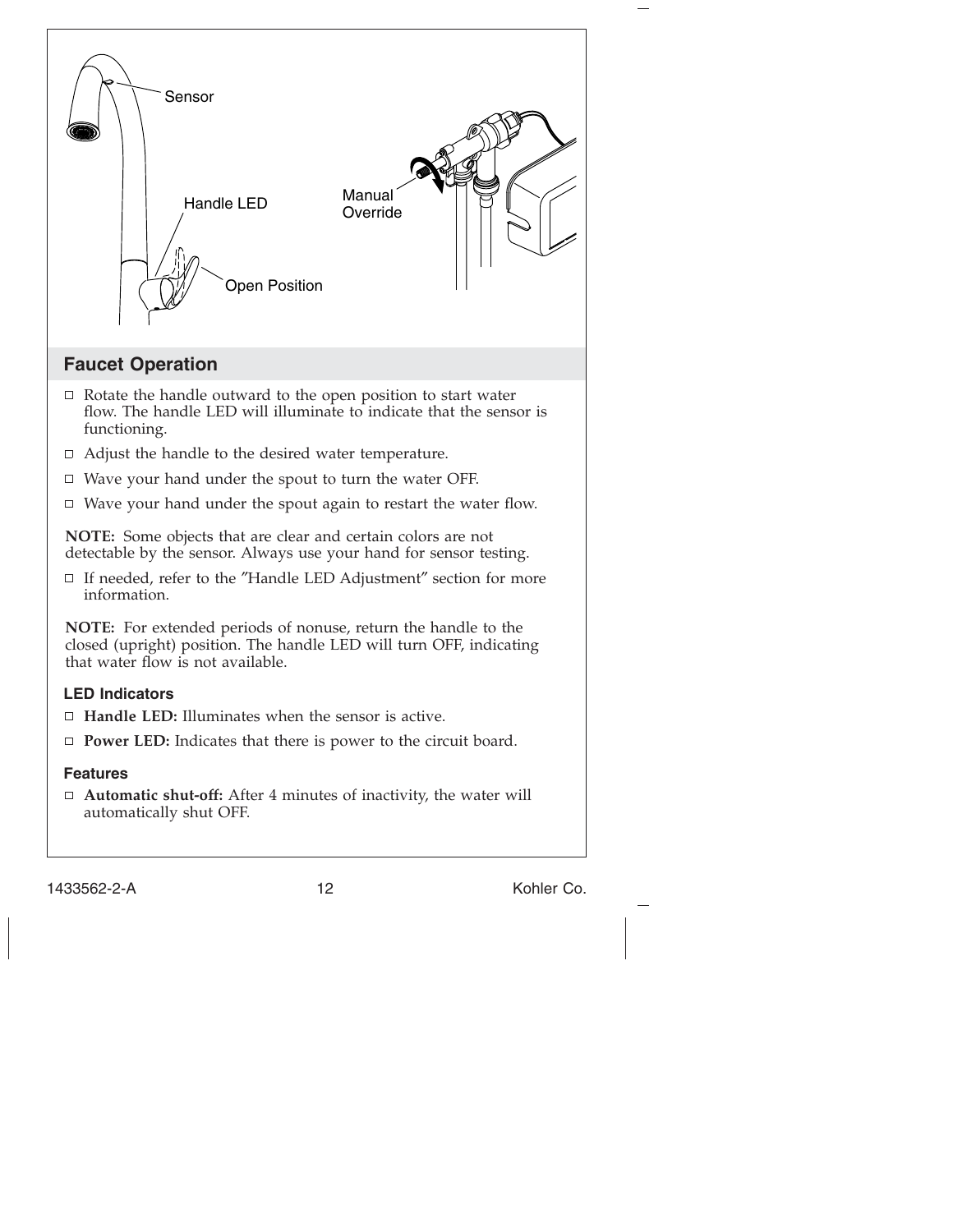## **Faucet Operation (cont.)**

**Sensor override:** In the event of power loss, bypass the sensor function by turning in the override feature on the solenoid valve. The faucet can then be operated manually.

Kohler Co. 13 1433562-2-A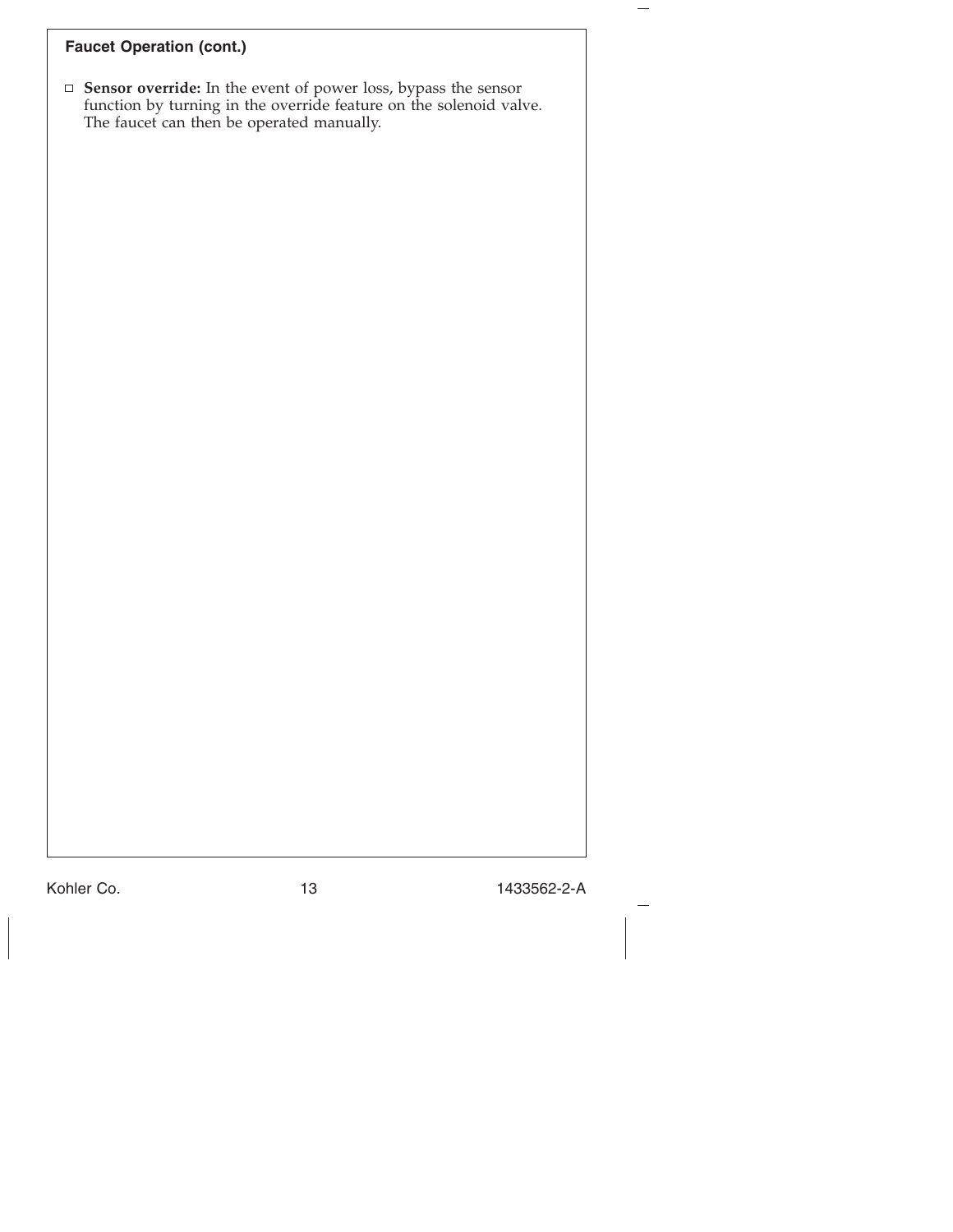

**IMPORTANT!** Do not apply upward pressure to the valve setscrew while making adjustments.

- **LED is ON when the handle is closed:** Tighten the valve setscrew until the LED turns OFF. Then tighten the setscrew an additional 1/4 turn.
- **Handle does not return to the upright position:** Loosen the valve setscrew until the handle rotates to the full upright (closed) position and the LED turns ON. Then tighten the setscrew until the LED turns OFF, plus an additional  $1/4$  turn.
- **Water does not fully shut off:** Loosen the valve setscrew until the handle rotates to the full upright (closed) position and the LED turns ON. Then tighten the setscrew until the LED turns OFF, plus an additional 1/4 turn.

1433562-2-A 14 Kohler Co.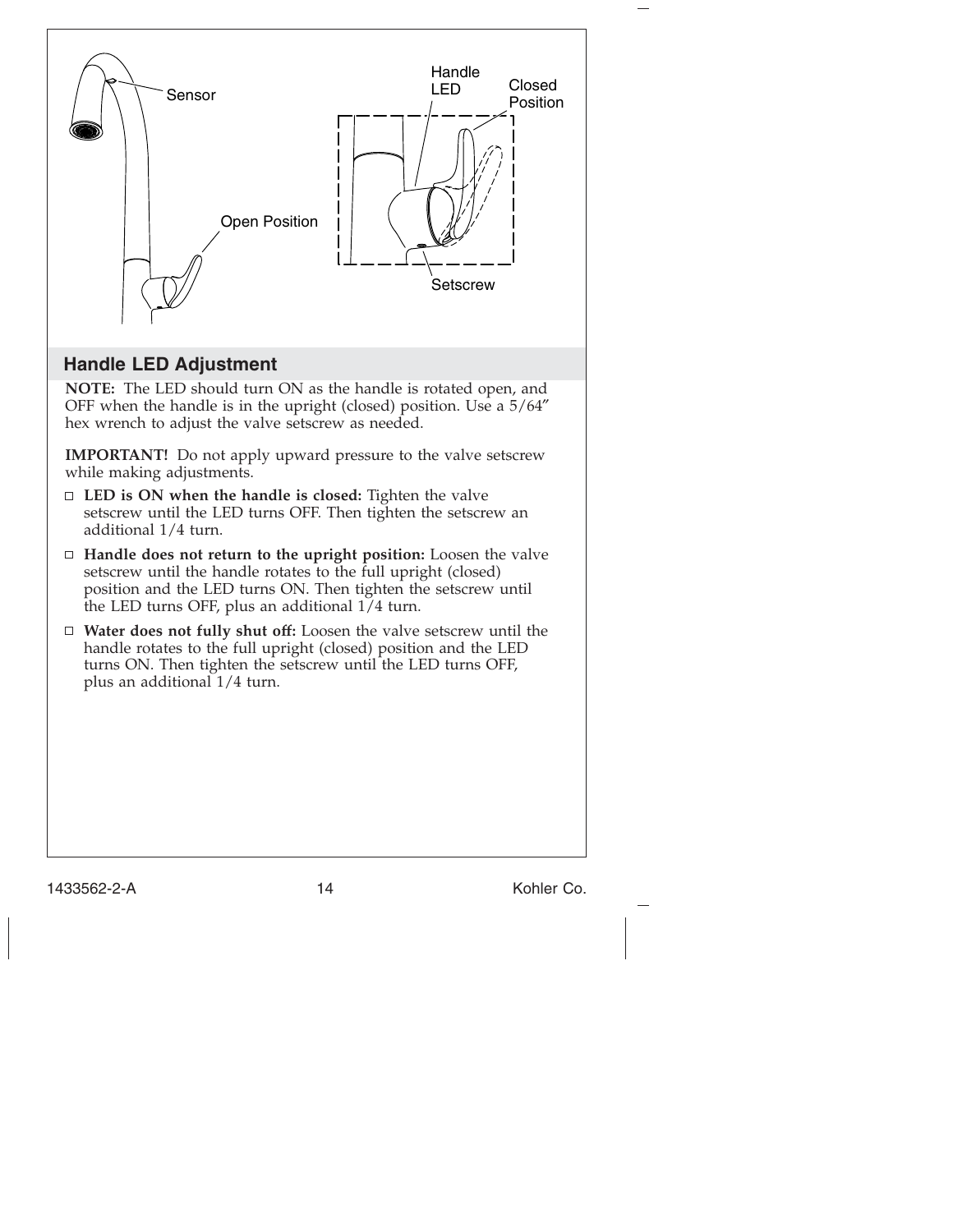

## **Cleaning the Screens**

#### **Sprayhead Screen**

- $\Box$  Turn the handle to the closed position.
- $\Box$  Disconnect the nut at the end of the spray hose.
- $\Box$  Remove and clean the screen inside the spray hose.
- $\Box$  Reinsert the screen and reconnect the sprayhead.

#### **Solenoid Inlet Screen**

- $\Box$  Turn the handle to the closed position.
- $\Box$  Disconnect the outlet hose from the solenoid.
- $\Box$  Remove and clean the inlet screen inside the solenoid.
- $\Box$  Reinstall the inlet screen and reconnect the outlet hose.

Kohler Co. 2012 15 1433562-2-A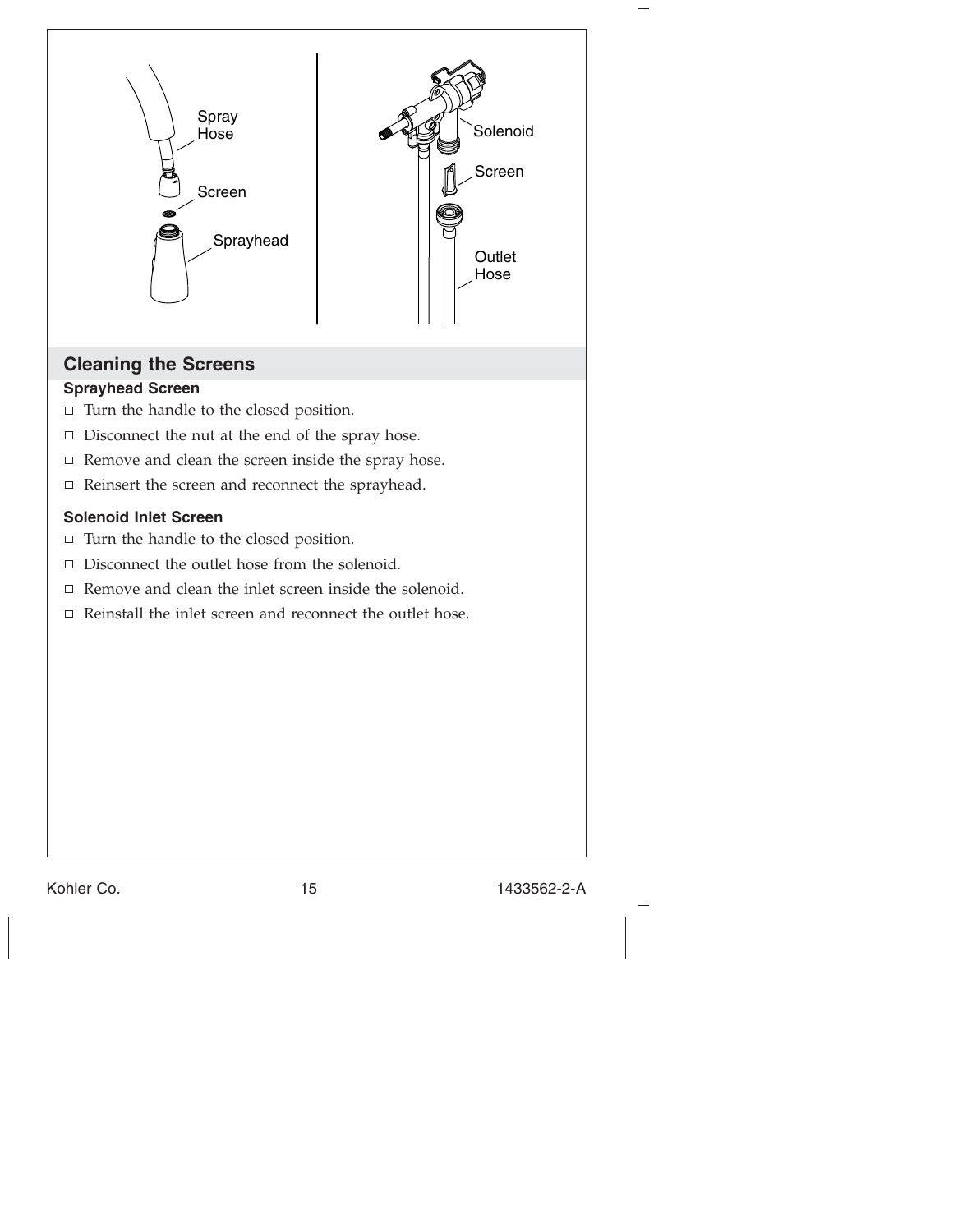## **Troubleshooting**

**CAUTION: Risk of product damage.** This product contains sensitive electronic components. Use care not to damage pins and connectors during troubleshooting.

**CAUTION: Risk of product damage.** Do not insert anything other than the sensor wire into the sensor wire connector (phone jack) on the circuit board.

**NOTE:** For service parts information, visit your product page at kohler.com.

| <b>Faucet Troubleshooting Table</b> |                                                                       |                                                                                                                            |  |
|-------------------------------------|-----------------------------------------------------------------------|----------------------------------------------------------------------------------------------------------------------------|--|
| <b>Symptoms</b>                     | <b>Probable Causes</b>                                                | <b>Recommended Action</b>                                                                                                  |  |
| 1. No water flow.                   | The supply<br>А.<br>stops are<br>closed.                              | Confirm that the<br>A.<br>supply stops are open.                                                                           |  |
|                                     | Handle is in<br><b>B.</b><br>the closed<br>position.                  | Rotate the handle to the<br><b>B.</b><br>open position. Refer to<br>the "Faucet Operation"<br>section.                     |  |
|                                     | The hot<br>$\mathbf{C}$ .<br>and/or cold<br>supply hose<br>is kinked. | C. Confirm that the<br>supply hoses are not<br>kinked. If coiled,<br>maintain an inside<br>diameter (ID) of 3" (76<br>mm). |  |
|                                     | D. The outlet<br>hose is<br>kinked.                                   | D. Confirm that the<br>solenoid valve is<br>located within 7" (178<br>mm) to 8" (203 mm) of<br>the faucet centerline.      |  |
|                                     | Handle LED<br>Е.<br>is not lit.                                       | Refer to the "Handle<br>Е.<br>Switch Troubleshooting<br>Table."                                                            |  |
|                                     | Power LED<br>F.<br>on circuit<br>board is not<br>lit.                 | Refer to the "Sensor<br>F.<br>Troubleshooting Table."                                                                      |  |
|                                     | G.<br>One or more<br>screens are<br>clogged.                          | G. Refer to the "Cleaning<br>the Screens" section.                                                                         |  |
|                                     |                                                                       |                                                                                                                            |  |

1433562-2-A 16 16 Kohler Co.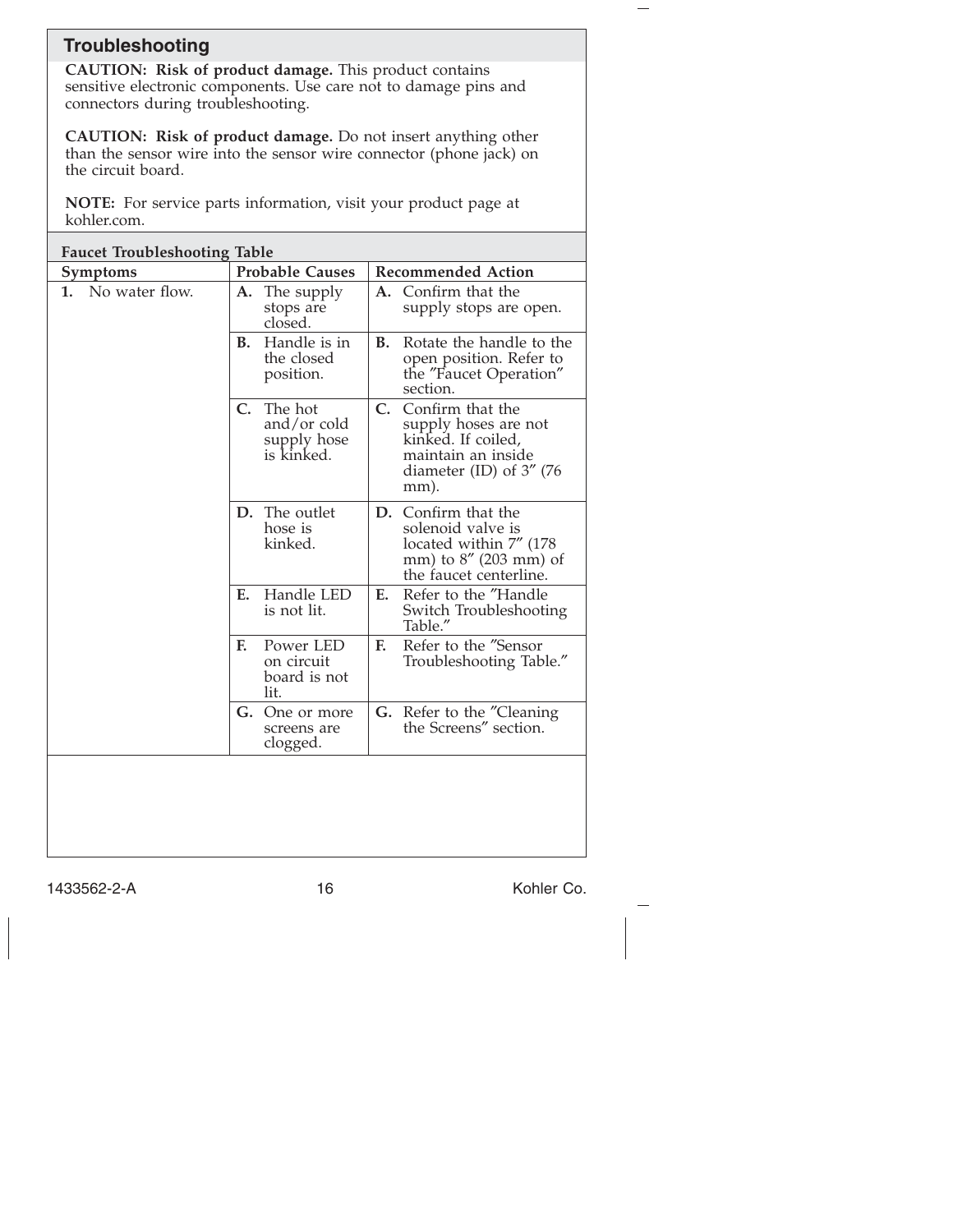| Troubleshooting (cont.)                                           |                                                                                     |                                                                                                                                                                       |  |  |  |  |
|-------------------------------------------------------------------|-------------------------------------------------------------------------------------|-----------------------------------------------------------------------------------------------------------------------------------------------------------------------|--|--|--|--|
| <b>Faucet Troubleshooting Table</b>                               |                                                                                     |                                                                                                                                                                       |  |  |  |  |
| Symptoms                                                          | <b>Probable Causes</b>                                                              | <b>Recommended Action</b>                                                                                                                                             |  |  |  |  |
| Low water flow.<br>2.                                             | The supply<br>А.<br>stops are<br>partially<br>closed.                               | Confirm that the<br>A.<br>supply stops are fully<br>open.                                                                                                             |  |  |  |  |
|                                                                   | Handle is<br>В.<br>partially<br>closed.                                             | <b>B.</b><br>Rotate the handle to the<br>full open position.                                                                                                          |  |  |  |  |
|                                                                   | $\mathbf{C}$ .<br>The hot<br>and/or cold<br>supply hose<br>is kinked or<br>twisted. | C. Confirm that the<br>supply hoses are not<br>kinked or twisted. If<br>coiled, maintain an ID<br>of 3" (76 mm).                                                      |  |  |  |  |
|                                                                   | D. The outlet<br>hose is<br>kinked.                                                 | D.<br>Confirm that the<br>solenoid valve is<br>located within 7" (178<br>mm) to 8" (203 mm) of<br>the faucet centerline.                                              |  |  |  |  |
|                                                                   | Е.<br>One or more<br>screens are<br>clogged.                                        | Refer to the "Cleaning<br>E.<br>the Screens" section.                                                                                                                 |  |  |  |  |
|                                                                   | F.<br>Cracked<br>diaphragm.                                                         | F.<br>Replace the solenoid<br>valve assembly.                                                                                                                         |  |  |  |  |
| 3.<br>Poor spray<br>pattern.                                      | The spray<br>A.<br>nozzles are<br>clogged.                                          | Rub your finger over<br>А.<br>the nozzles with water<br>running to dislodge<br>debris.                                                                                |  |  |  |  |
| Power LED is not<br>4.<br>lit.                                    | A.<br>No power to<br>the circuit<br>board.                                          | A.<br>Check the power<br>supply connections to<br>the circuit board.                                                                                                  |  |  |  |  |
|                                                                   | Power cord is<br>В.<br>plugged into<br>a switched<br>outlet.                        | В.<br>Plug the power cord<br>into an unswitched 120<br>VAC outlet (test the<br>outlet with a radio or<br>other device). Confirm<br>that the power LED<br>illuminates. |  |  |  |  |
| 5.<br>Water drips or<br>trickles when<br>faucet is not in<br>use. | Manual<br>A.<br>override is<br>partially<br>engaged.                                | Turn the manual<br>А.<br>override clockwise until<br>it stops; then turn it<br>counterclockwise until<br>the water drip stops.                                        |  |  |  |  |
|                                                                   |                                                                                     |                                                                                                                                                                       |  |  |  |  |

Kohler Co. 17 1433562-2-A

 $\frac{1}{2}$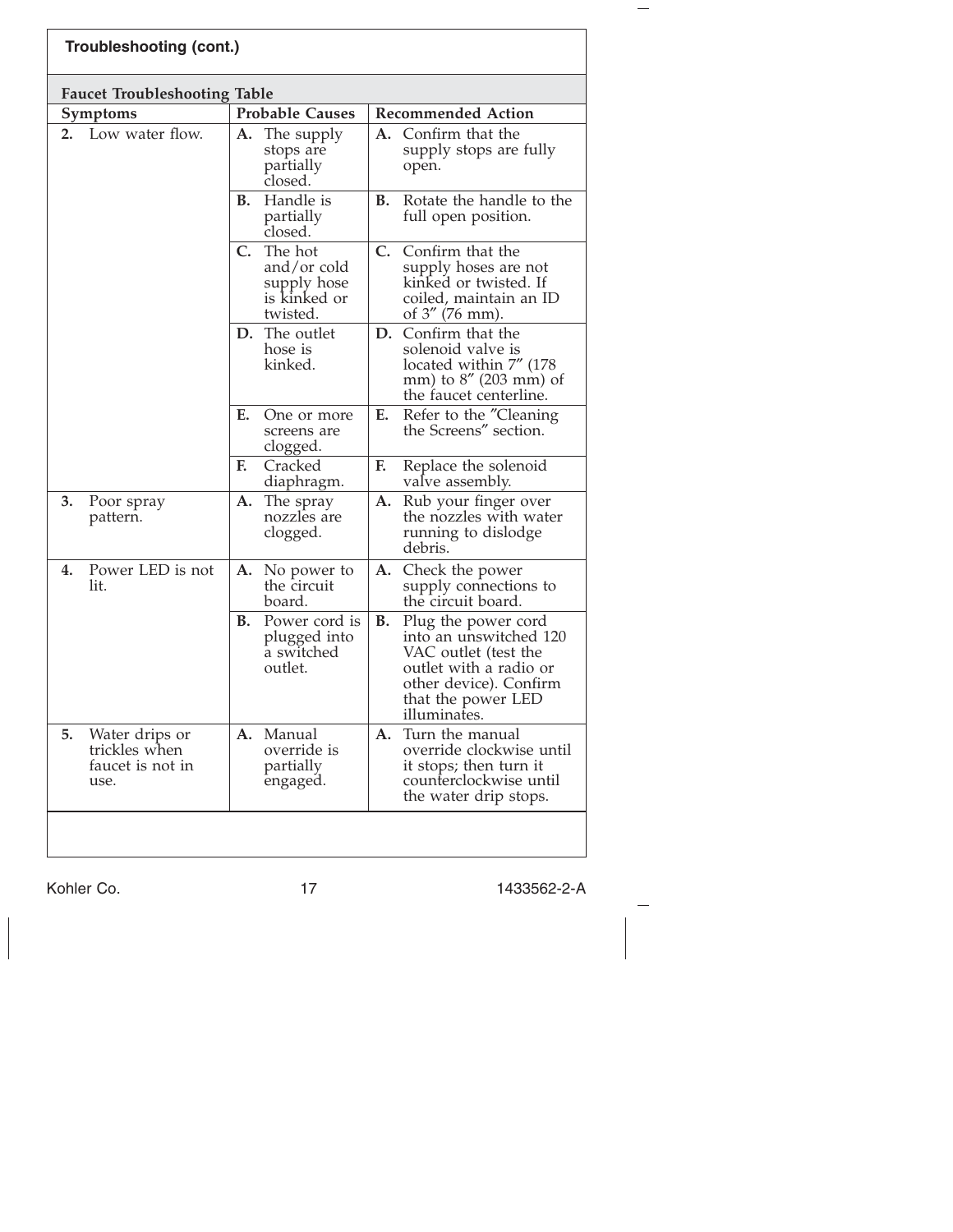|    | <b>Solenoid Troubleshooting Table</b><br><b>Symptoms</b>                 |    | <b>Probable Causes</b>                        |    | <b>Recommended Action</b>                                                                                                                                                 |
|----|--------------------------------------------------------------------------|----|-----------------------------------------------|----|---------------------------------------------------------------------------------------------------------------------------------------------------------------------------|
| 1. | Water leaks from<br>the solenoid valve.                                  |    | A. Hose<br>connections<br>are not<br>secure.  | A. | <b>CAUTION: Risk of</b><br>personal injury or<br>product damage. Turn<br>off the main power and<br>water supply. Check all<br>connections. Make<br>adjustments as needed. |
|    |                                                                          | В. | Internal leak.                                | В. | Replace the solenoid<br>valve assembly.                                                                                                                                   |
| 2. | No audible "click"<br>when solenoid is<br>activated.                     |    | A. Loose<br>solenoid wire<br>connection.      | A. | Check solenoid wire<br>connection to the circuit<br>board.                                                                                                                |
|    |                                                                          | В. | Solenoid<br>valve is not<br>functioning.      | В. | Replace the solenoid<br>valve assembly.                                                                                                                                   |
|    | <b>Handle Switch Troubleshooting Table</b>                               |    |                                               |    |                                                                                                                                                                           |
|    | Symptoms                                                                 |    | <b>Probable Causes</b>                        |    | <b>Recommended Action</b>                                                                                                                                                 |
| 1. | Handle LED is lit<br>when the handle                                     | А. | Valve<br>setscrew                             | A. | Refer to the "Handle<br>LED Adjustment"                                                                                                                                   |
|    | is closed.                                                               |    | needs<br>adjustment.                          |    | section.                                                                                                                                                                  |
| 2. | Handle does not<br>return to the<br>upright position.                    | A. | Valve<br>setscrew<br>needs<br>adjustment.     | A. | Refer to the "Handle<br>LED Adjustment"<br>section.                                                                                                                       |
| 3. | Water does not<br>fully shut off.                                        | A. | Valve<br>setscrew<br>needs<br>adjustment.     | А. | Refer to the "Handle<br>LED Adjustment"<br>section.                                                                                                                       |
| 4. | Handle LED does<br>not illuminate<br>when the handle<br>is rotated open. |    | A. Loose handle<br>switch wire<br>connection. | A. | Check handle switch<br>wire connection to the<br>circuit board.                                                                                                           |

1433562-2-A 18 18 Kohler Co.

 $\overline{\phantom{a}}$  $\overline{\phantom{a}}$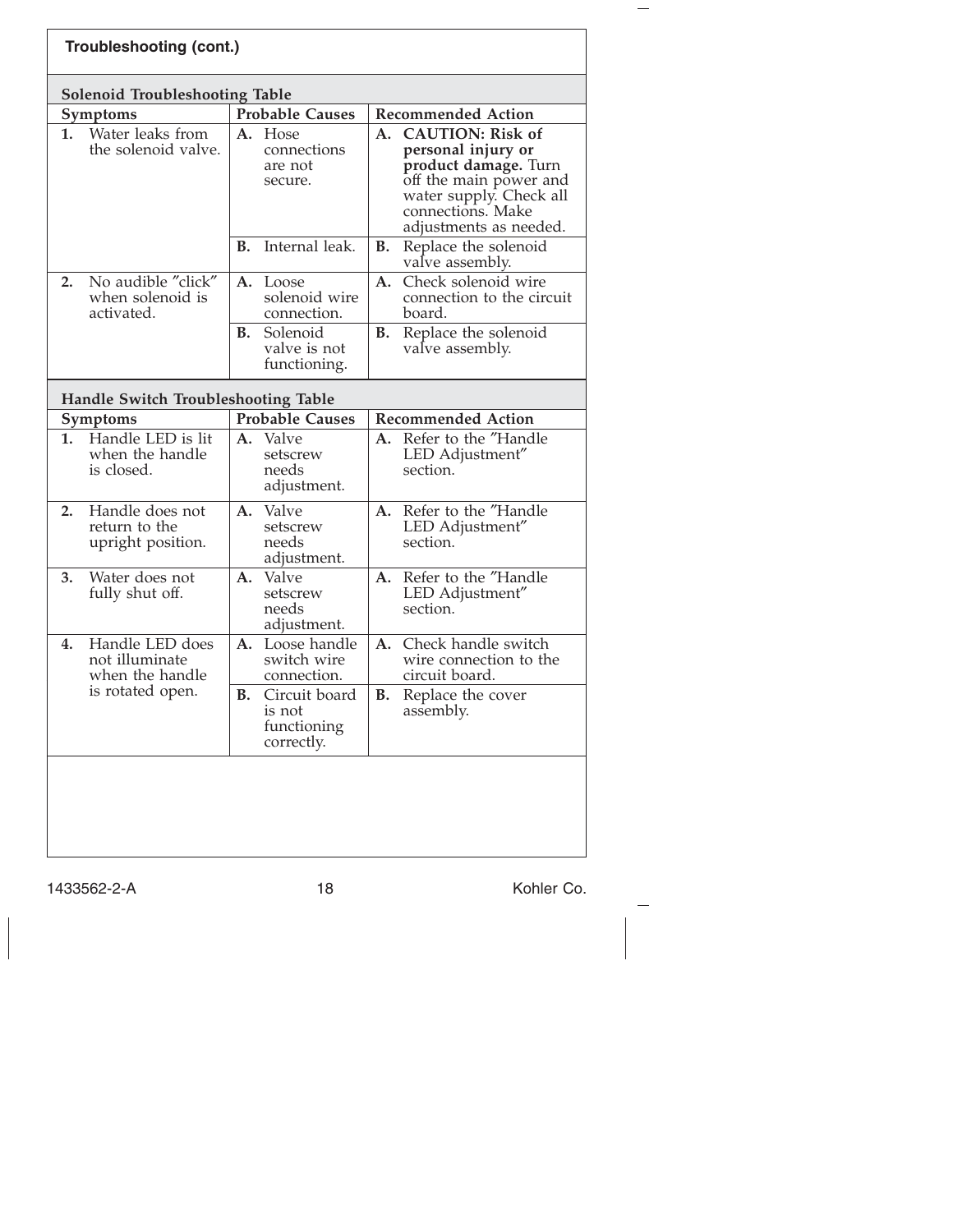| <b>Symptoms</b><br>Intermittent sensor<br>1.<br>operation.<br>2.<br>Handle LED is lit, | <b>Probable Causes</b><br>A. Debris on the<br>sensor lens.<br>Sensor is<br>В.<br>detecting | <b>Recommended Action</b><br>A. Use mild soap and<br>water to gently remove<br>debris from the sensor<br>lens. |
|----------------------------------------------------------------------------------------|--------------------------------------------------------------------------------------------|----------------------------------------------------------------------------------------------------------------|
|                                                                                        |                                                                                            |                                                                                                                |
|                                                                                        |                                                                                            |                                                                                                                |
|                                                                                        | steam.                                                                                     | <b>B.</b> Rotate the spout away<br>from the steam.                                                             |
| but power LED is<br>not.                                                               | A. Loose sensor<br>wire<br>connection.                                                     | A. Check sensor wire<br>connection to the circuit<br>board.                                                    |
|                                                                                        | Debris on the<br><b>B.</b><br>sensor wire<br>connector.                                    | В.<br>At the circuit board,<br>gently disconnect,<br>clean, and reconnect the<br>sensor wire connector.        |
|                                                                                        | C. Circuit board<br>is not<br>functioning.                                                 | C. Replace the cover<br>assembly.                                                                              |
|                                                                                        |                                                                                            |                                                                                                                |

 $\overline{\phantom{a}}$ 

 $\overline{\phantom{m}}$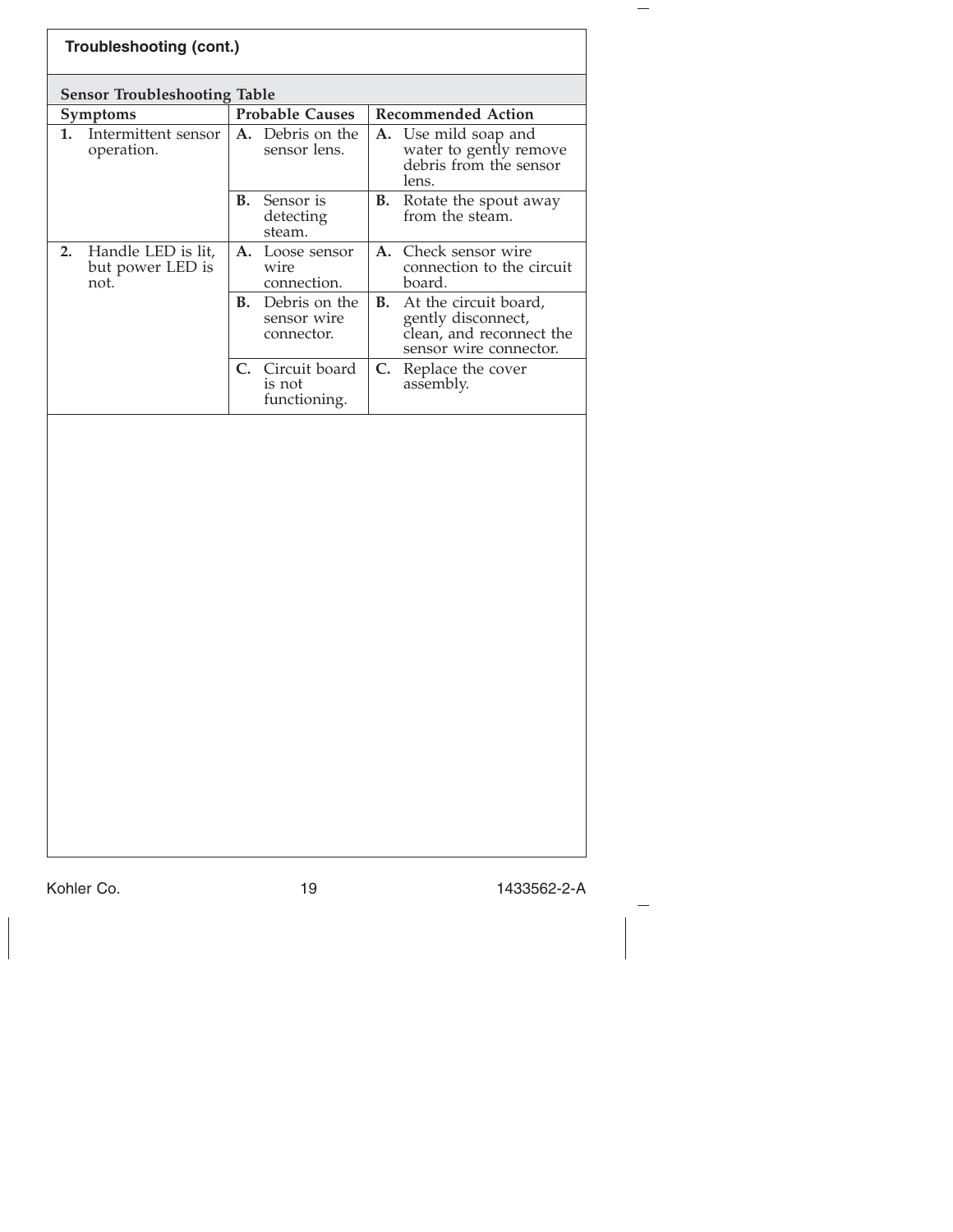## **Remote Control Compliance**

This device complies with Part 15 of the FCC Rules. Operation is subject to the following two conditions:

1. This device may not cause harmful interference, and

2. This device must accept any interference received, including interference that may cause undesired operation.

Changes or modifications not expressly approved by the party responsible for compliance could void the user's authority to operate the equipment.

This equipment has been tested and found to comply with the limits for a Class B digital device, pursuant to Part 15 of the FCC Rules. These limits are designed to provide reasonable protection against harmful interference in a residential installation. This equipment generates, uses, and can radiate radio frequency energy and, if not installed and used in accordance with the instructions, may cause harmful interference to radio communications. However, there is no guarantee that interference will not occur in a particular installation. If this equipment does cause harmful interference to radio or television reception, which can be determined by turning the equipment off and on, the user is encouraged to try to correct the interference by one of the following measures:

• Reorient or relocate the receiving antenna.

• Increase the separation between the equipment and receiver.

• Connect the equipment into an outlet on a circuit different from that to which the receiver is connected.

• Consult the dealer or an experienced radio/TV technician for help.

This Class B digital apparatus complies with Canadian ICES-003.

1433562-2-A 20 Kohler Co.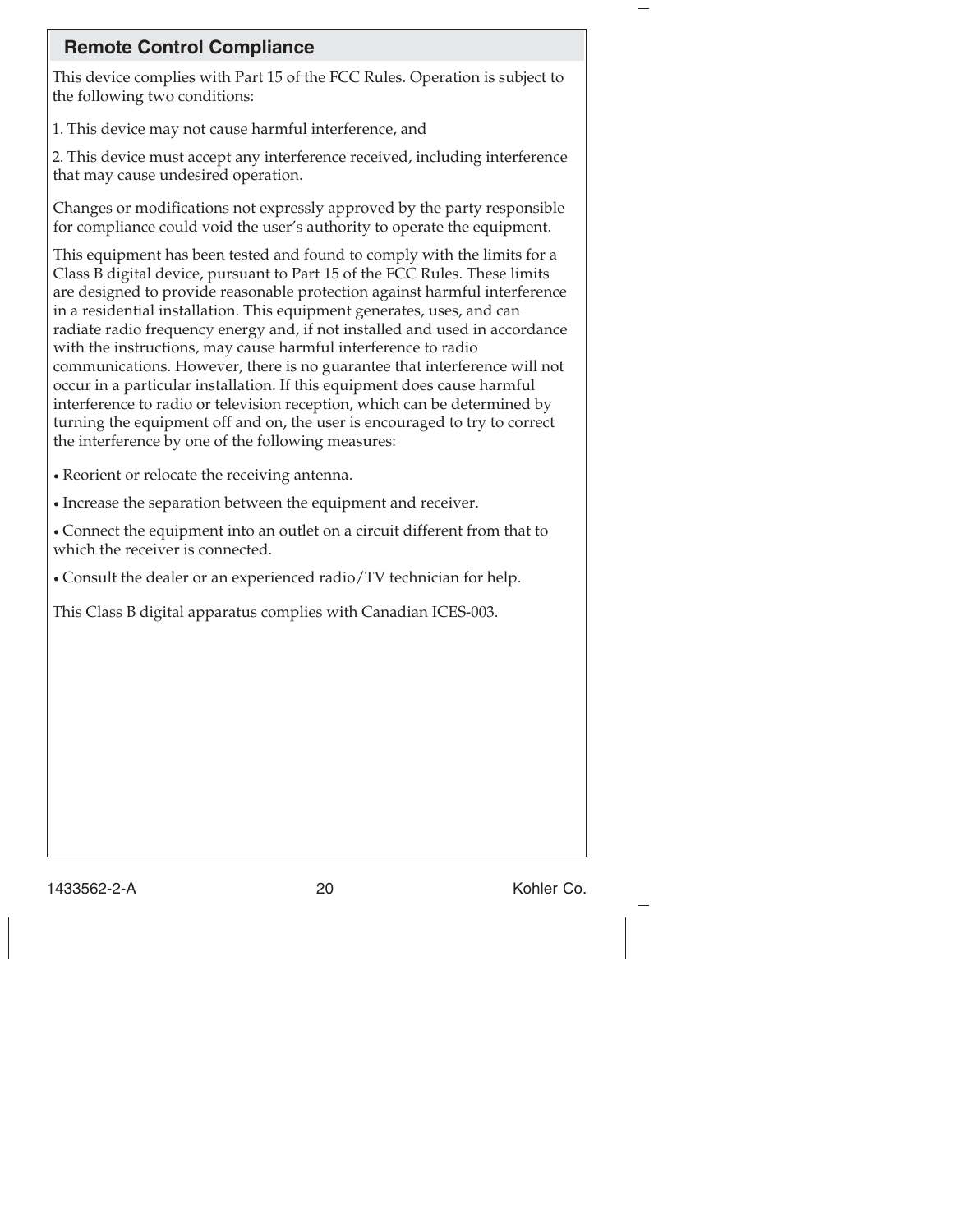| <b>Warranty</b> |                                                                                                                                                                                                                 |
|-----------------|-----------------------------------------------------------------------------------------------------------------------------------------------------------------------------------------------------------------|
|                 | Need help? Contact our Customer Care Center.                                                                                                                                                                    |
|                 | USA/Canada: 1-800-4KOHLER (1-800-456-4537), Mexico: 001-800-456-4537                                                                                                                                            |
|                 | For service parts information, visit kohler.com/serviceparts.                                                                                                                                                   |
|                 | For care and cleaning information, visit kohler.com/clean.                                                                                                                                                      |
| Center.         | This product is covered under the KOHLER® Electronic Faucets, Valves,<br>and Controls Five-Year Limited Warranty, found at kohler.com/<br>warranty. For a hardcopy of warranty terms, contact the Customer Care |
|                 |                                                                                                                                                                                                                 |
|                 |                                                                                                                                                                                                                 |
|                 |                                                                                                                                                                                                                 |
|                 |                                                                                                                                                                                                                 |
|                 |                                                                                                                                                                                                                 |
|                 |                                                                                                                                                                                                                 |
|                 |                                                                                                                                                                                                                 |
|                 |                                                                                                                                                                                                                 |
|                 |                                                                                                                                                                                                                 |
|                 |                                                                                                                                                                                                                 |
|                 |                                                                                                                                                                                                                 |
|                 |                                                                                                                                                                                                                 |
|                 |                                                                                                                                                                                                                 |
|                 |                                                                                                                                                                                                                 |
|                 |                                                                                                                                                                                                                 |
|                 |                                                                                                                                                                                                                 |

Kohler Co. 21 21 1433562-2-A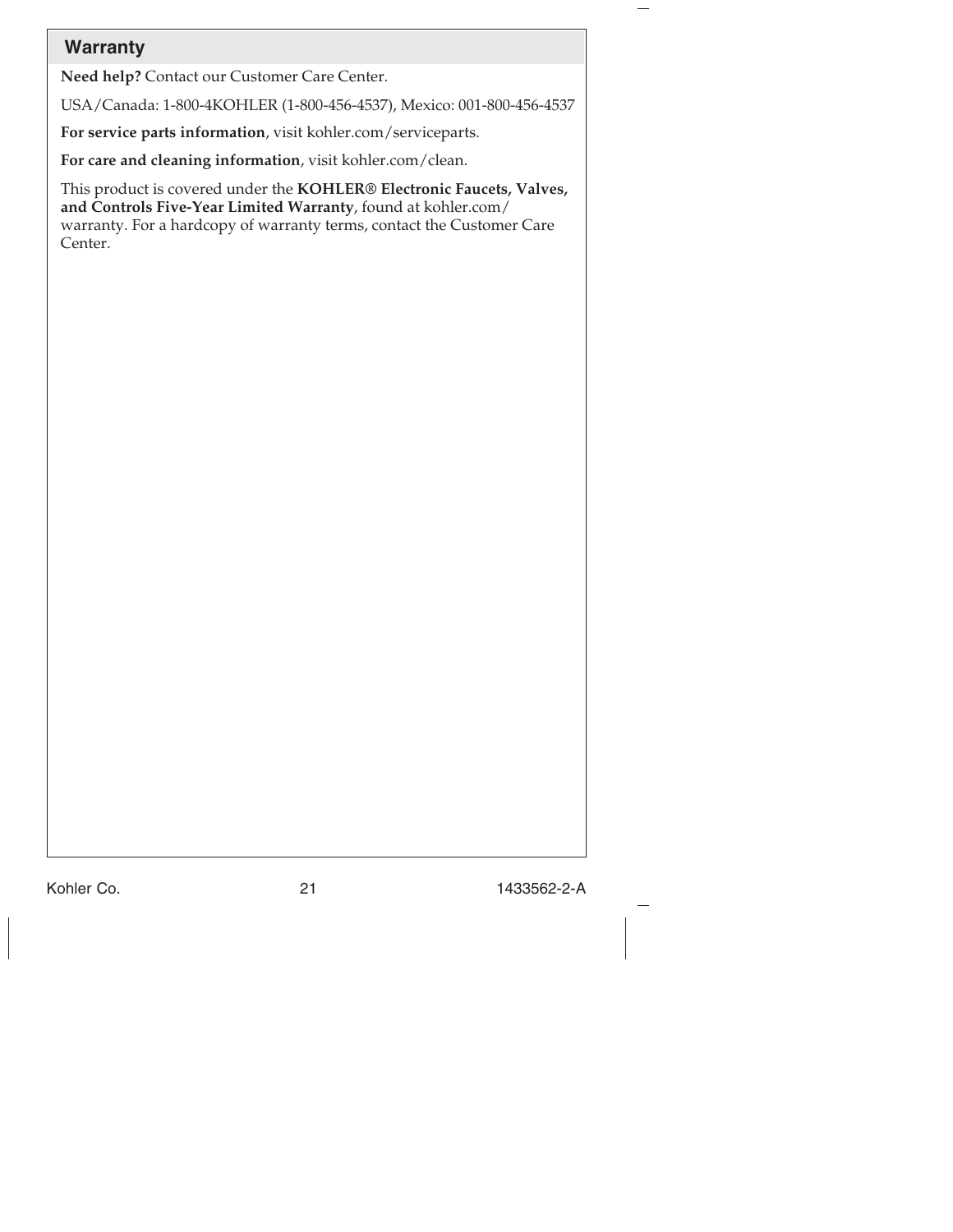## Instructions d'installation Robinet d'évier électronique



Kohler Co. The Français-1 1433562-2-A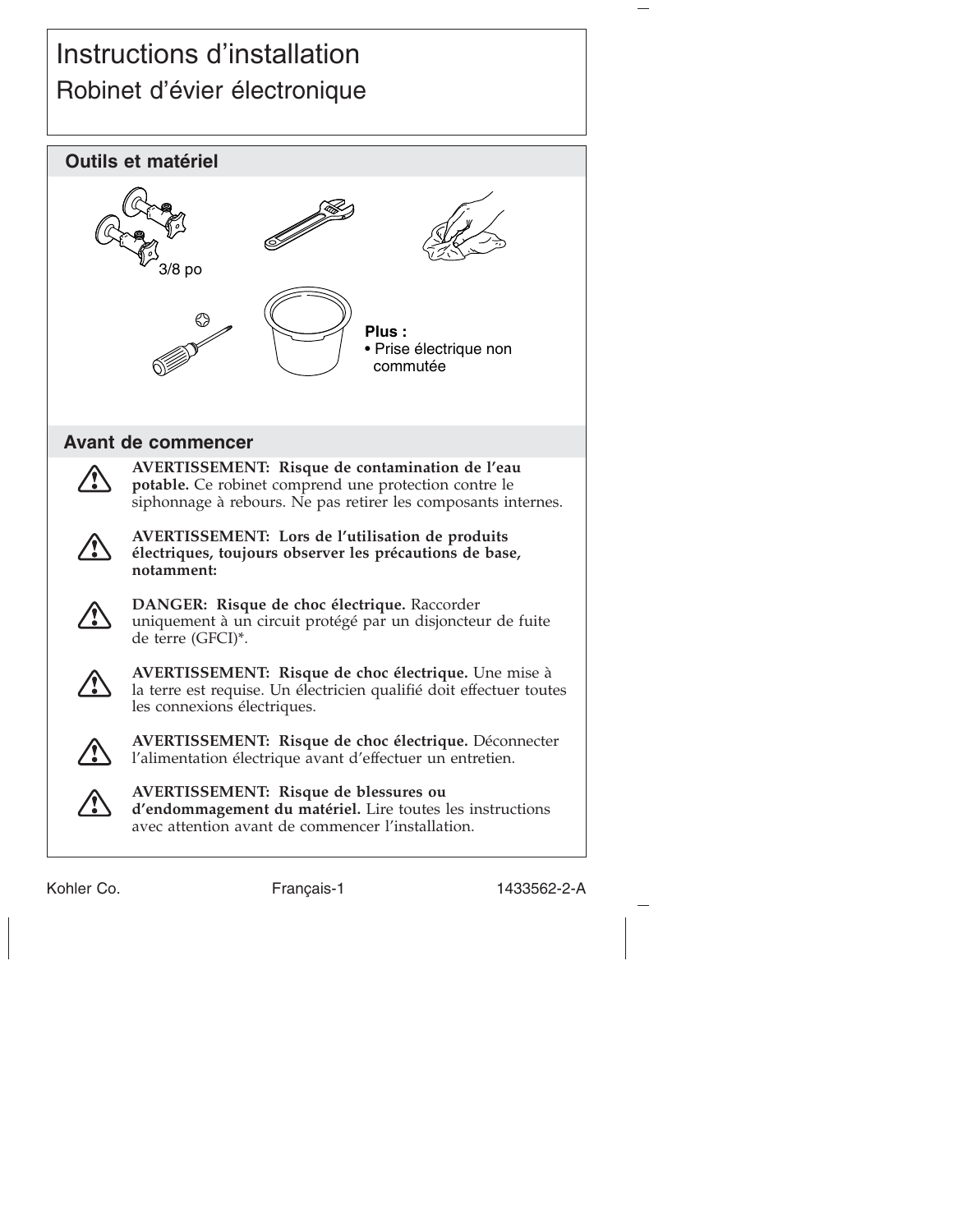#### **Avant de commencer (cont.)**



**ATTENTION: Risque de dommages matériels.** Le bec du robinet comprend un aimant. Ne pas laisser des objets pouvant subir des dommages électromagnétiques s'approcher du bec.

Respecter tous les codes de plomberie, d'électricité et de construction.

\* Hors de l'Amérique du Nord, ce dispositif peut être connu sous le nom de dispositif à courant résiduel (RCD).

**ATTENTION: Risque d'endommagement du produit.** Ce produit contient des composants électroniques sensibles. Ne pas entreposer les récipients de produits chimiques ou de nettoyage près de ce produit. Les chiffons ou éponges de nettoyage doivent être rincés avec de l'eau fraîche avant le stockage.

**IMPORTANT!** Ne pas utiliser de prise de courant commandée par interrupteur (généralement utilisée pour les broyeurs de déchets) pour fournir une alimentation au robinet.

- Produit laser Classe 1 : conforme aux normes 21 CFR 1040.10 et 1040.11.
- □ Respecter tous les codes de plomberie et de bâtiment locaux.
- Fournir une prise électrique continuelle de 120 V c.a. **non commutée** placée sous l'évier à 5' (1,5 m) du boîtier de commande.
- □ Couper l'alimentation en eau.
- $\Box$  Pour de nouvelles installations, assembler le robinet sur l'évier avant d'installer ce dernier.
- $\Box$  Pour des surfaces de fixation inégales (telles que des lignes de joints de carrelage), appliquer du mastic d'étanchéité adéquat sous le robinet. **Ne pas utiliser du mastic d'étanchéité à base de pétrole.**

Kohler Co. Français-2 1433562-2-A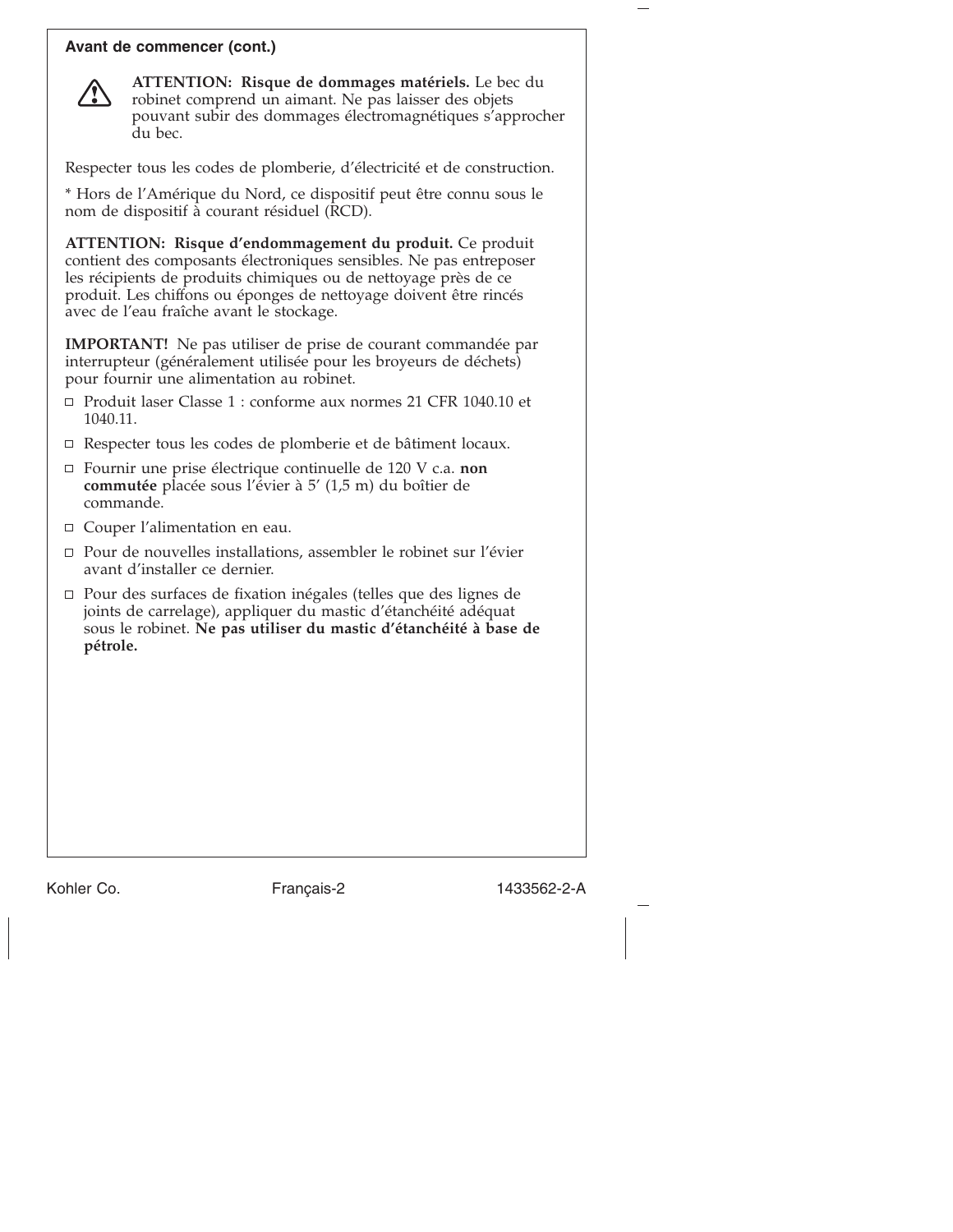

1433562-2-A Français-3 Kohler Co.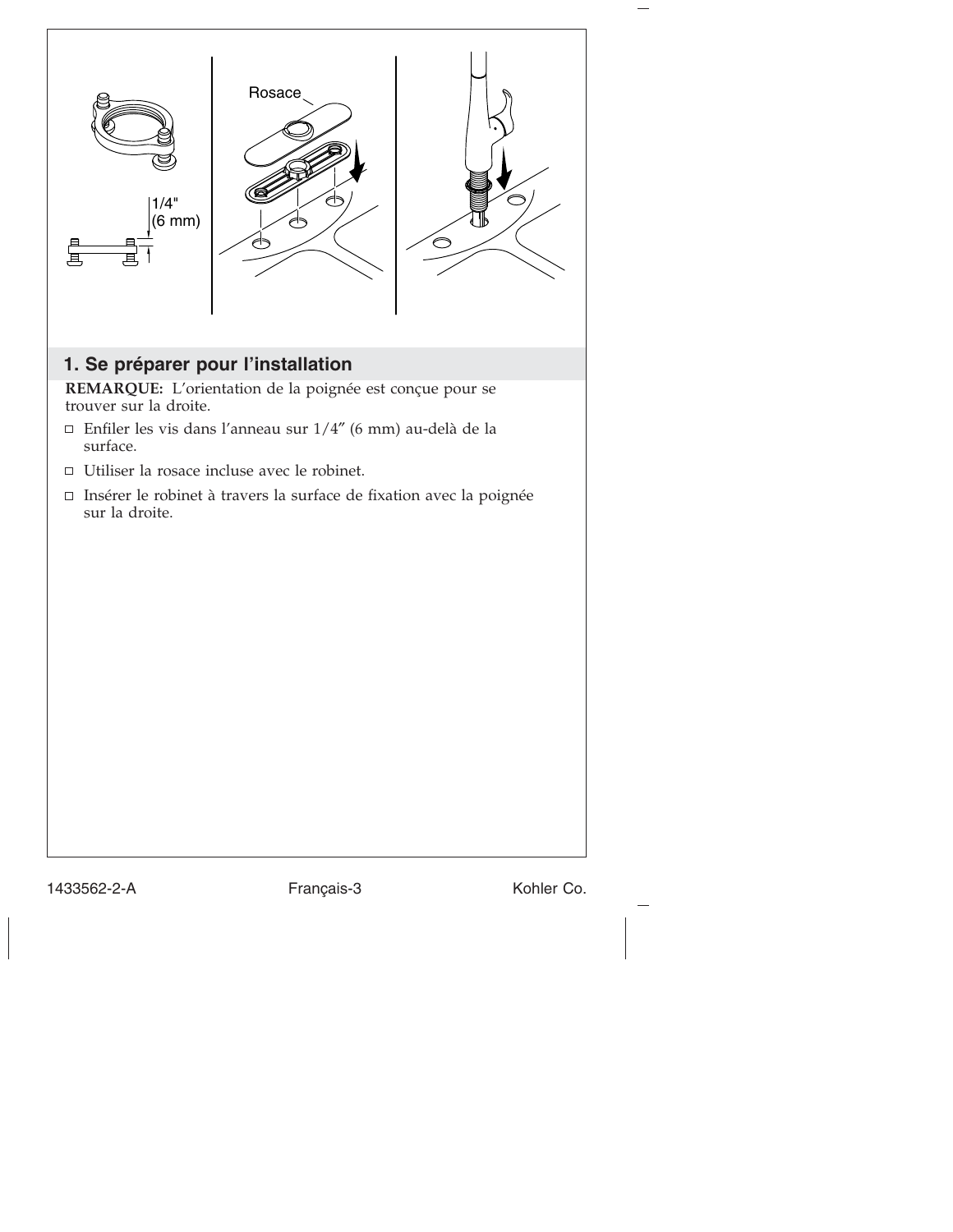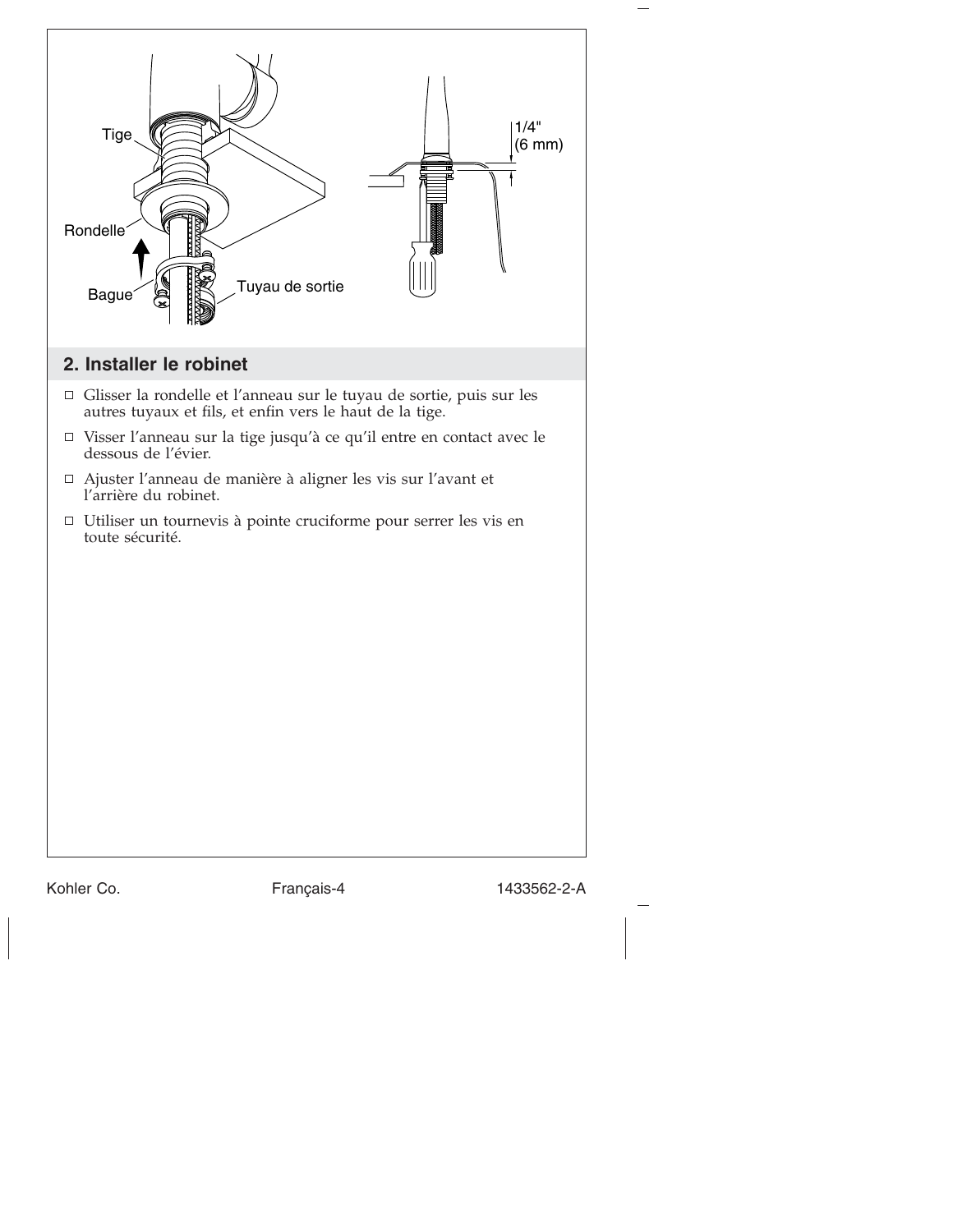

1433562-2-A Français-5 Kohler Co.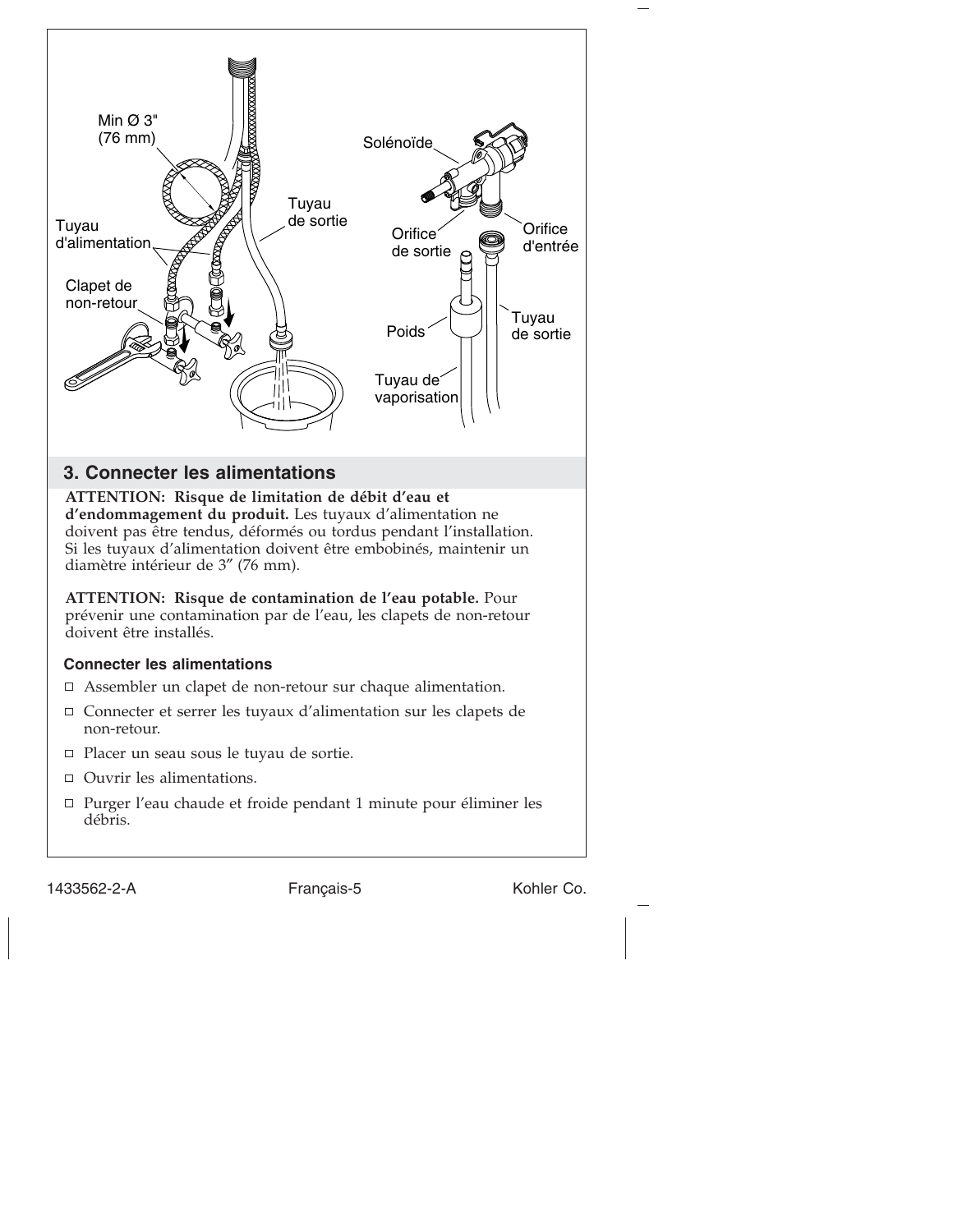#### **Connecter les alimentations (cont.)**

Connecter le tuyau de sortie au solénoïde.

#### **Connecter le tuyau du vaporisateur**

 $\Box$  Retirer le capuchon de protection.

**REMARQUE:** Le poids doit être installé sur le tuyau du vaporisateur pour agir en tant qu'arrêt à traction et pour empêcher les dommages dus à une déformation.

- Faire glisser le poids sur le tuyau du vaporisateur.
- Connecter le tuyau de vaporisation à la sortie du solénoïde.

Kohler Co. **Français-6** 1433562-2-A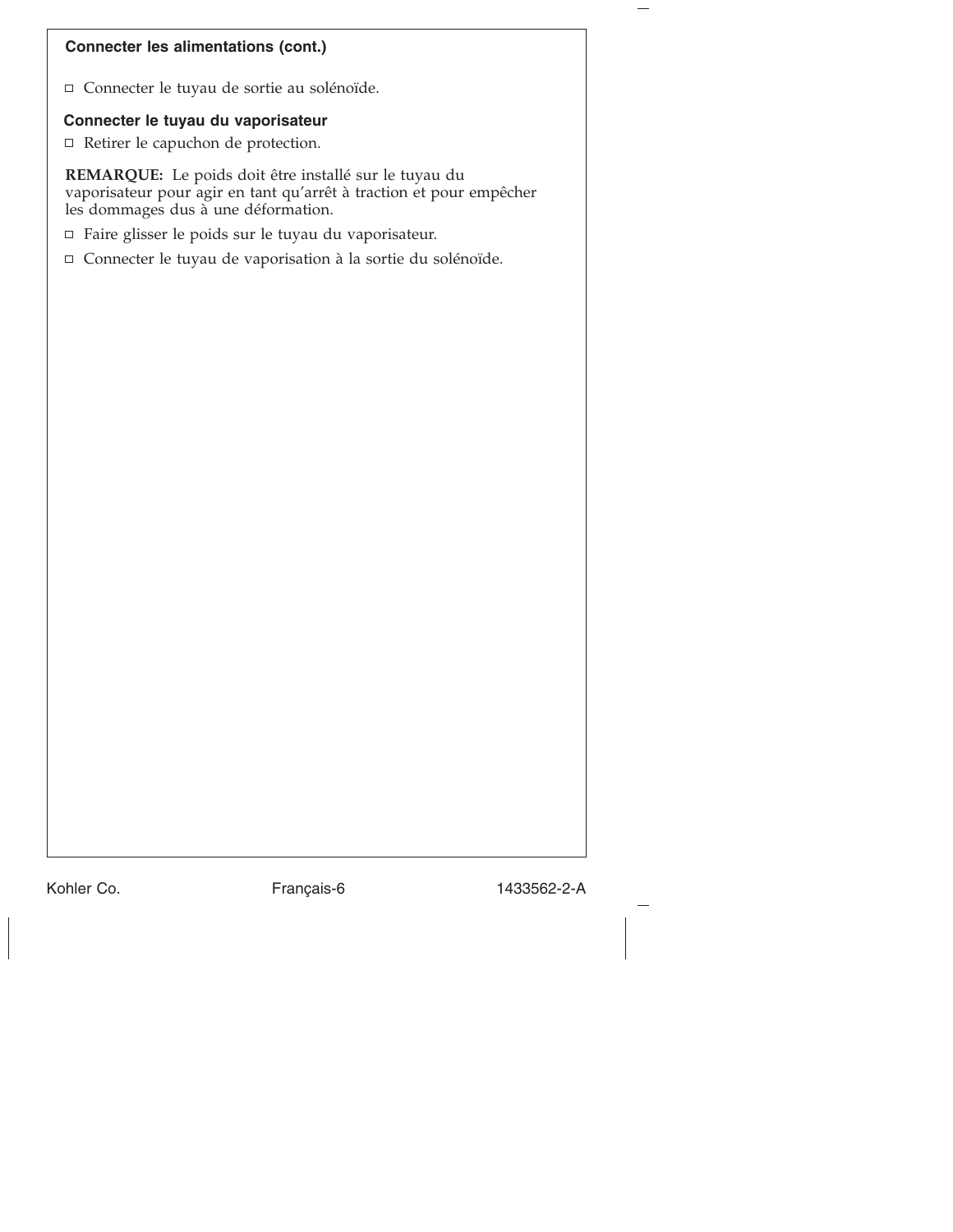

1433562-2-A Français-7 Kohler Co.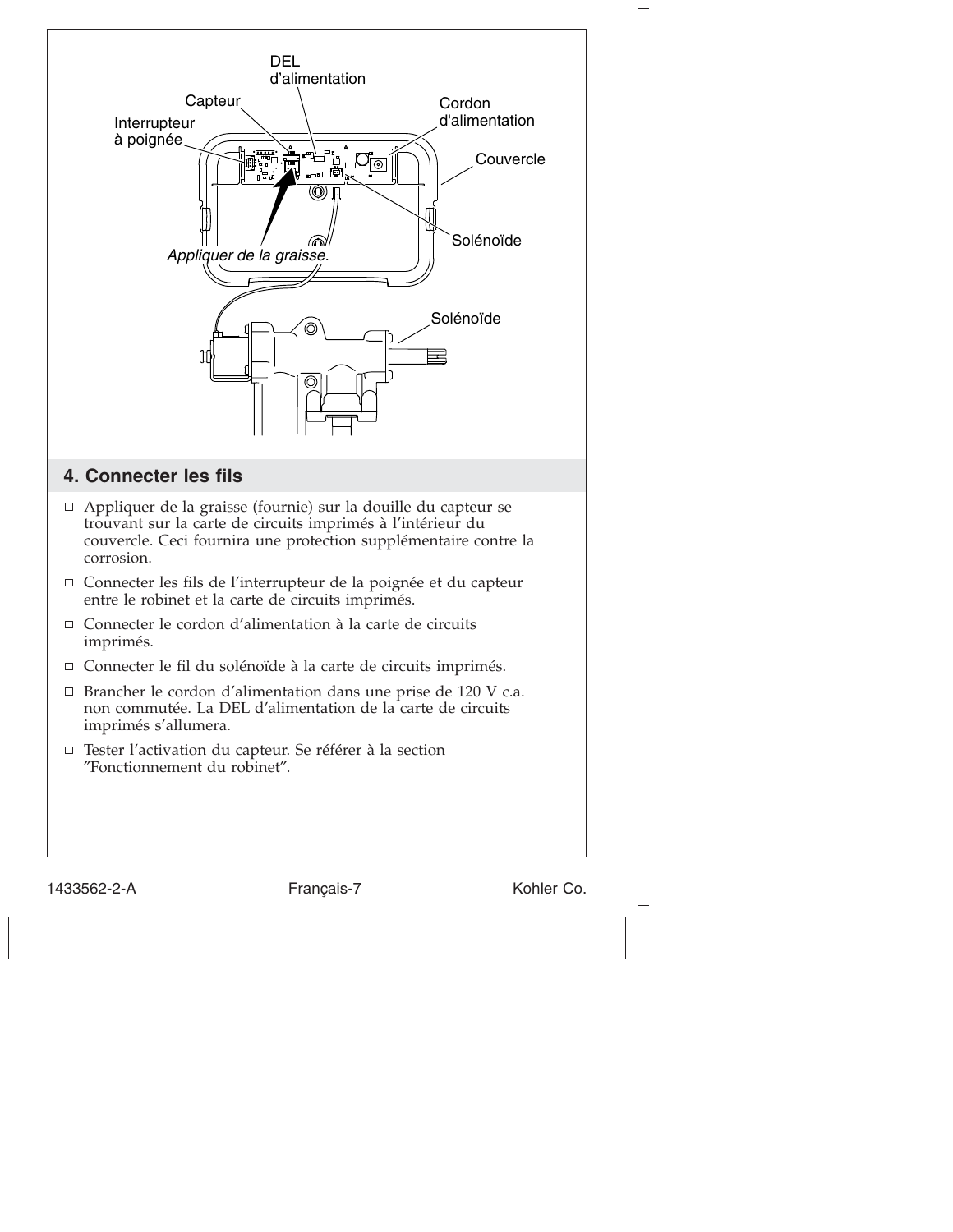

Kohler Co. Français-8 1433562-2-A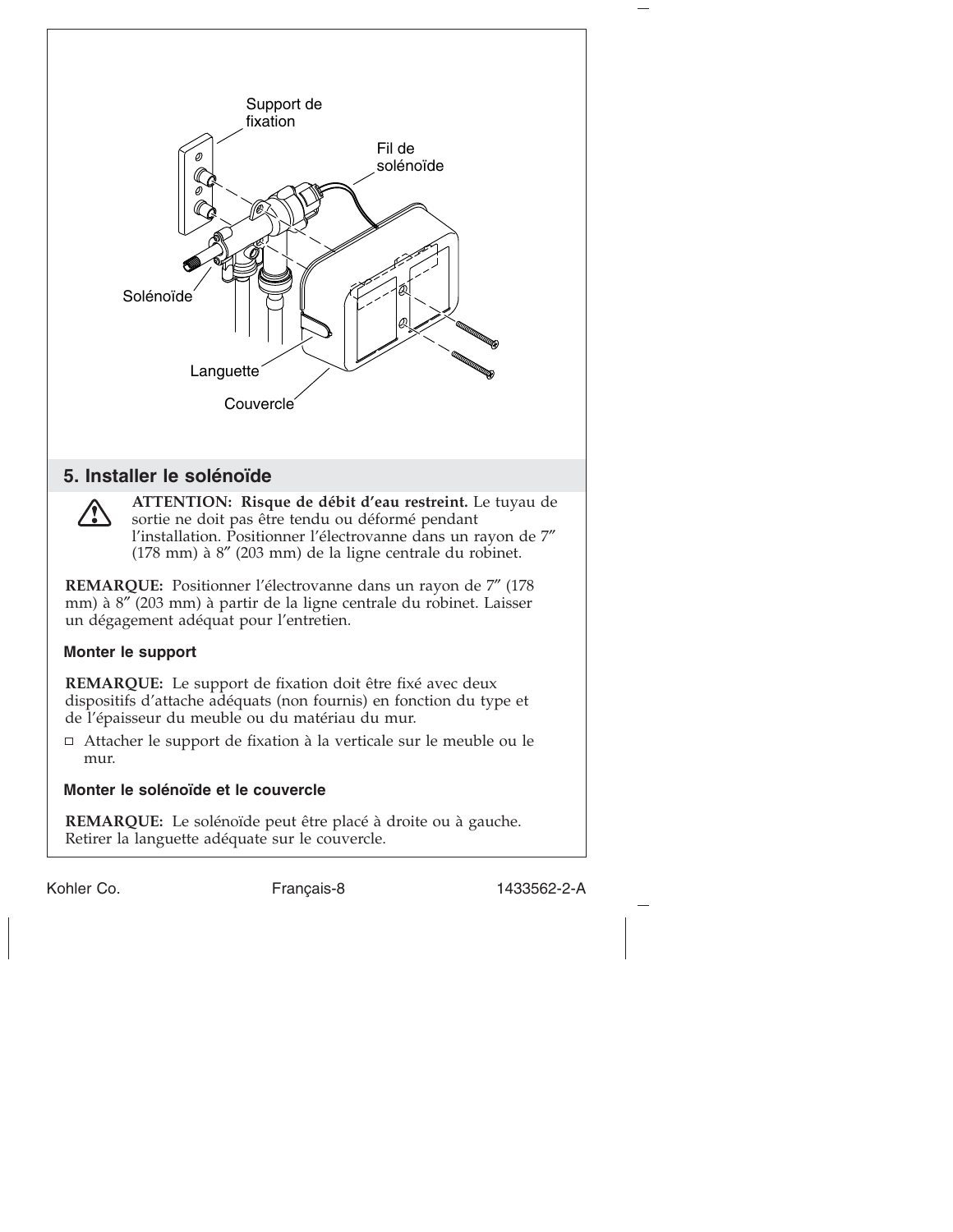## **Installer le solénoïde (cont.)**

- Positionner le solénoïde et le couvercle sur le support de fixation.
- Fixer le solénoïde et le couvercle sur le support de fixation avec les deux vis fournies.

1433562-2-A Français-9 Kohler Co.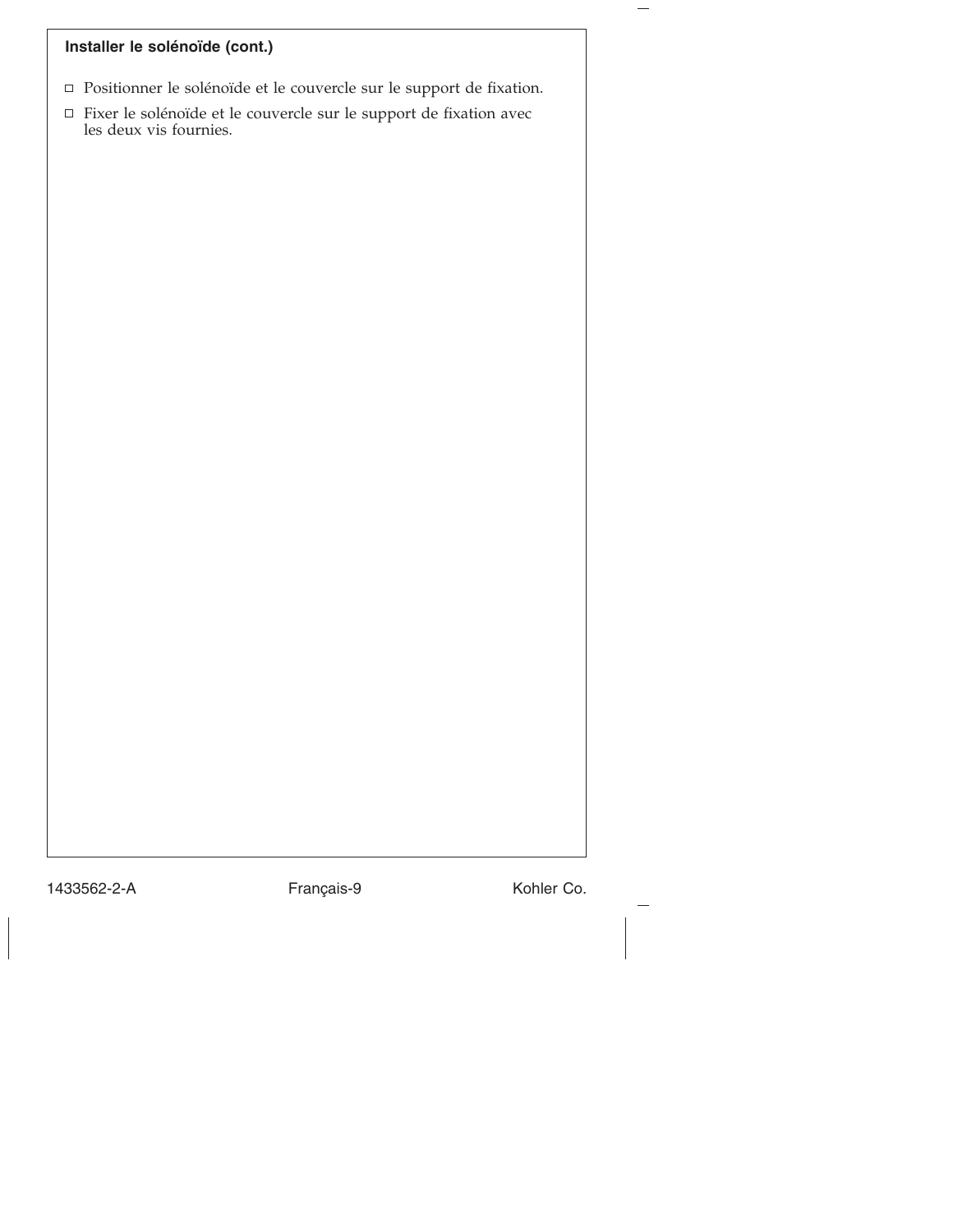

Kohler Co. Français-10 1433562-2-A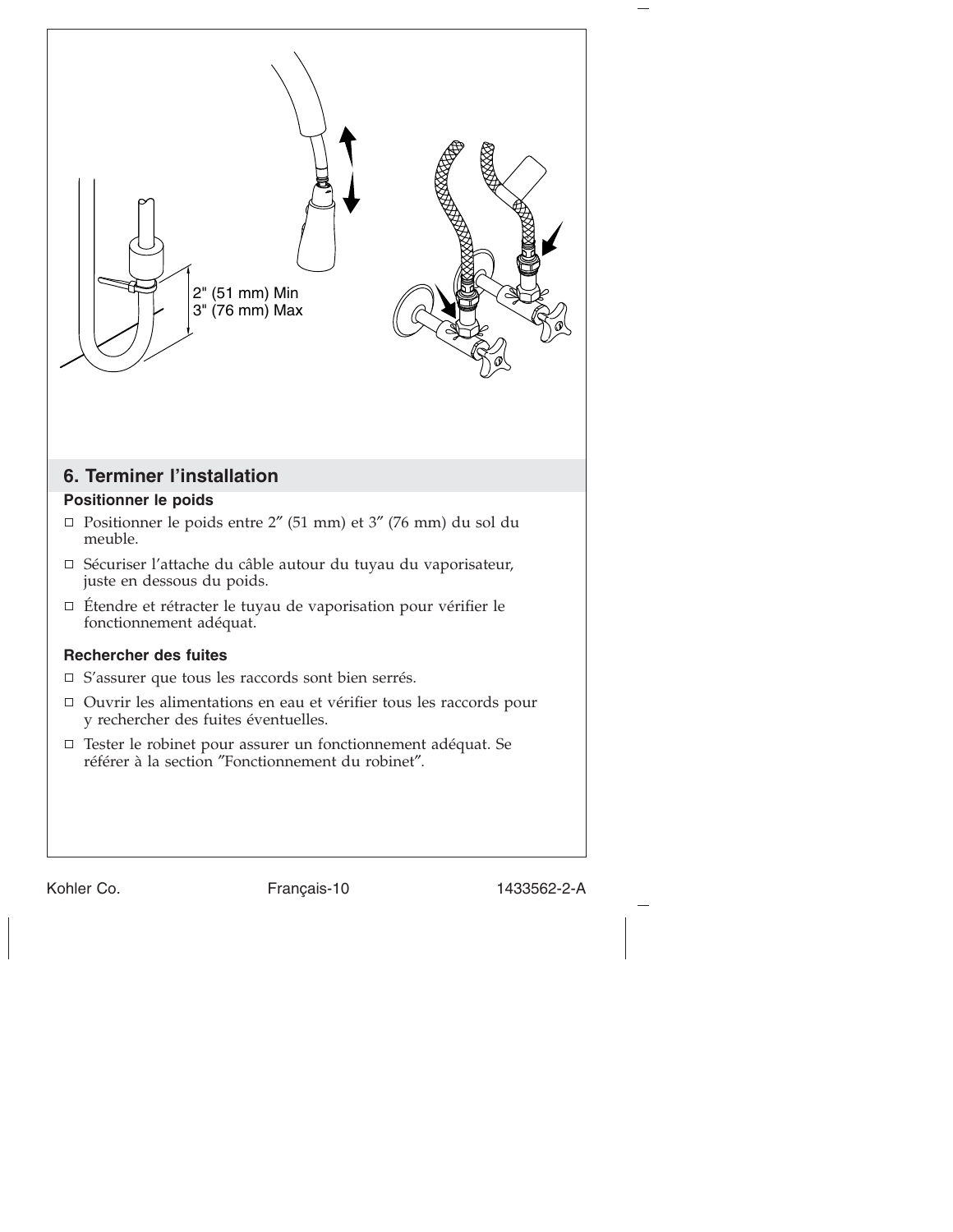

**Fonctions**

1433562-2-A Français-11 Kohler Co.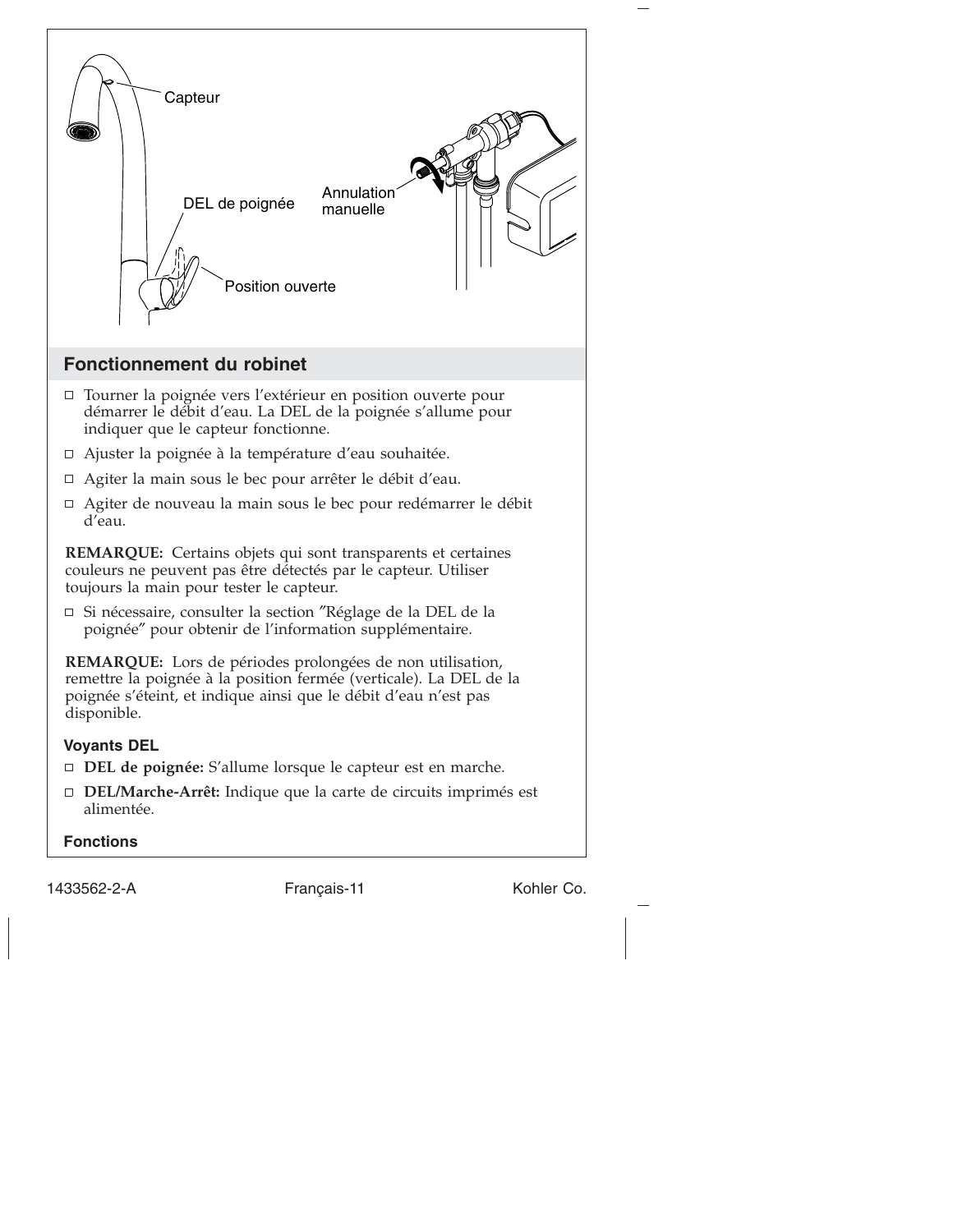#### **Fonctionnement du robinet (cont.)**

- **Arrêt automatique:** Au bout de 4 minutes d'inactivité, l'eau s'arrête automatiquement.
- **Annulation du capteur:** En cas de perte d'alimentation, annuler la fonction du capteur en tournant la fonction d'annulation sur l'électrovanne. Le robinet peut alors être actionné manuellement.

Kohler Co. Français-12 1433562-2-A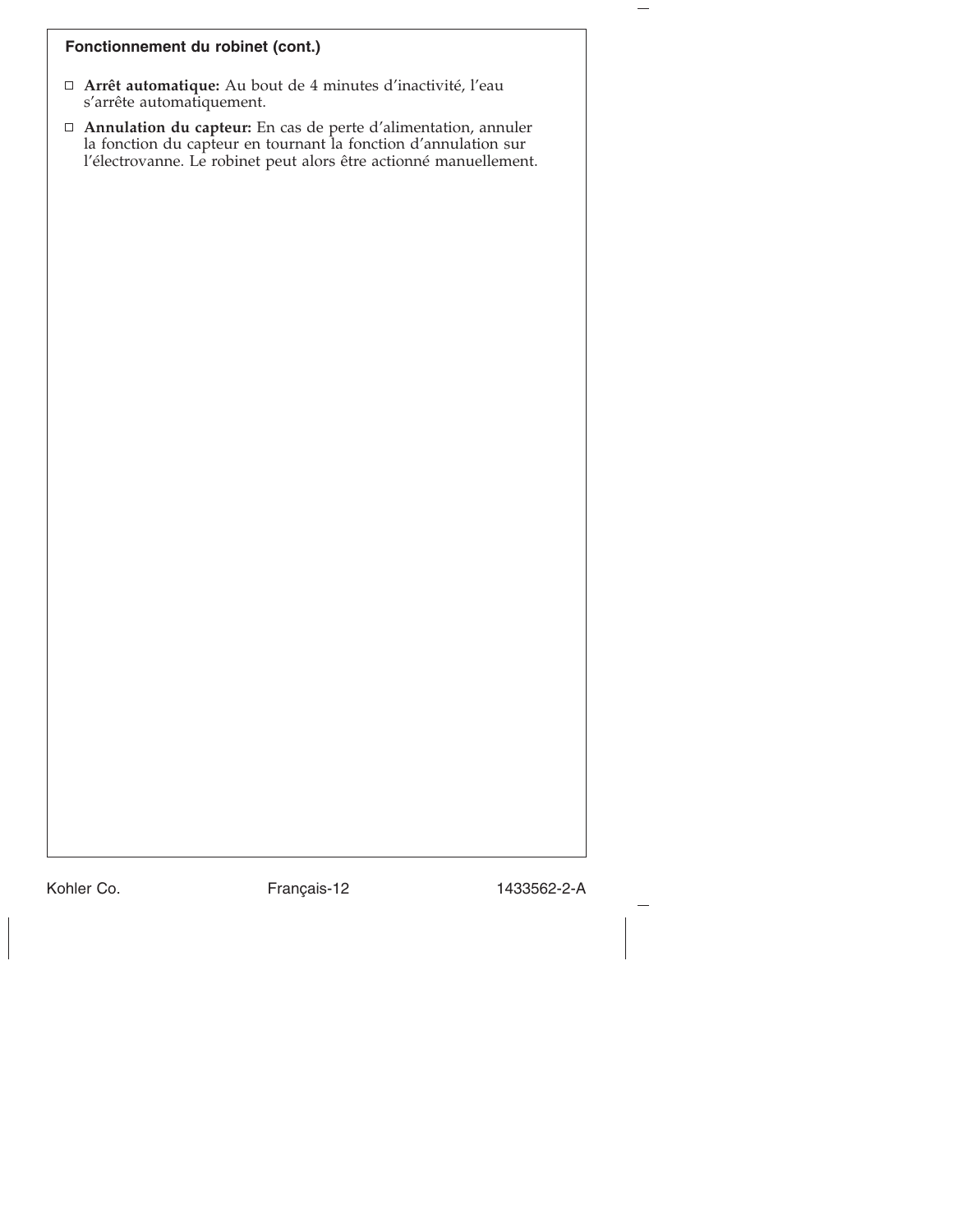

1433562-2-A Français-13 Kohler Co.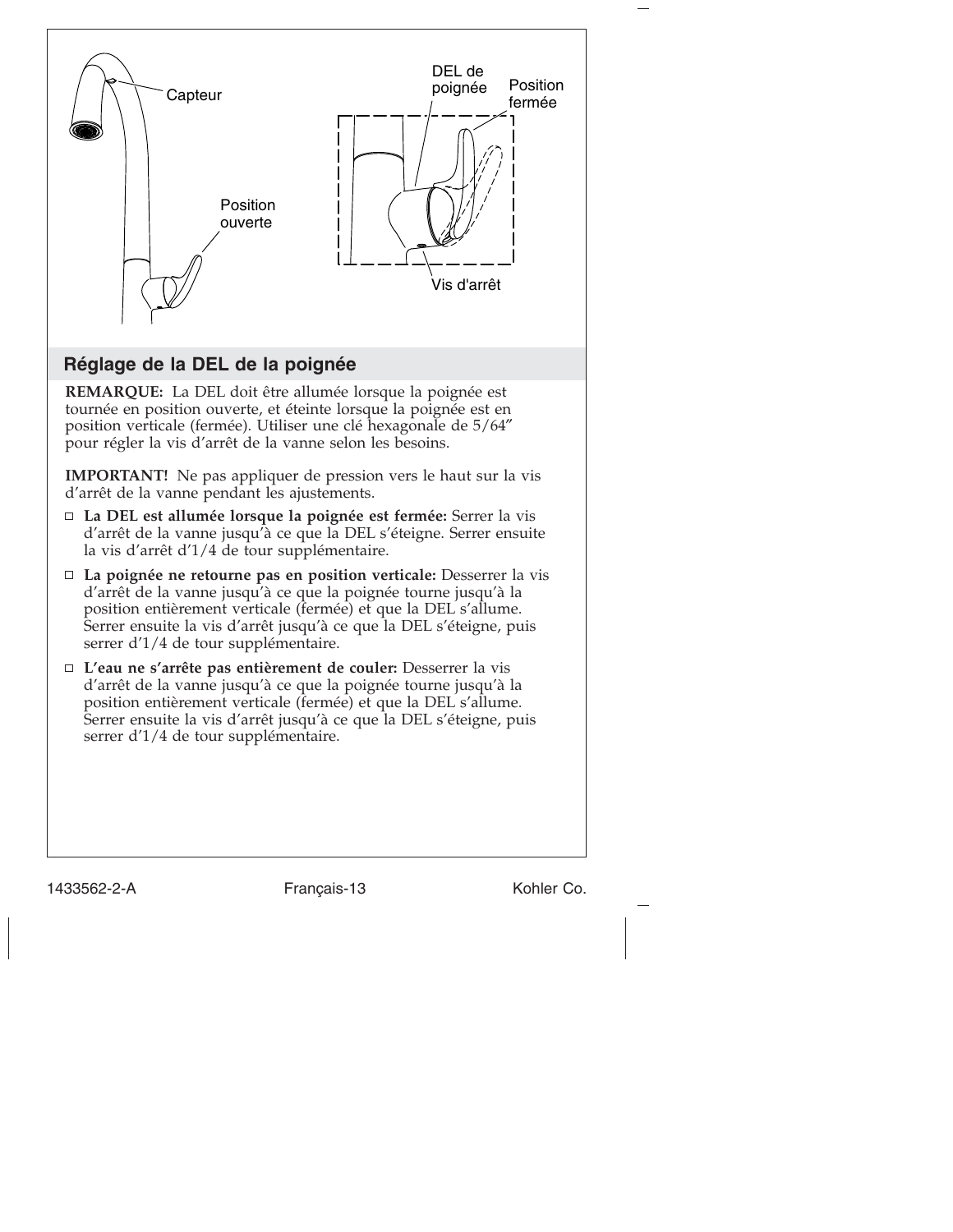

## **Nettoyer les tamis**

### **Tamis de tête de vaporisation**

- Tourner la poignée en position fermée.
- Déconnecter l'écrou à l'extrémité du tuyau du vaporisateur.
- Retirer et nettoyer l'écran à l'intérieur du tuyau du vaporisateur.
- Réinsérer le tamis et reconnecter la tête de vaporisation.

#### **Tamis d'entrée de solénoïde**

- Tourner la poignée en position fermée.
- Déconnecter le tuyau de sortie du solénoïde.
- Retirer et nettoyer le tamis d'entrée à l'intérieur du solénoïde.
- Réinstaller le tamis d'entrée et reconnecter le tuyau de sortie.

Kohler Co. Français-14 1433562-2-A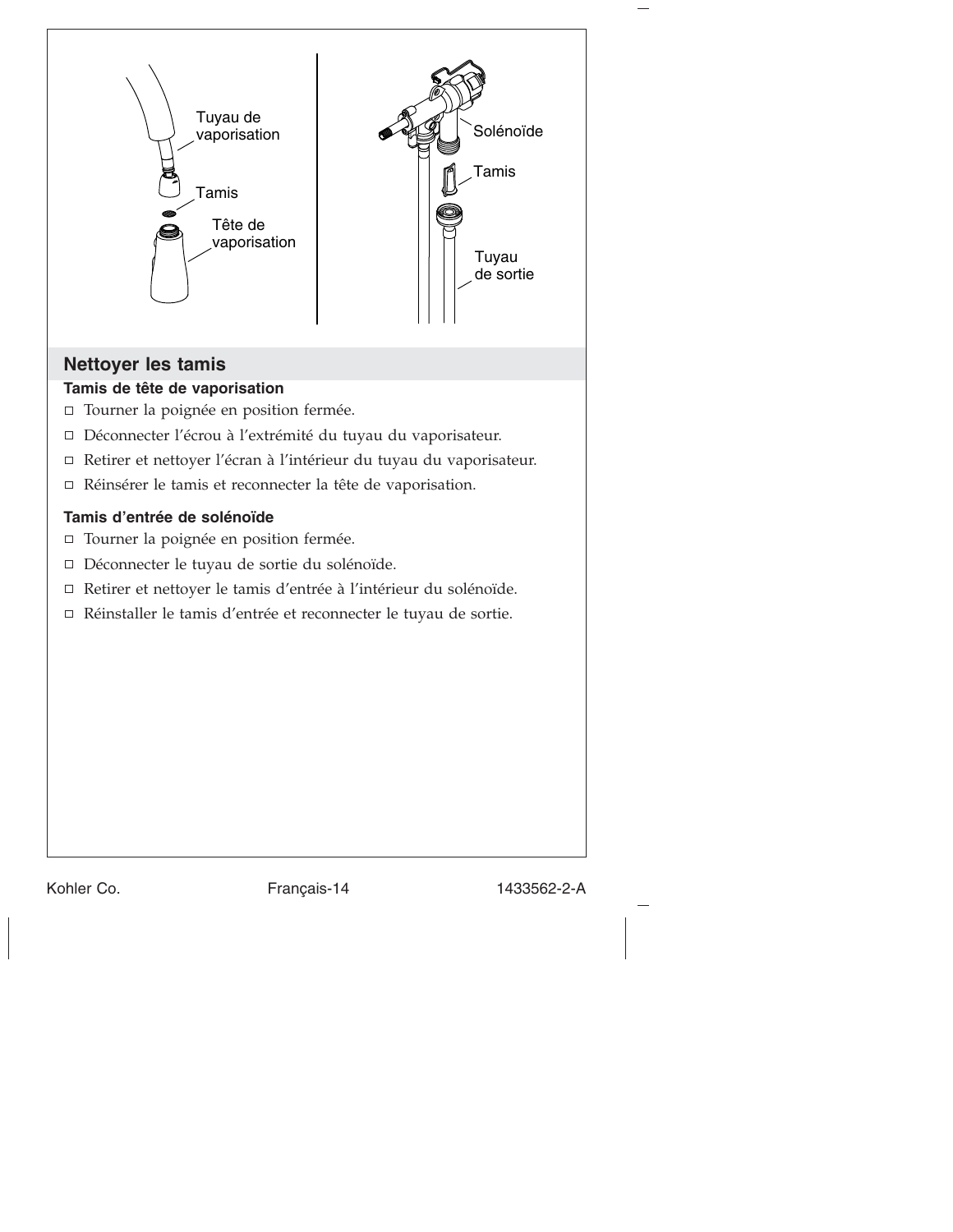## **Dépannage**

**ATTENTION: Risque d'endommagement du produit.** Ce produit contient des composants électroniques sensibles. Procéder avec soin afin d'éviter d'endommager les goupilles et les connecteurs pendant le dépannage.

**ATTENTION: Risque d'endommagement du produit.** Ne pas insérer quoi que ce soit d'autre que le fil du capteur dans le connecteur du fil du capteur (sortie casque) sur la carte de circuits imprimés.

**REMARQUE:** Pour tout renseignement sur les pièces de rechange, visiter la page du produit sur le site kohler.com.

| Tableau de dépannage du robinet  |                                                                       |                                                                                                                                                    |  |  |
|----------------------------------|-----------------------------------------------------------------------|----------------------------------------------------------------------------------------------------------------------------------------------------|--|--|
| Symptômes                        | Causes<br>probables                                                   | Action recommandée                                                                                                                                 |  |  |
| Pas d'écoulement<br>1.<br>d'eau. | A. Les robinets<br>d'arrêt<br>d'alimentation<br>sont fermés.          | A. Confirmer que les<br>robinets d'arrêt<br>d'alimentation sont<br>ouverts.                                                                        |  |  |
|                                  | В.<br>La poignée<br>est en<br>position<br>fermée.                     | Tourner la poignée en<br>В.<br>position ouverte. Se<br>référer à la section<br>"Fonctionnement du<br>robinet".                                     |  |  |
|                                  | C. Le tuyau<br>d'alimentation<br>chaud et/ou<br>froid est<br>déformé. | C. Vérifier que les tuyaux<br>d'alimentation ne sont<br>pas déformés. S'ils sont<br>enroulés, maintenir un<br>diamètre intérieur de 3"<br>(76 mm). |  |  |
|                                  | D. Le tuyau de<br>sortie est<br>déformé.                              | Confirmer que<br>D.<br>l'électrovanne est<br>placée dans un rayon<br>de 7" (178 mm) à 8"<br>(203 mm) de la ligne<br>centrale du robinet.           |  |  |
|                                  | La DEL de la<br>E.<br>poignée n'est<br>pas allumée.                   | Se reporter au "Tableau<br>Е.<br>de dépannage de<br>l'interrupteur de la<br>poignée".                                                              |  |  |
|                                  |                                                                       |                                                                                                                                                    |  |  |

1433562-2-A Français-15 Kohler Co.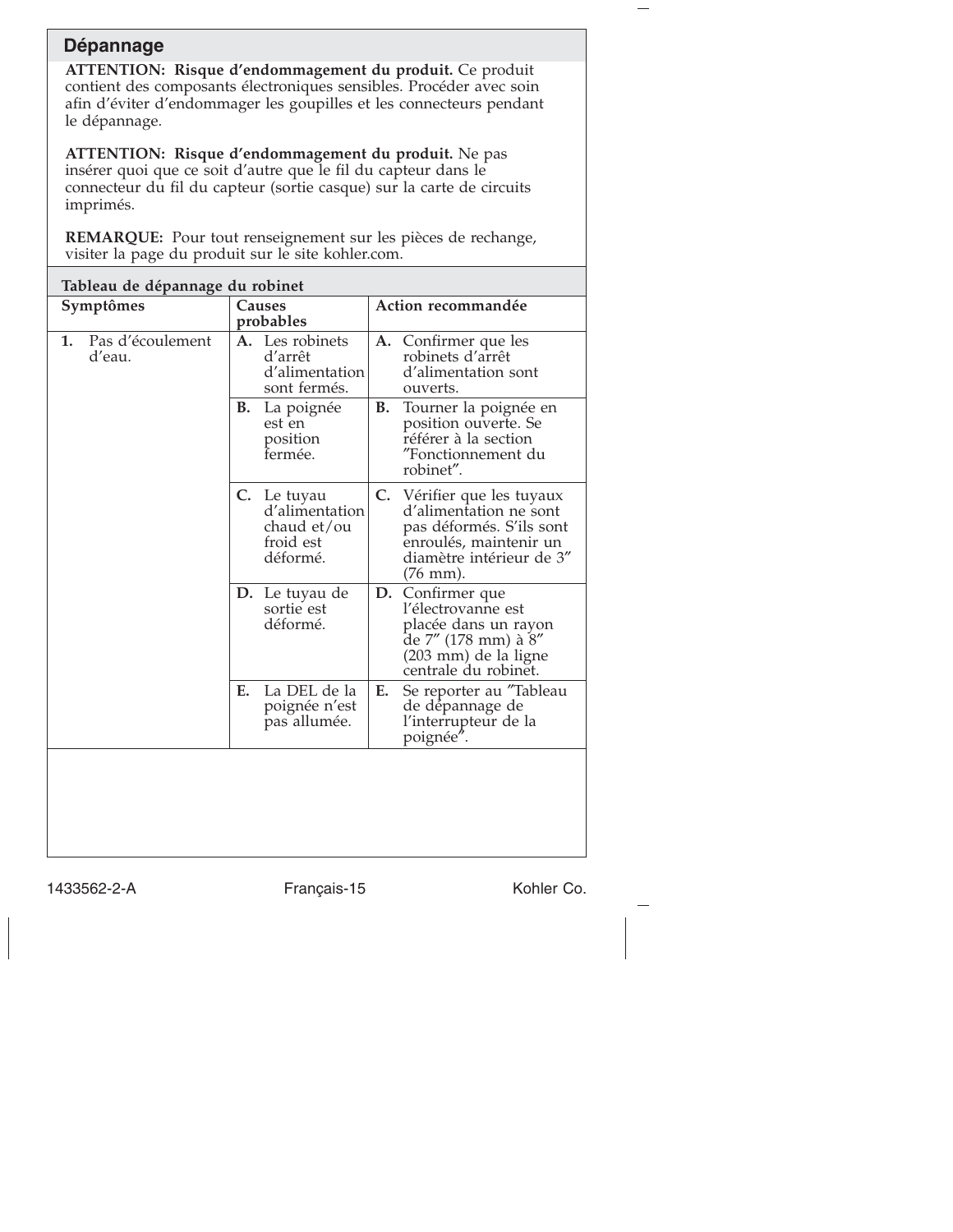| Dépannage (cont.)               |                     |                                                                                             |                    |                                                                                                                                                                          |
|---------------------------------|---------------------|---------------------------------------------------------------------------------------------|--------------------|--------------------------------------------------------------------------------------------------------------------------------------------------------------------------|
| Tableau de dépannage du robinet |                     |                                                                                             |                    |                                                                                                                                                                          |
| Symptômes                       | Causes<br>probables |                                                                                             | Action recommandée |                                                                                                                                                                          |
|                                 | E.                  | La DEL<br>d'alimentation<br>de la carte de<br>circuits<br>imprimés<br>n'est pas<br>allumée. | F.                 | Se reporter au "Tableau<br>de dépannage du<br>capteur".                                                                                                                  |
|                                 |                     | G. Un ou<br>plusieurs<br>tamis sont<br>bouchés.                                             |                    | G. Se référer à la section<br>"Nettoyer les tamis".                                                                                                                      |
| Débit d'eau bas.<br>2.          | А.                  | Les robinets<br>d'arrêt<br>d'alimentation<br>sont fermés<br>partiellement.                  |                    | A. Confirmer que les<br>robinets d'arrêt<br>d'alimentation sont<br>entièrement ouverts.                                                                                  |
|                                 | В.                  | La poignée<br>est fermée<br>partiellement.                                                  | В.                 | Tourner la poignée en<br>position entièrement<br>ouverte.                                                                                                                |
|                                 | C.                  | Le tuyau<br>d'alimentation<br>en eau<br>chaude et/ou<br>froide est<br>déformé ou<br>tordu.  | C.                 | Confirmer que les<br>tuyaux d'alimentation<br>ne sont pas déformés<br>ou tordus. S'ils sont<br>enroulés, maintenir un<br>diamètre intérieur de 3"<br>$(76 \text{ mm})$ . |
|                                 |                     | D. Le tuyau de<br>sortie est<br>déformé.                                                    |                    | D. Confirmer que<br>l'électrovanne est<br>placée dans un rayon<br>de 7" (178 mm) à 8"<br>(203 mm) de la ligne<br>centrale du robinet.                                    |
|                                 | E.                  | Un ou<br>plusieurs<br>tamis sont<br>bouchés.                                                | Е.                 | Se référer à la section<br>"Nettoyer les tamis".                                                                                                                         |
|                                 | F.                  | Diaphragme<br>craquelé.                                                                     | F.                 | Remplacer l'ensemble<br>de l'électrovanne.                                                                                                                               |
|                                 |                     |                                                                                             |                    |                                                                                                                                                                          |

Kohler Co. Français-16 1433562-2-A

 $\overline{\phantom{0}}$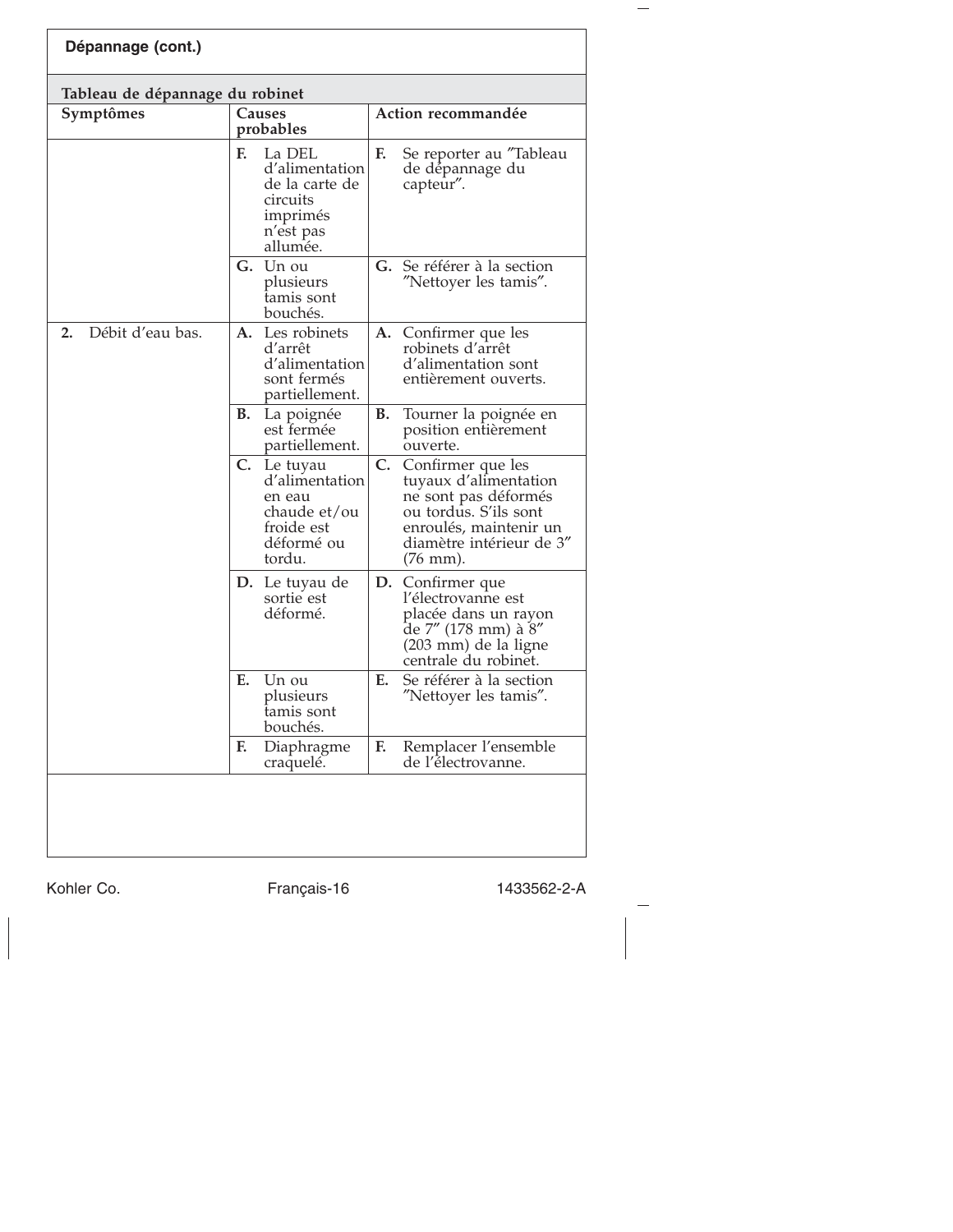| Dépannage (cont.)                                                                       |                                                                                           |                                                                                                                                                                                                                                           |
|-----------------------------------------------------------------------------------------|-------------------------------------------------------------------------------------------|-------------------------------------------------------------------------------------------------------------------------------------------------------------------------------------------------------------------------------------------|
| Tableau de dépannage du robinet                                                         |                                                                                           |                                                                                                                                                                                                                                           |
| Symptômes                                                                               | Causes<br>probables                                                                       | Action recommandée                                                                                                                                                                                                                        |
| 3.<br>Mauvais schéma<br>du vaporisateur.                                                | A. Les buses du<br>vaporisateur<br>sont<br>bouchées.                                      | A. Frotter le doigt<br>par-dessus les buses en<br>faisant couler de l'eau<br>pour déloger les débris.                                                                                                                                     |
| La DEL<br>4.<br>d'alimentation<br>n'est pas allumée.                                    | A. Pas<br>d'alimentation<br>vers la carte<br>de circuits<br>imprimés.                     | A <sub>1</sub><br>Vérifier les connexions<br>de l'alimentation<br>électrique vers la carte<br>de circuits imprimés.                                                                                                                       |
|                                                                                         | В.<br>Le cordon<br>d'alimentation<br>est branché<br>dans une<br>prise<br>commutée.        | Brancher le cordon<br>В.<br>d'alimentation dans<br>une prise de 120 V c.a.<br>non commutée (tester<br>la prise avec une radio<br>ou un autre appareil).<br>Confirmer que la DEL<br>d'alimentation s'allume.                               |
| 5.<br>Égouttement ou<br>minces filets d'eau<br>lorsque le robinet<br>n'est pas utilisé. | La<br>А.<br>commande<br>de<br>neutralisation<br>manuelle est<br>engagée<br>partiellement. | Tourner la commande<br>А.<br>d'annulation manuelle<br>dans le sens horaire<br>jusqu'à ce qu'elle<br>s'arrête; tourner ensuite<br>la commande dans le<br>sens horaire jusqu'à ce<br>que l'égouttement<br>d'eau s'arrête.                   |
| Tableau de dépannage de solénoïde                                                       |                                                                                           |                                                                                                                                                                                                                                           |
| Symptômes                                                                               | Causes<br>probables                                                                       | Action recommandée                                                                                                                                                                                                                        |
| Fuites d'eau en<br>1.<br>provenance de<br>l'électrovanne.                               | Les raccords<br>А.<br>de tuyaux ne<br>sont pas<br>sécurisés.                              | <b>ATTENTION: Risque</b><br>А.<br>de blessures ou<br>d'endommagement du<br>produit. Couper le<br>courant principal et<br>l'alimentation en eau.<br>Inspecter toutes les<br>connexions. Effectuer<br>les ajustements selon<br>les besoins. |
|                                                                                         | Fuite interne.<br>В.                                                                      | Remplacer l'ensemble<br>В.                                                                                                                                                                                                                |

1433562-2-A Français-17 Kohler Co.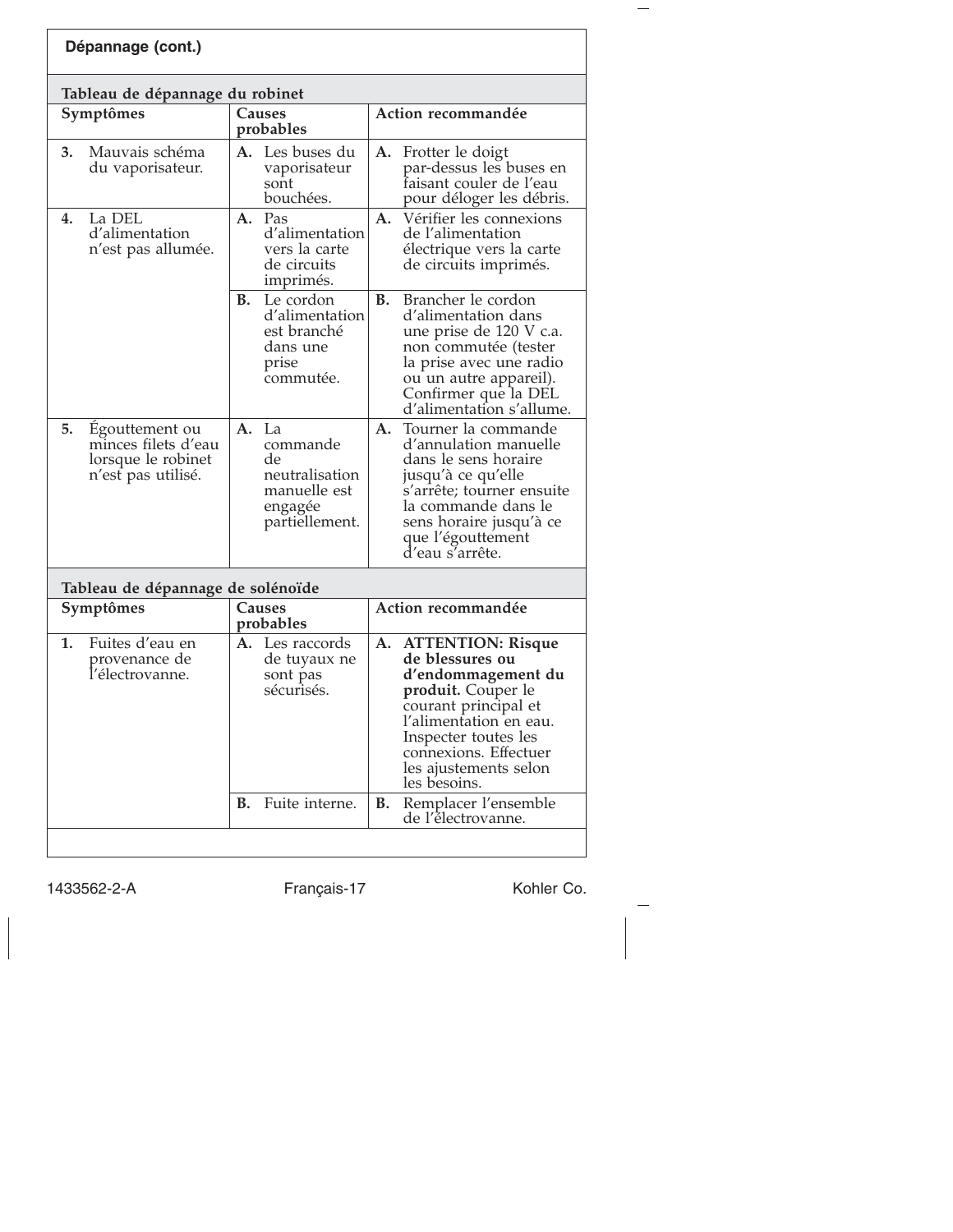|    | Dépannage (cont.)                                                                  |    |                                                                              |           |                                                                                                         |  |
|----|------------------------------------------------------------------------------------|----|------------------------------------------------------------------------------|-----------|---------------------------------------------------------------------------------------------------------|--|
|    | Tableau de dépannage de solénoïde                                                  |    |                                                                              |           |                                                                                                         |  |
|    | Symptômes                                                                          |    | Causes<br>probables                                                          |           | Action recommandée                                                                                      |  |
| 2. | Aucun "clic"<br>audible lors de<br>l'activation du<br>solénoïde.                   |    | A. Connexion de<br>fil de<br>solénoïde<br>desserrée.                         |           | A. Vérifier la connexion<br>du fil du solénoïde vers<br>la carte de circuits<br>imprimés.               |  |
|    |                                                                                    | В. | L'électrovanne<br>ne fonctionne<br>pas.                                      | В.        | Remplacer l'ensemble<br>de l'électrovanne.                                                              |  |
|    | Tableau de dépannage de l'interrupteur de la poignée                               |    |                                                                              |           |                                                                                                         |  |
|    | Symptômes                                                                          |    | Causes<br>probables                                                          |           | Action recommandée                                                                                      |  |
| 1. | La DEL de la<br>poignée est<br>allumée lorsque la<br>poignée est<br>fermée.        |    | A. La vis d'arrêt<br>de la vanne<br>doit être<br>réglée.                     | A.        | Se référer à la section<br>"Réglage de la DEL de<br>la poignée".                                        |  |
| 2. | La poignée ne<br>retourne pas en<br>position verticale.                            |    | A. La vis d'arrêt<br>de la vanne<br>doit être<br>réglée.                     | А.        | Se référer à la section<br>"Réglage de la DEL de<br>la poignée".                                        |  |
| 3. | L'eau ne s'arrête<br>pas entièrement de<br>couler.                                 | A. | La vis d'arrêt<br>de la vanne<br>doit être<br>réglée.                        | A.        | Se référer à la section<br>"Réglage de la DEL de<br>la poignée".                                        |  |
| 4. | La DEL de la<br>poignée ne<br>s'allume pas<br>lorsque la poignée<br>est tournée en | А. | Connexion de<br>fil<br>d'interrupteur<br>de poignée<br>desserrée.            | A.        | Inspecter la connexion<br>du fil de l'interrupteur<br>de poignée vers la carte<br>de circuits imprimés. |  |
|    | position ouverte.                                                                  | В. | La carte de<br>circuits<br>imprimés ne<br>fonctionne<br>pas<br>correctement. | <b>B.</b> | Remplacer l'ensemble<br>du couvercle.                                                                   |  |
|    |                                                                                    |    |                                                                              |           |                                                                                                         |  |

Kohler Co. Français-18 1433562-2-A

 $\overline{\phantom{0}}$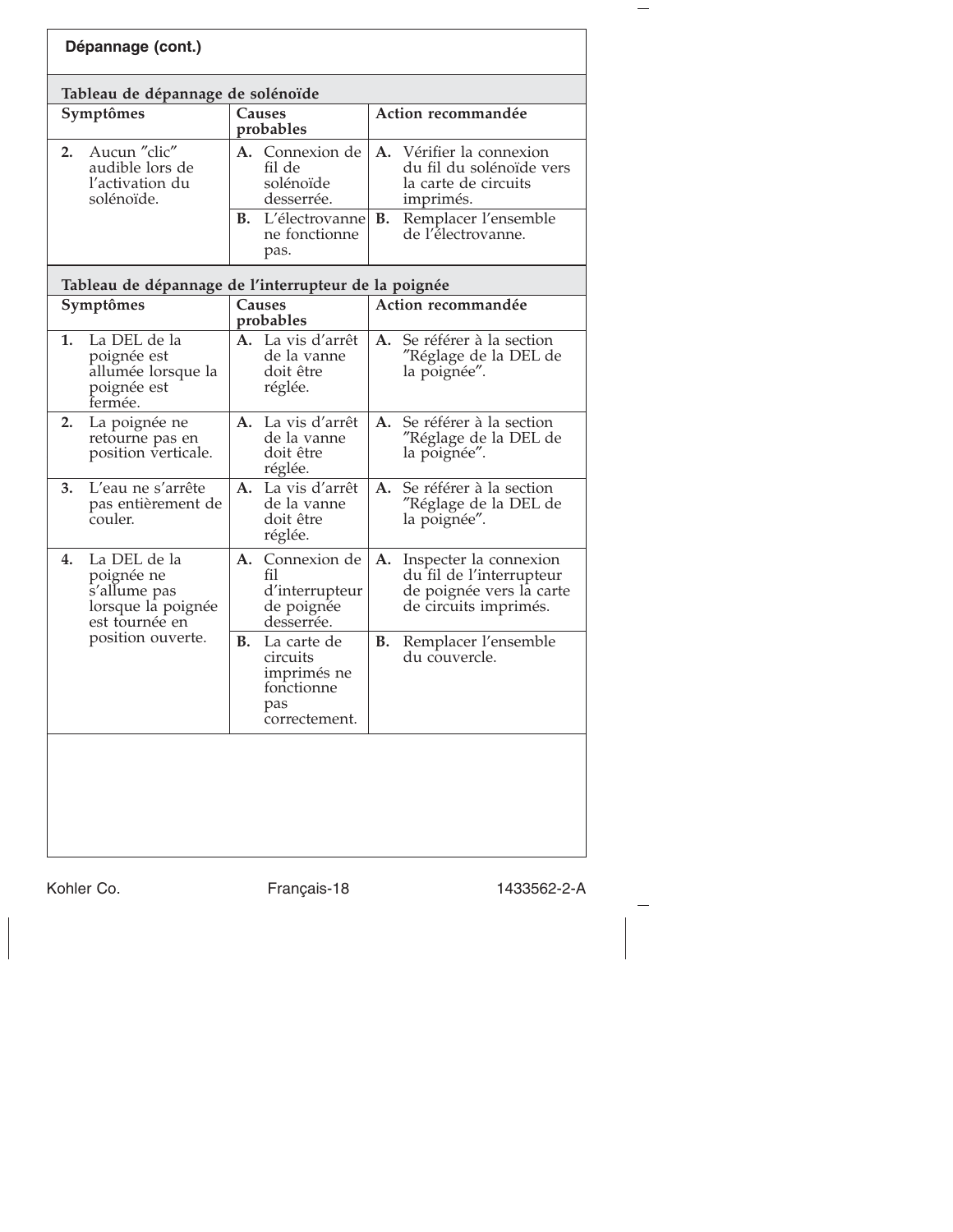| Dépannage (cont.)                                                                                      |                                                                                |                                                                                                                                               |  |  |
|--------------------------------------------------------------------------------------------------------|--------------------------------------------------------------------------------|-----------------------------------------------------------------------------------------------------------------------------------------------|--|--|
| Tableau de dépannage de capteur                                                                        |                                                                                |                                                                                                                                               |  |  |
| Symptômes                                                                                              | Causes<br>probables                                                            | Action recommandée                                                                                                                            |  |  |
| Fonctionnement<br>1.<br>intermittent du<br>capteur.                                                    | A. Débris sur la<br>lentille du<br>capteur.                                    | Utiliser du savon doux<br>A.<br>et de l'eau pour<br>doucement retirer les<br>débris de la lentille du<br>capteur.                             |  |  |
|                                                                                                        | Le capteur<br>В.<br>détecte de la<br>vapeur.                                   | <b>B.</b><br>Tourner le bec pour<br>l'éloigner de la vapeur.                                                                                  |  |  |
| La DEL de la<br>2.<br>poignée est<br>allumée, mais la<br><b>DEL</b><br>d'alimentation ne<br>l'est pas. | А.<br>Connexion de<br>fil de capteur<br>desserrée.                             | Vérifier la connexion<br>A.<br>du fil du capteur vers<br>la carte de circuits<br>imprimés.                                                    |  |  |
|                                                                                                        | Débris sur le<br>В.<br>connecteur<br>du fil du<br>capteur.                     | Sur la carte de circuits<br>В.<br>imprimés, déconnecter,<br>nettoyer et reconnecter<br>avec précaution le<br>connecteur du fil du<br>capteur. |  |  |
|                                                                                                        | $\mathbf{C}$ .<br>La carte de<br>circuits<br>imprimés ne<br>fonctionne<br>pas. | C.<br>Remplacer l'ensemble<br>du couvercle.                                                                                                   |  |  |
|                                                                                                        |                                                                                |                                                                                                                                               |  |  |

 $\overline{\phantom{a}}$ 

1433562-2-A Français-19 Kohler Co.

 $\overline{\phantom{0}}$ 

 $\rightarrow$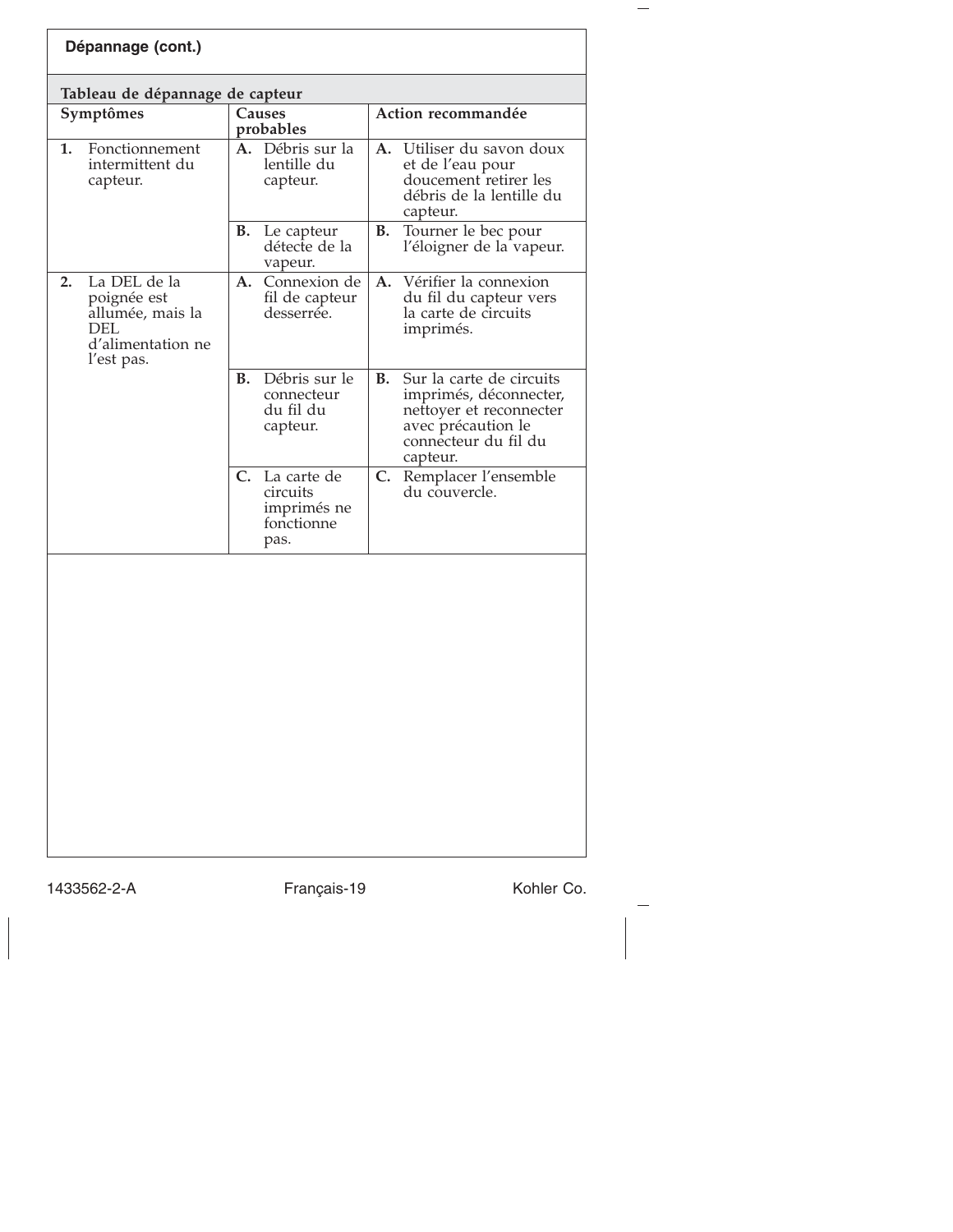| Conformité du produit et de la télécommande                                                                                                                                                                                                                                                                                                                                                                                                                                                                                                                                                                                                                                                                                                                                                                                                                                                                                                        |
|----------------------------------------------------------------------------------------------------------------------------------------------------------------------------------------------------------------------------------------------------------------------------------------------------------------------------------------------------------------------------------------------------------------------------------------------------------------------------------------------------------------------------------------------------------------------------------------------------------------------------------------------------------------------------------------------------------------------------------------------------------------------------------------------------------------------------------------------------------------------------------------------------------------------------------------------------|
| Cet appareil est conforme à la section 15 des réglementations de la FCC.<br>L'exploitation est autorisée aux deux conditions suivantes:                                                                                                                                                                                                                                                                                                                                                                                                                                                                                                                                                                                                                                                                                                                                                                                                            |
| 1. Cet appareil ne doit pas provoquer d'interférences néfastes, et                                                                                                                                                                                                                                                                                                                                                                                                                                                                                                                                                                                                                                                                                                                                                                                                                                                                                 |
| 2. Cet appareil doit tolérer les interférences reçues, y compris celles qui risquent de<br>provoquer un fonctionnement indésirable.                                                                                                                                                                                                                                                                                                                                                                                                                                                                                                                                                                                                                                                                                                                                                                                                                |
| Tous changements ou modifications non expressément approuvés par la partie<br>responsable garantissant la conformité, pourraient annuler le droit à l'utilisateur<br>d'opérer l'équipement.                                                                                                                                                                                                                                                                                                                                                                                                                                                                                                                                                                                                                                                                                                                                                        |
| Cet appareil a été testé et est considéré conforme aux limitations d'un appareil<br>numérique de classe B, selon la section 15 des réglementations FCC. Ces limites<br>sont conçues pour fournir une protection raisonnable contre toute interférence<br>nuisible lors d'une installation résidentielle. Cet appareil génère, utilise et peut<br>émettre une énergie de radiofréquence et, s'il n'est pas installé et utilisé<br>conformément aux instructions, pourrait être la cause d'interférences nuisibles aux<br>communications par radio. Cependant, il n'est pas garanti qu'aucune interférence<br>n'aura lieu dans une installation particulière. Si cet appareil cause des interférences<br>nuisibles à la réception radio ou télévision, ce qui peut être déterminé en éteignant<br>l'appareil et en le rallumant, il est recommandé d'essayer de rectifier cette<br>interférence en prenant l'une ou plusieurs des mesures suivantes: |
| · Réorienter ou changer l'emplacement de l'antenne de réception.                                                                                                                                                                                                                                                                                                                                                                                                                                                                                                                                                                                                                                                                                                                                                                                                                                                                                   |
| · Augmenter la séparation entre l'équipement et le récepteur.                                                                                                                                                                                                                                                                                                                                                                                                                                                                                                                                                                                                                                                                                                                                                                                                                                                                                      |
| · Brancher l'équipement sur une prise d'un circuit différent de celui auquel le<br>récepteur est connecté.                                                                                                                                                                                                                                                                                                                                                                                                                                                                                                                                                                                                                                                                                                                                                                                                                                         |
| · Consulter un revendeur ou un technicien radio/TV expérimenté pour obtenir de<br>l'assistance.                                                                                                                                                                                                                                                                                                                                                                                                                                                                                                                                                                                                                                                                                                                                                                                                                                                    |
| Cet appareillage numérique de classe B est conforme à la norme canadienne<br>NMB-003.                                                                                                                                                                                                                                                                                                                                                                                                                                                                                                                                                                                                                                                                                                                                                                                                                                                              |
|                                                                                                                                                                                                                                                                                                                                                                                                                                                                                                                                                                                                                                                                                                                                                                                                                                                                                                                                                    |
|                                                                                                                                                                                                                                                                                                                                                                                                                                                                                                                                                                                                                                                                                                                                                                                                                                                                                                                                                    |
|                                                                                                                                                                                                                                                                                                                                                                                                                                                                                                                                                                                                                                                                                                                                                                                                                                                                                                                                                    |
|                                                                                                                                                                                                                                                                                                                                                                                                                                                                                                                                                                                                                                                                                                                                                                                                                                                                                                                                                    |

Kohler Co. Français-20 1433562-2-A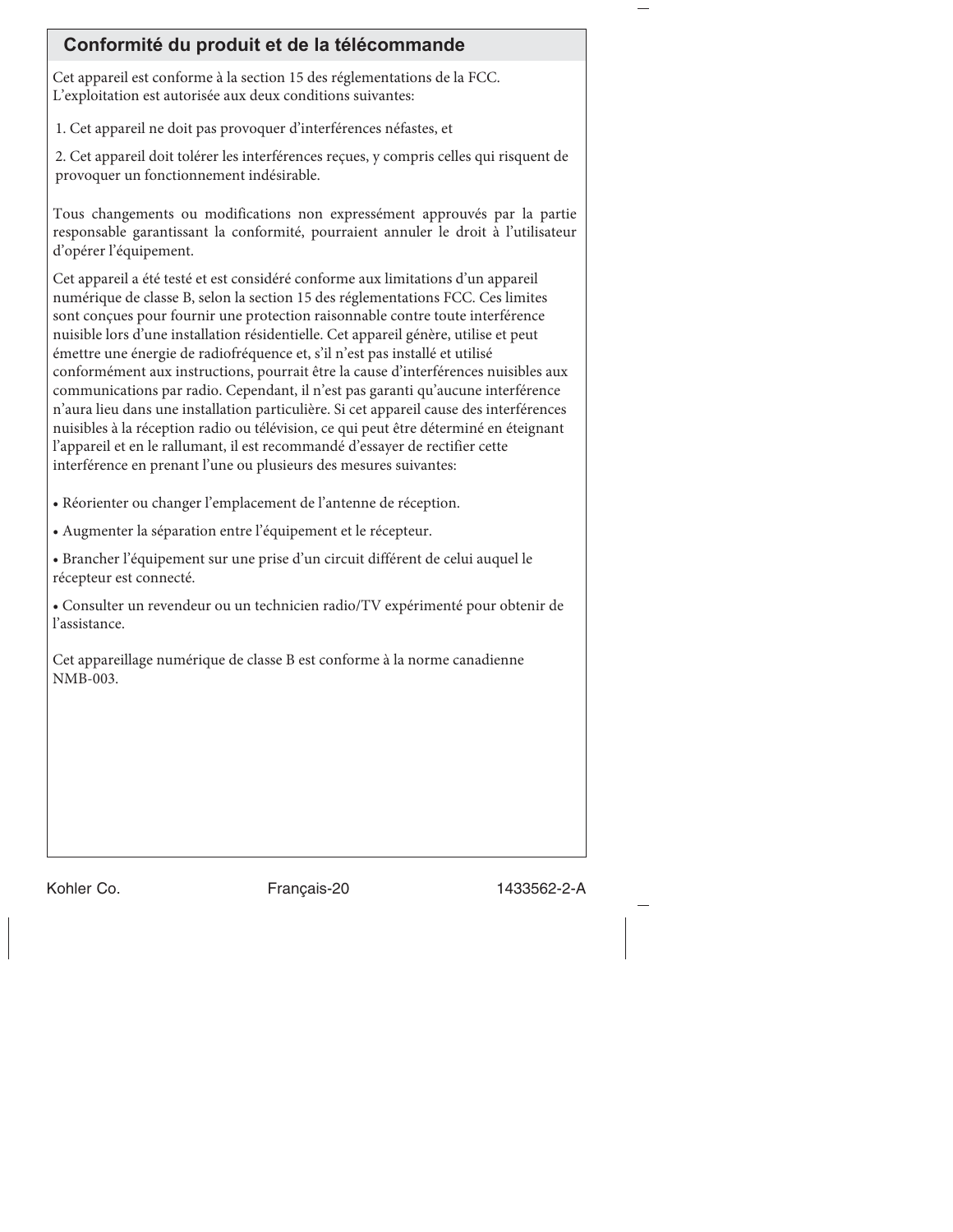## **Garantie**

**Besoin d'aide?** Appeler notre centre de services à la clientèle.

USA/Canada : 1-800-4KOHLER (1-800-456-4537), Mexique : 001-800-456-4537

**Pour tout renseignement sur les pièces de rechange**, visiter le site kohler.com/serviceparts.

**Pour des renseignements sur l'entretien et le nettoyage**, visiter le site kohler.com/clean.

Ce produit est couvert sous la **Garantie limitée de cinq ans pour les commandes, vannes et robinets électroniques KOHLER®**, fournie sur le site kohler.com/warranty. Pour obtenir une copie imprimée des termes de la garantie, s'adresser au centre de service à la clientèle.

1433562-2-A Français-21 Kohler Co.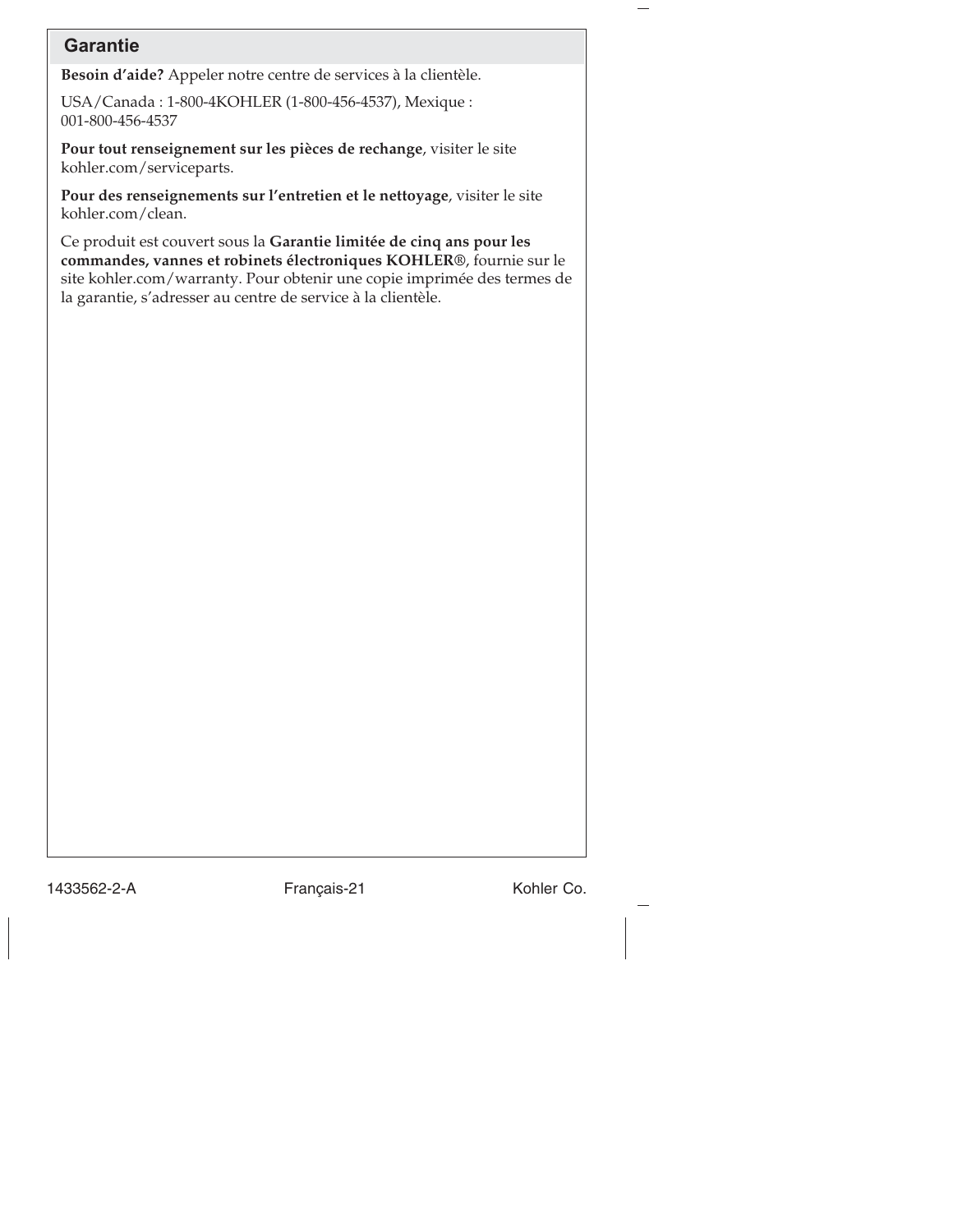# Instrucciones de instalación Grifería electrónica de fregadero



Kohler Co. **Español-1** 1433562-2-A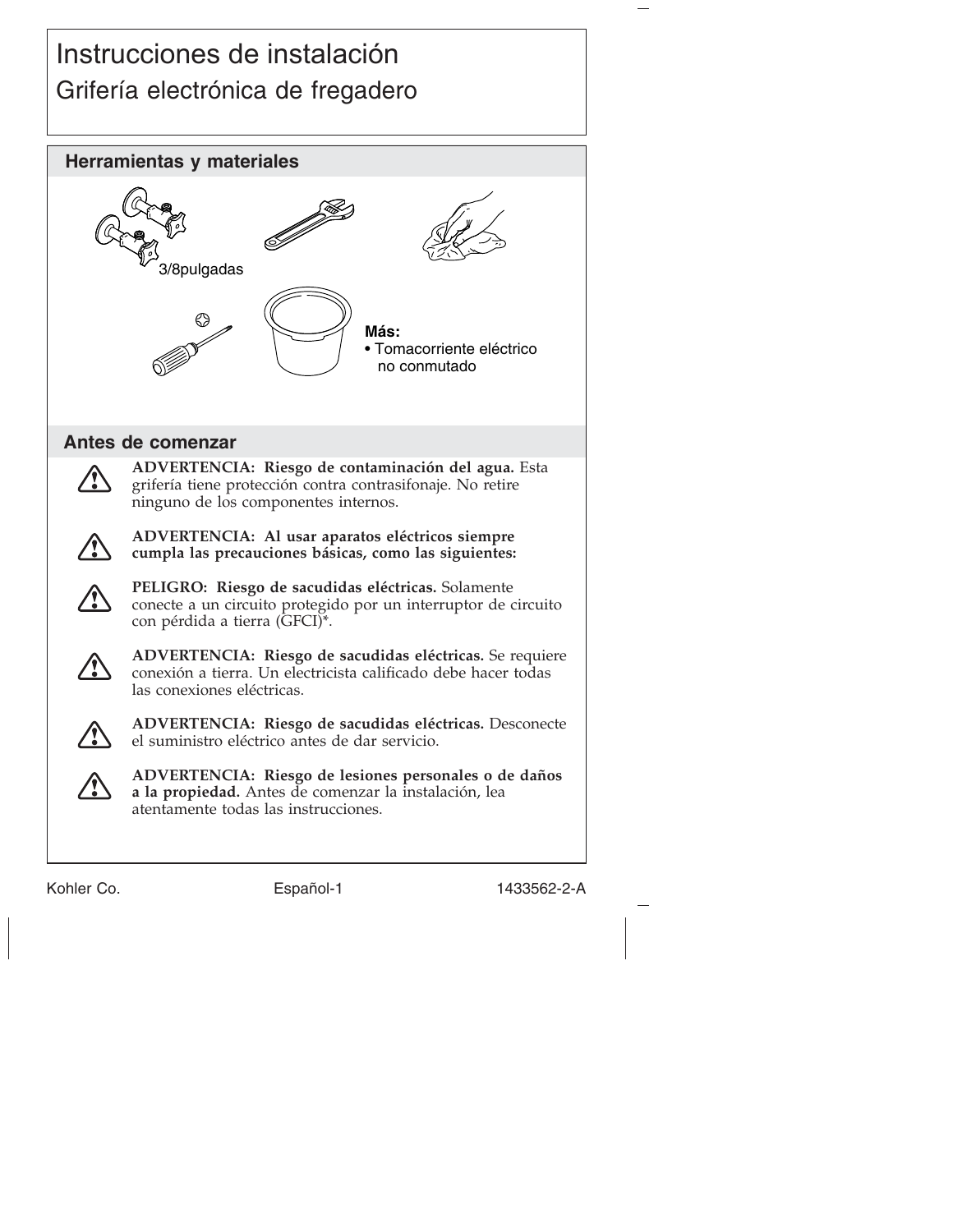#### **Antes de comenzar (cont.)**



**PRECAUCIÓN: Riesgo de daños a la propiedad.** El surtidor de la grifería tiene un imán. No acerque al surtidor objetos susceptibles a sufrir daños electromagnéticos.

Cumpla todos los códigos de plomería, eléctricos y de construcción.

\*Fuera de Estados Unidos es posible que este dispositivo se conozca como dispositivo de corriente residual (RCD, por sus siglas en inglés).

**PRECAUCIÓN: Riesgo de daños al producto.** Este producto tiene componentes electrónicos sensibles. No almacene recipientes abiertos de productos químicos o de productos de limpieza cerca de este producto. Las esponjas y los trapos de limpieza se deben enjuagar con agua limpia antes de guardarlos.

**¡IMPORTANTE!** No utilice un tomacorriente controlado por interruptor (típicamente para trituradores de desperdicios de alimentos) para el suministro eléctrico a la grifería.

- □ Producto de láser clase 1: Cumple las normas 21 CFR 1040.10 y 1040.11.
- Cumpla todos los códigos locales de plomería y de construcción.
- Asegúrese de que haya un tomacorriente eléctrico **no conmutado** constante de 120 VCA bajo el fregadero, a menos de 5 pies (1,5 m) de la caja de control.
- Cierre el suministro de agua.
- En instalaciones nuevas, ensamble la grifería al fregadero antes de instalar el fregadero.
- En superficies de montaje disparejas (con líneas de lechada de cemento en azulejo) aplique un sellador adecuado bajo la grifería. **No use selladores derivados del petróleo.**

1433562-2-A Español-2 Kohler Co.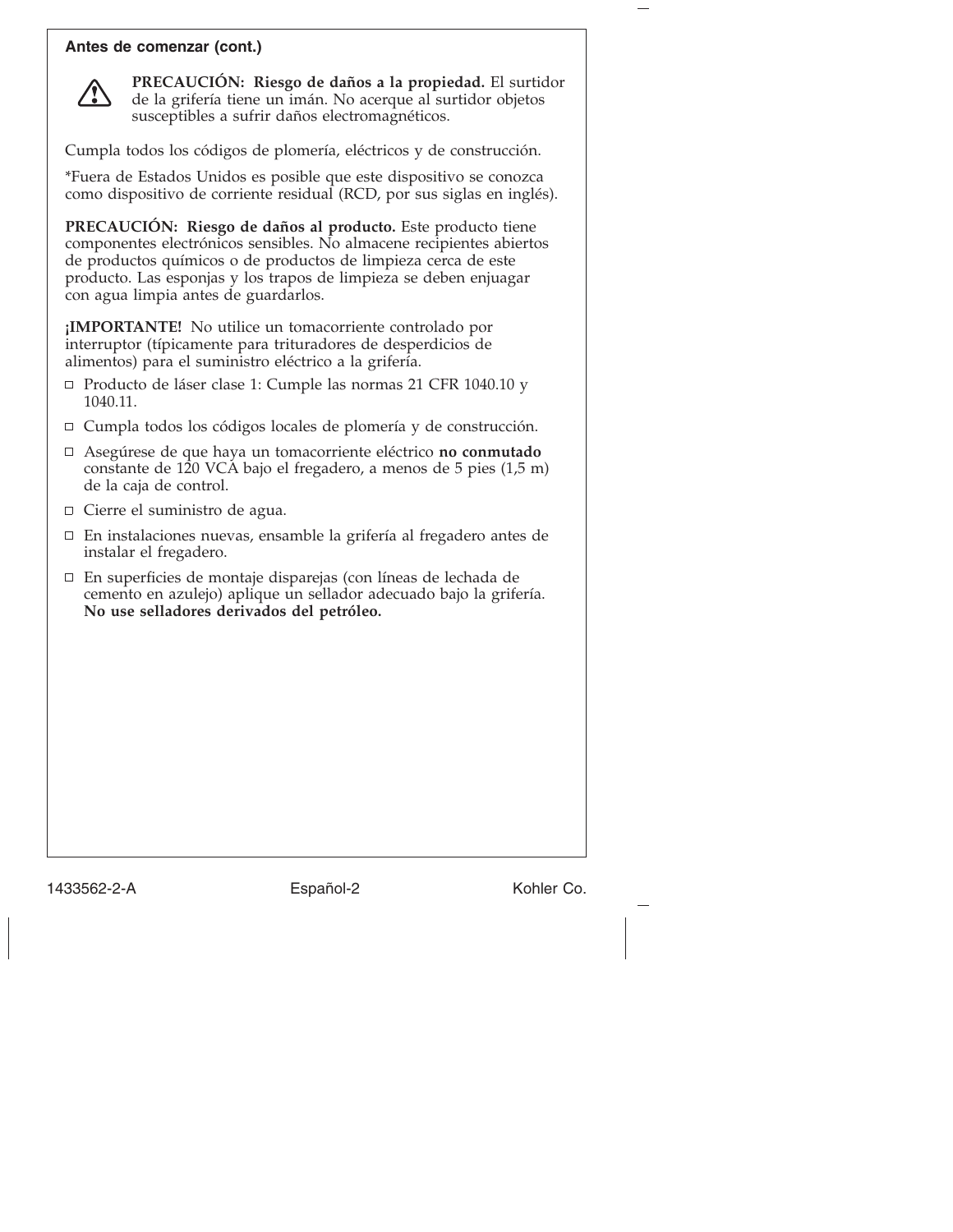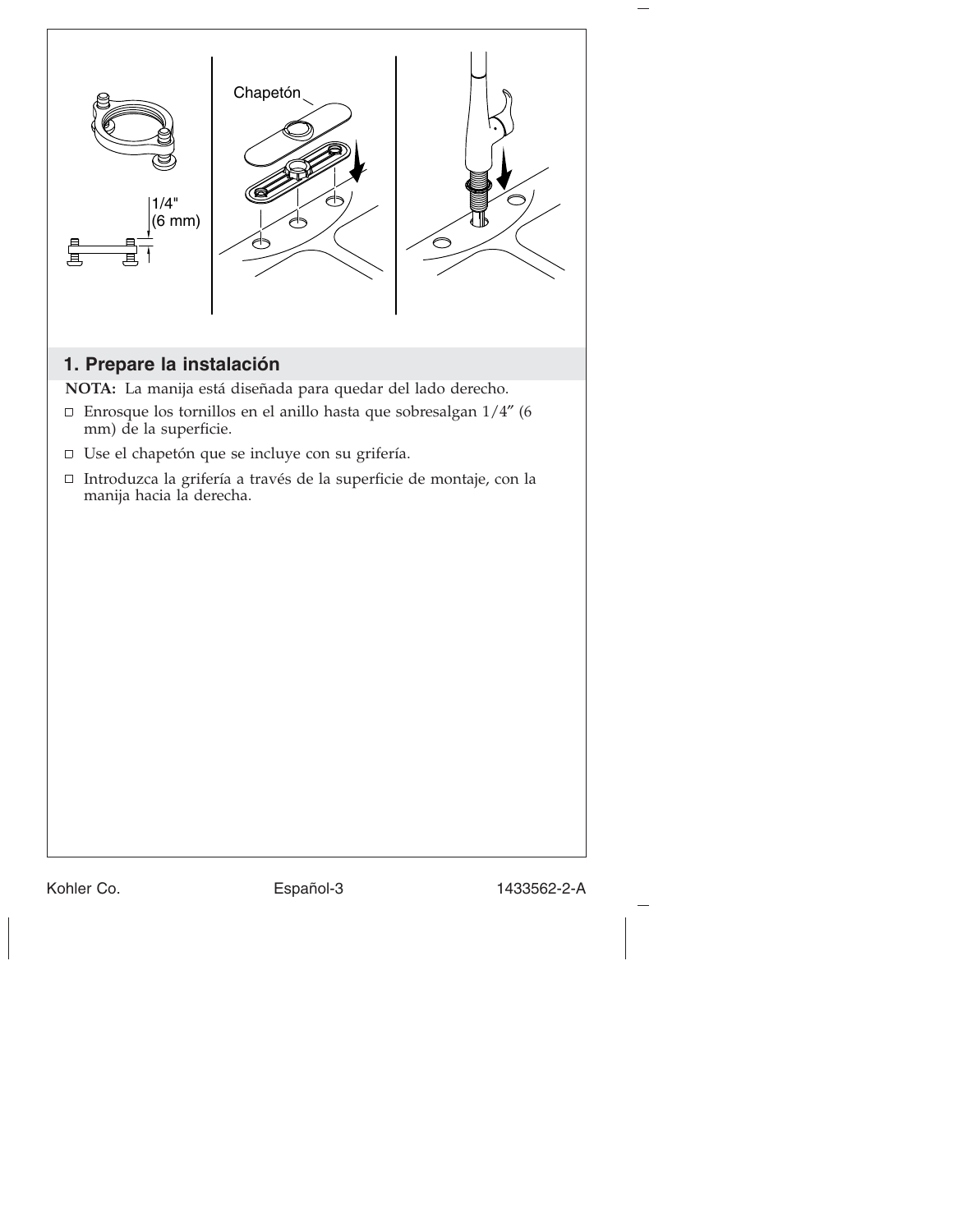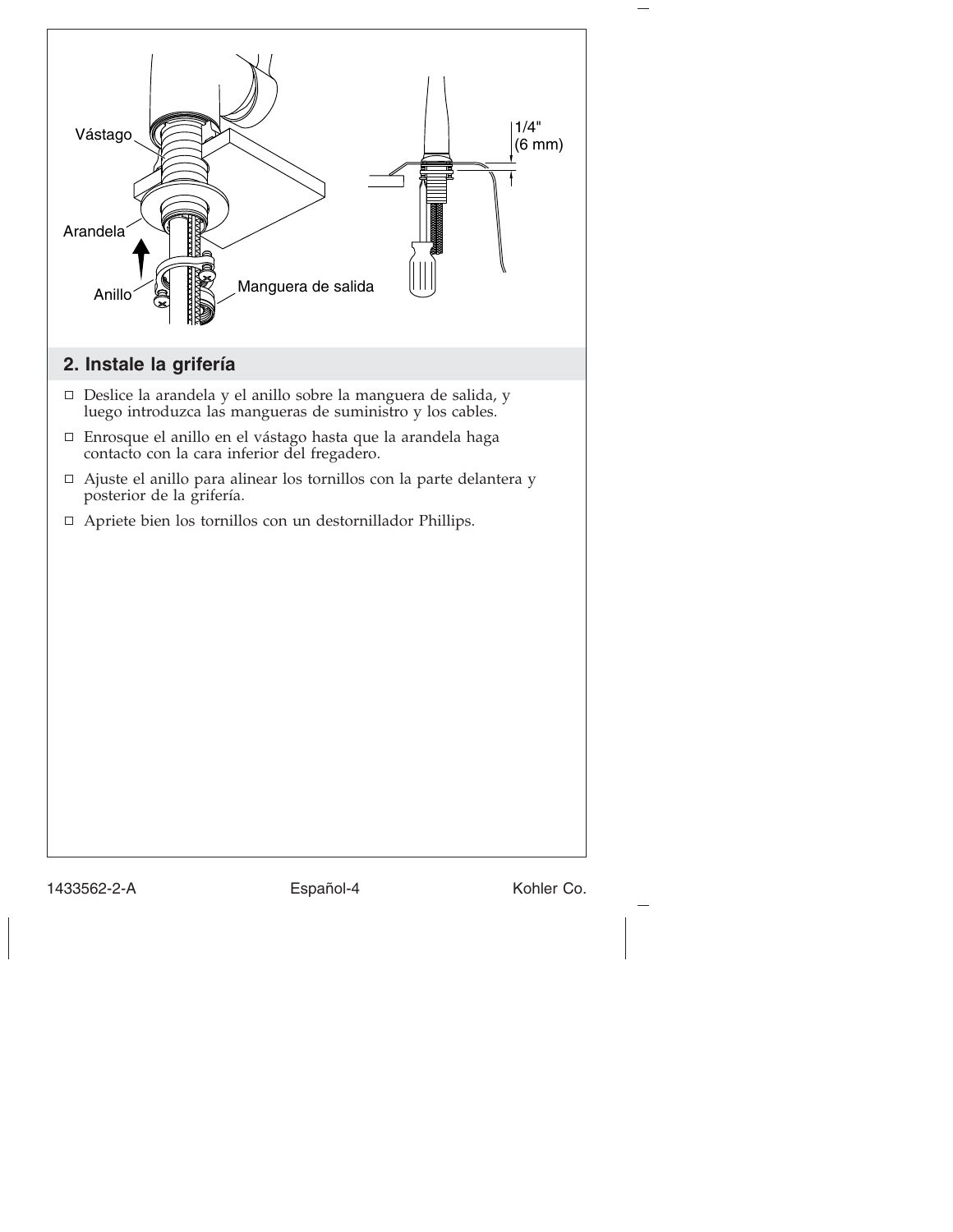

#### **3. Conecte los suministros**

**PRECAUCIÓN: Riesgo de restricción de flujo de agua y de daños al producto.** Las mangueras de suministro no deben quedar tensas, pellizcadas ni torcidas al instalarlas. Si debe enrollar las mangueras de suministro, mantenga un diámetro interior de 3″ (76 mm).

**PRECAUCIÓN: Riesgo de contaminación del agua.** Para evitar la contaminación de agua, es necesario instalar las válvulas de retención.

#### **Conecte los suministros**

Ensamble una válvula de retención en cada suministro.

- Conecte y apriete las mangueras de suministro a las válvulas de retención.
- Coloque una cubeta bajo la manguera de salida.
- Abra los suministros.
- Deje correr agua caliente y fría durante 1 minuto para que salgan todos los residuos.

Kohler Co. **Español-5** 1433562-2-A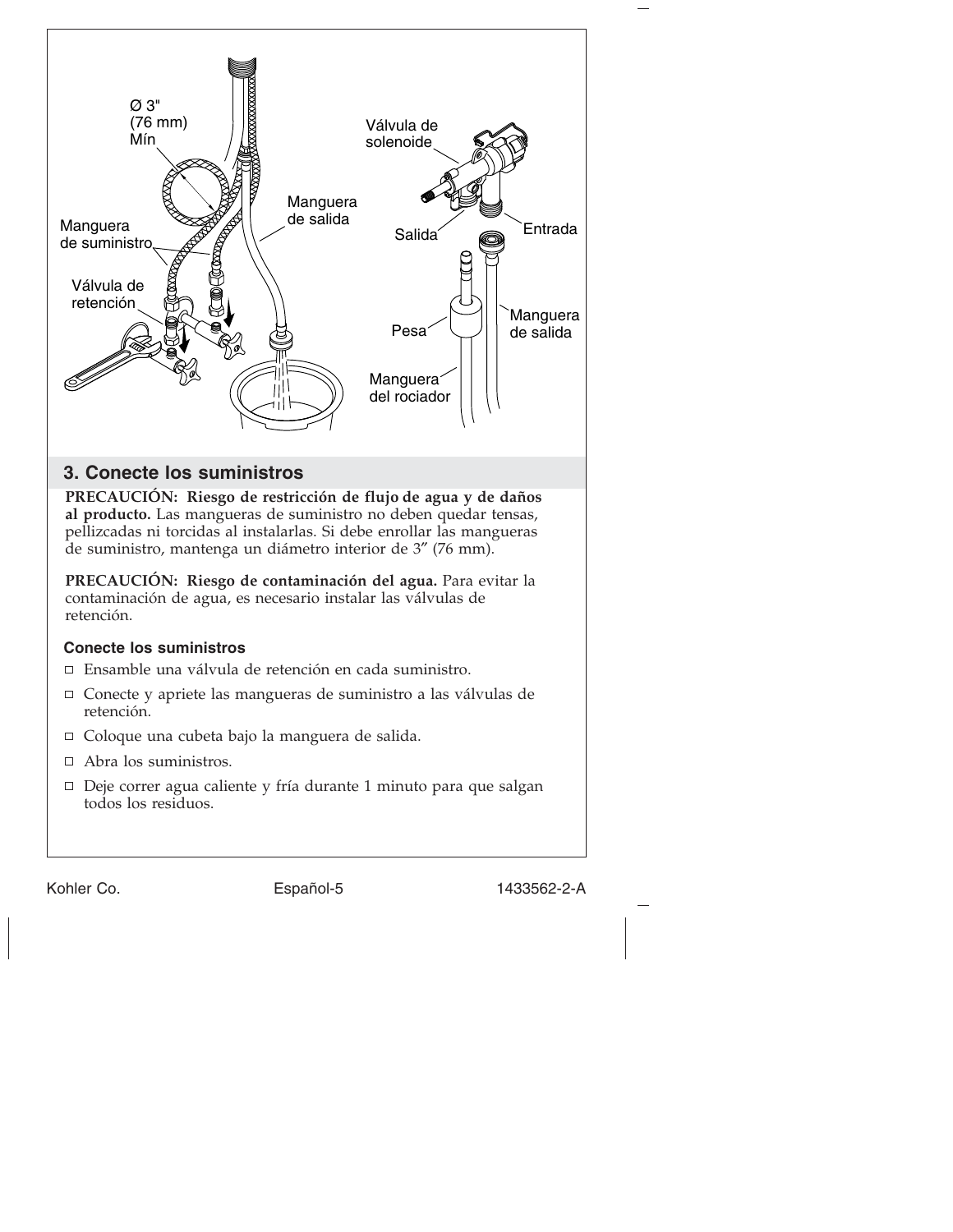#### **Conecte los suministros (cont.)**

Conecte la manguera de salida a la entrada de la válvula de solenoide.

### **Conecte la manguera del rociador**

Retire la tapa protectora.

**NOTA:** La pesa debe quedar instalada en la manguera del rociador para que actúe como tope de jalar y para evitar daños por torceduras.

- Deslice la pesa en la manguera del rociador.
- Conecte la manguera del rociador a la salida de la válvula de solenoide.

1433562-2-A Español-6 Kohler Co.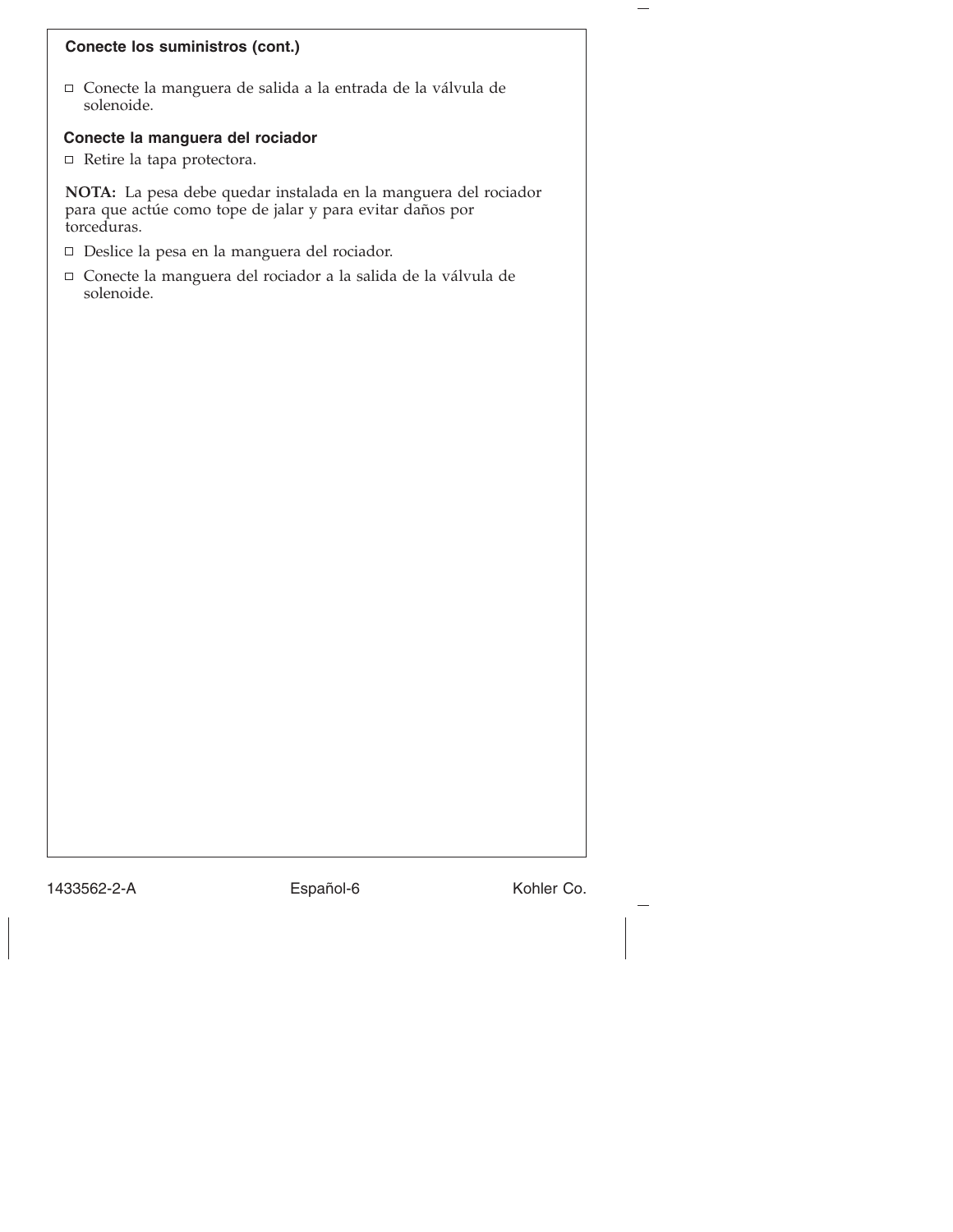

Kohler Co. **Español-7** Español-7 1433562-2-A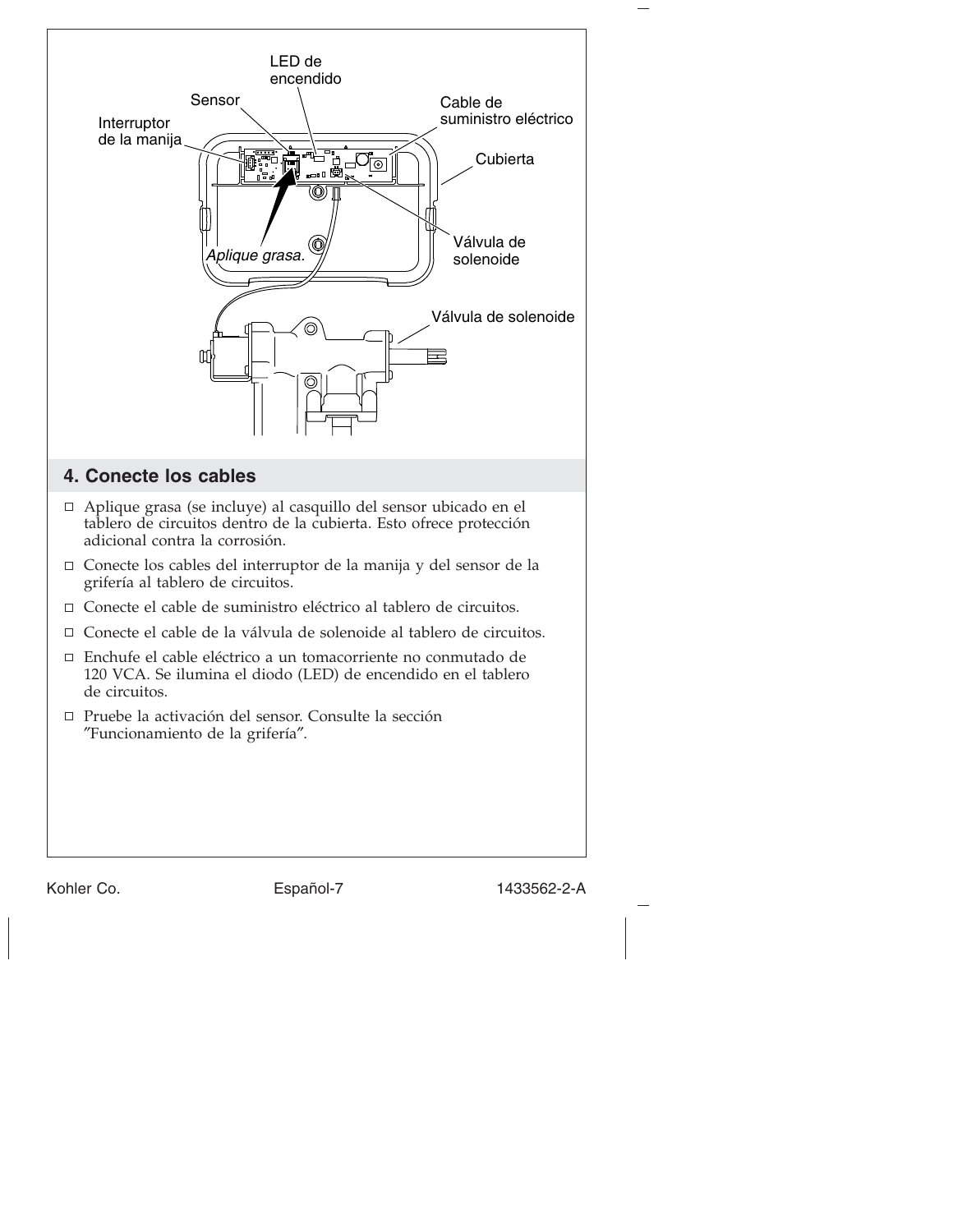

1433562-2-A Español-8 Español-1433562-2-A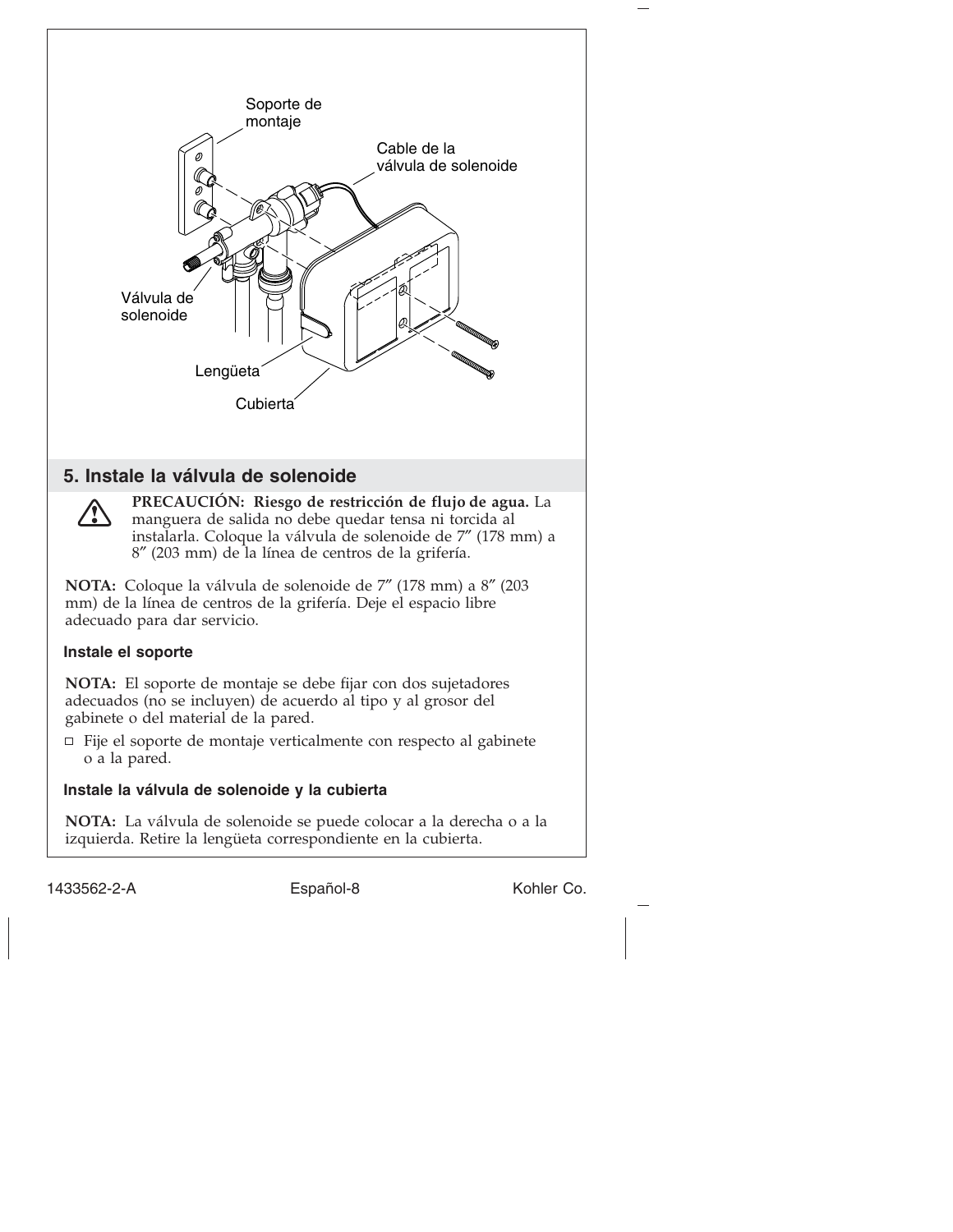## **Instale la válvula de solenoide (cont.)**

- $\hfill\Box$  Coloque la válvula de solenoide y la cubierta en el soporte de montaje.
- $\hfill \Box$ <br> Fije la válvula de solenoide y la cubierta al soporte de montaje con los dos tornillos que se incluyen.

Kohler Co. **Español-9** 1433562-2-A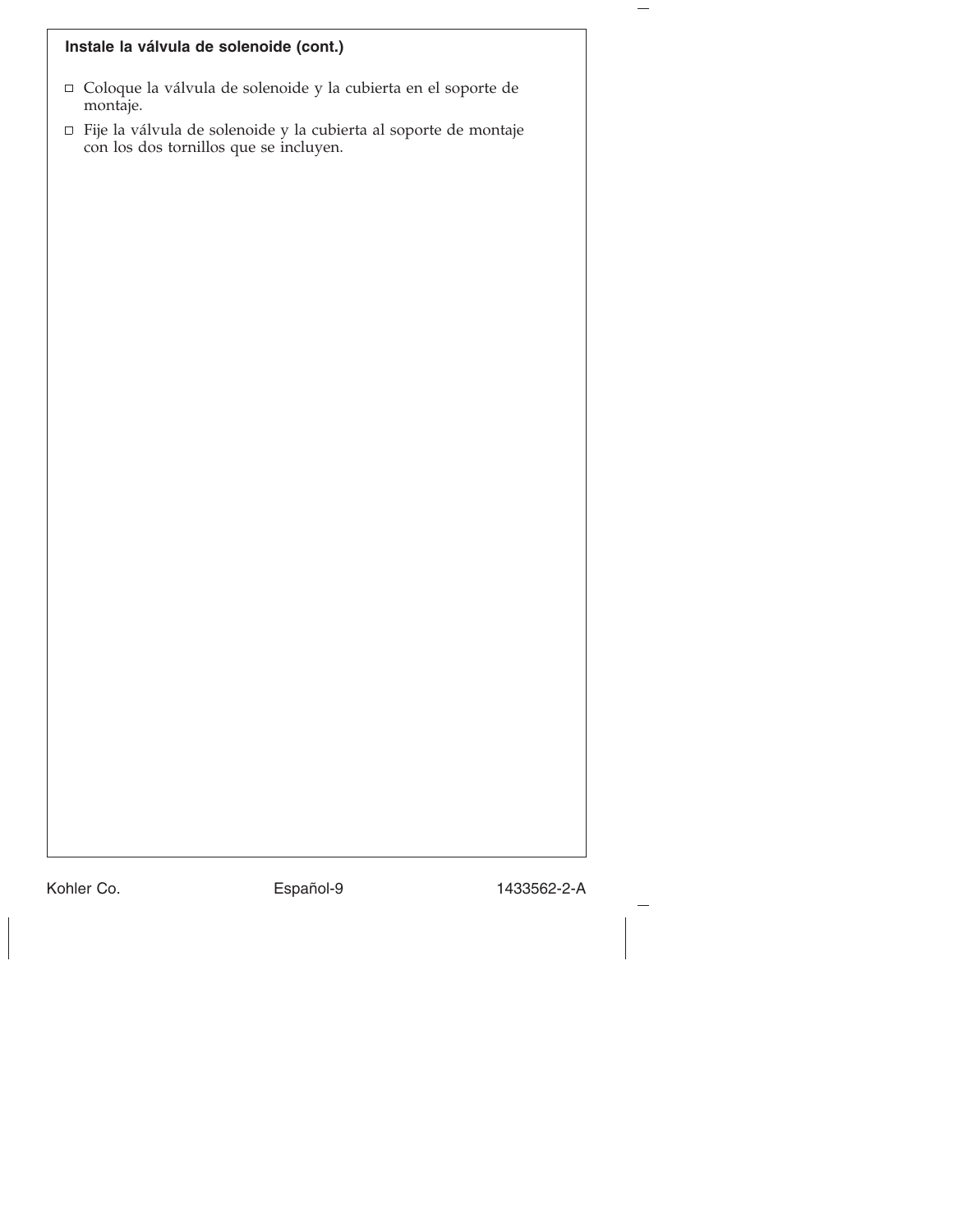

1433562-2-A Español-10 Kohler Co.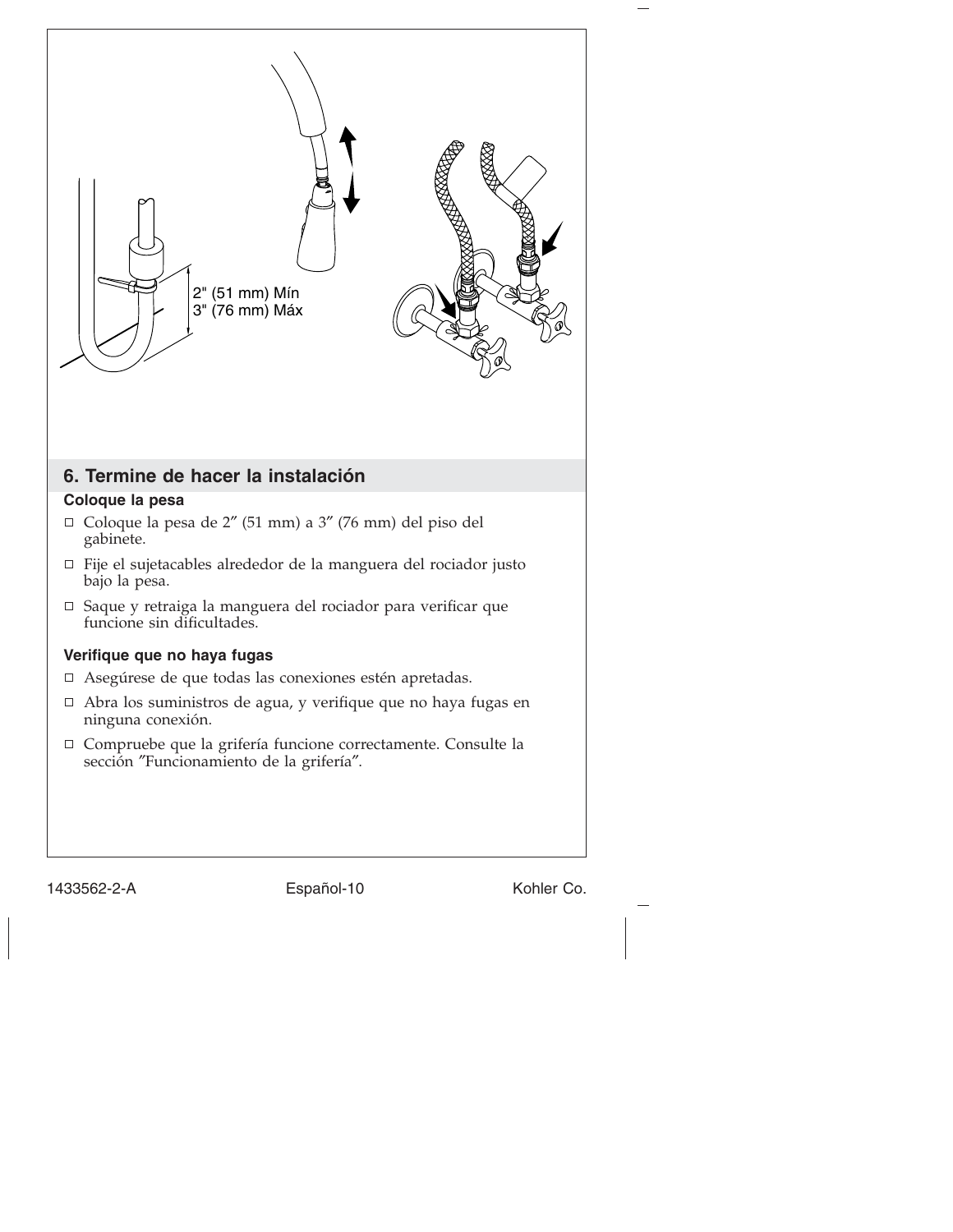

**Características**

Kohler Co. **Español-11** 1433562-2-A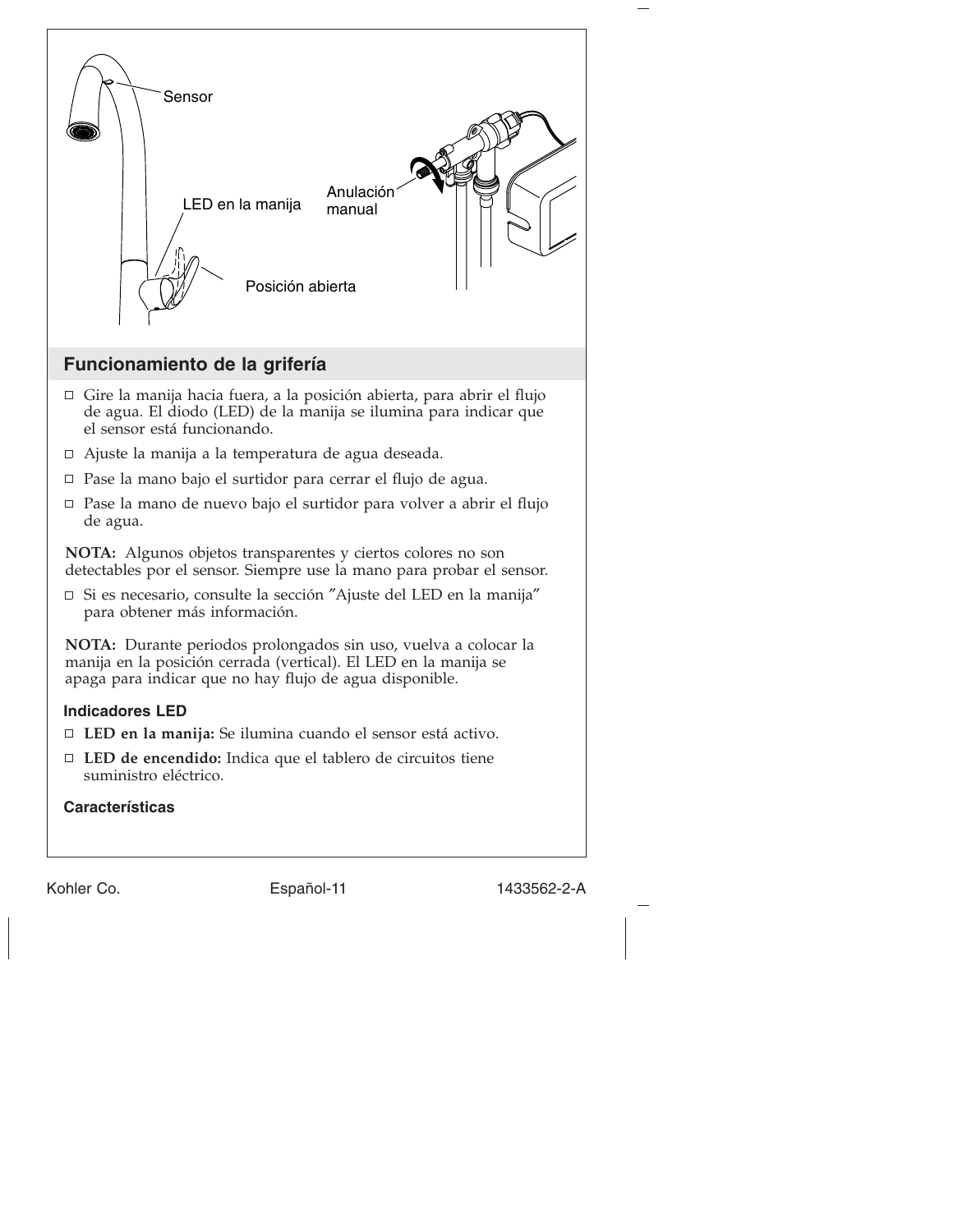#### **Funcionamiento de la grifería (cont.)**

- **Cierre automático:** Después de 4 minutos de inactividad, el agua se apaga automáticamente.
- **Anulación del sensor:** En el caso de pérdida de suministro eléctrico, active la función de anulación en la válvula de solenoide para evitar la función del sensor. La grifería puede entonces funcionar manualmente.

1433562-2-A Español-12 Kohler Co.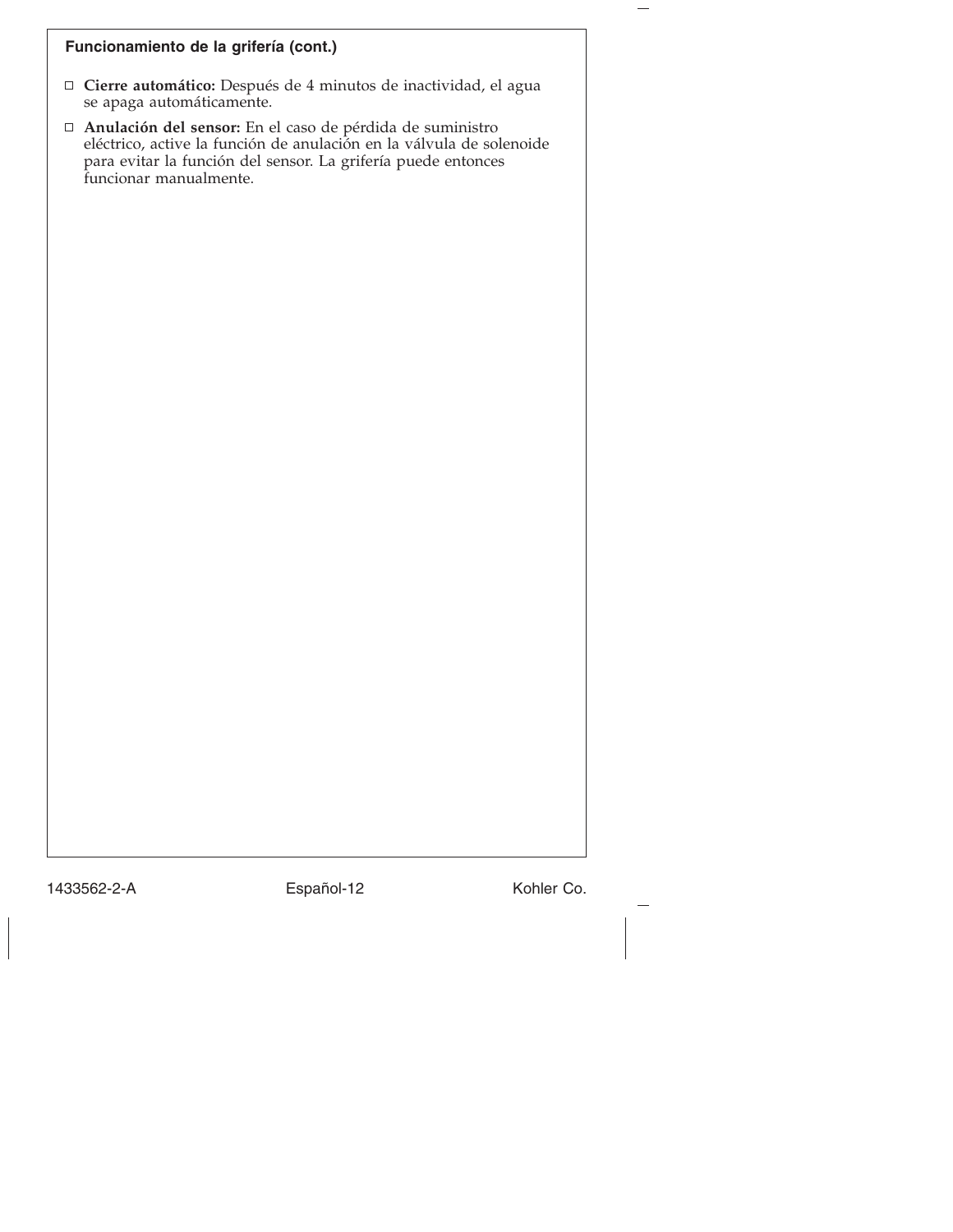

## **Ajuste del diodo (LED) en la manija**

**NOTA:** El diodo emisor de luz (LED) debe encenderse al girar la manija a la posición abierta, y debe apagarse cuando la manija está en la posición hacia arriba (cerrada). Con una llave hexagonal de 5/64″ ajuste el tornillo de fijación de la válvula lo que sea necesario.

**¡IMPORTANTE!** Al ajustar, no aplique presión hacia arriba al tornillo de fijación de la válvula.

- **El LED se ilumina cuando la manija está cerrada:** Apriete el tornillo de fijación de la válvula hasta que se apague el LED. Luego apriete el tornillo de fijación 1/4 de vuelta adicional.
- **La manija no regresa a la posición vertical:** Afloje el tornillo de fijación de la válvula hasta que la manija gire a la posición vertical (cerrada) y se ilumine el LED. Luego apriete el tornillo de fijación hasta que el LED se apague, más 1/4 de vuelta adicional.
- **El agua no se cierra completamente:** Afloje el tornillo de fijación de la válvula hasta que la manija gire a la posición vertical (cerrada) y se ilumine el LED. Luego apriete el tornillo de fijación hasta que el LED se apague, más 1/4 de vuelta adicional.

Kohler Co. Español-13 1433562-2-A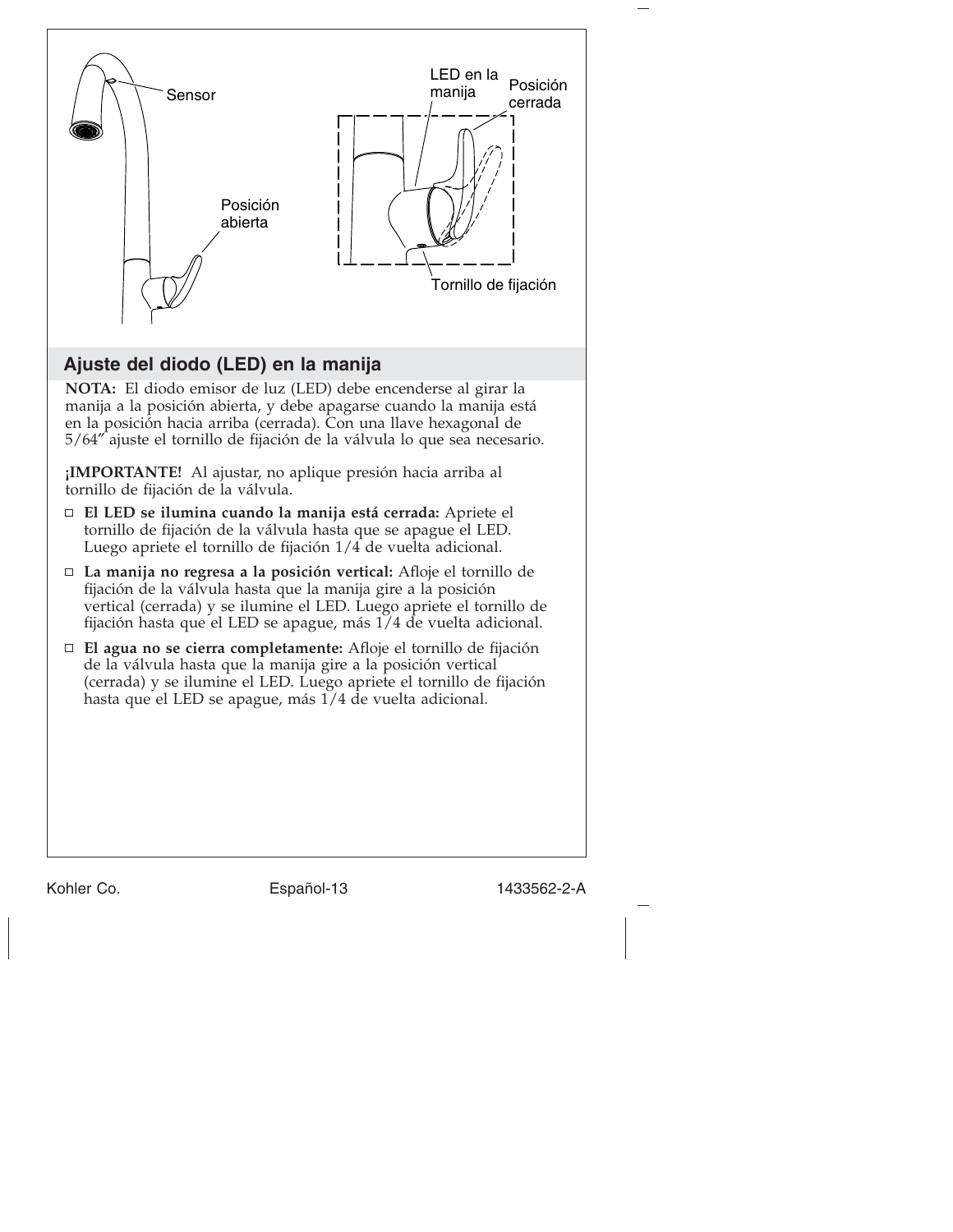

#### **Rejilla de entrada de la válvula de solenoide**

Gire la manija a la posición cerrada.

- Desconecte la manguera de salida de la válvula de solenoide.
- Retire y limpie la rejilla de entrada que está dentro de la válvula de solenoide.
- Vuelva a introducir la rejilla de entrada y vuelva a conectar la manguera de salida.

1433562-2-A Español-14 Kohler Co.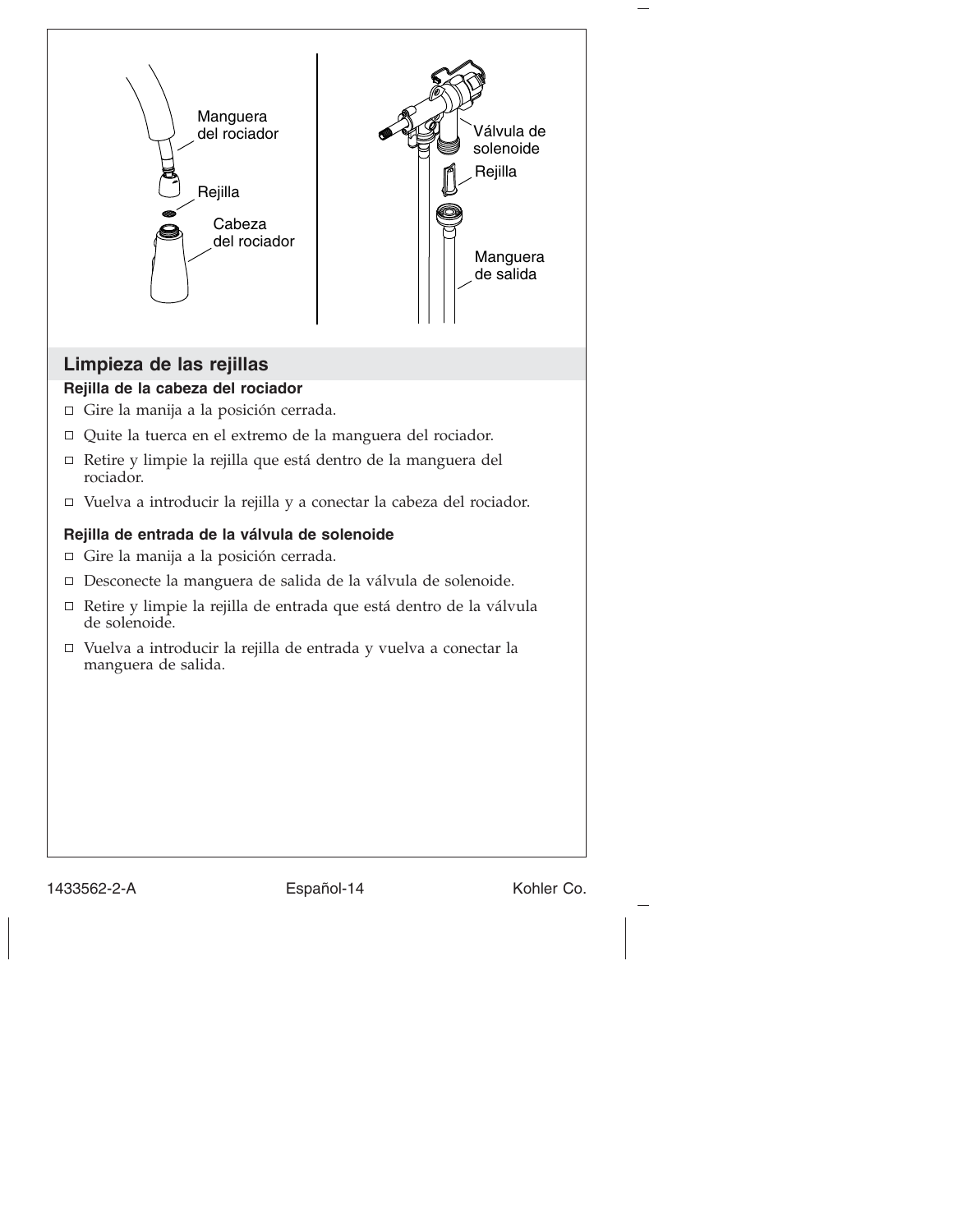## **Resolución de problemas**

**PRECAUCIÓN: Riesgo de daños al producto.** Este producto tiene componentes electrónicos sensibles. Tenga cuidado de no dañar las clavijas ni los conectores al resolver problemas.

**PRECAUCIÓN: Riesgo de daños al producto.** No inserte nada que no sea el cable del sensor en el conector del cable del sensor (conector de teléfono) en el tablero de circuitos.

**NOTA:** Para consultar información sobre piezas de repuesto, visite la página de su producto en kohler.com.

| Resolución de problemas de la grifería |                                                                                        |                                                                                                                                                      |
|----------------------------------------|----------------------------------------------------------------------------------------|------------------------------------------------------------------------------------------------------------------------------------------------------|
| Síntomas                               | Causas<br>probables                                                                    | Acción recomendada                                                                                                                                   |
| No hay flujo de<br>1.<br>agua.         | A. Las llaves de<br>paso están<br>cerradas.                                            | A. Verifique que las llaves<br>de paso de suministro<br>estén abiertas.                                                                              |
|                                        | В.<br>La manija<br>está en la<br>posición<br>cerrada.                                  | Gire la manija a la<br>В.<br>posición abierta.<br>Consulte la sección<br>"Funcionamiento de la<br>grifería".                                         |
|                                        | C. La manguera<br>de suministro<br>de agua<br>caliente y/o<br>fría está<br>torcida.    | C. Confirme que las<br>mangueras de<br>suministro no estén<br>torcidas. Si las enrolla,<br>mantenga un diámetro<br>interior de 3" (76 mm).           |
|                                        | D. La manguera<br>de salida está<br>torcida.                                           | D. Confirme que la<br>válvula de solenoide<br>quede entre 7"<br>$(178 \text{ mm}) \text{ y } 8''$<br>(203 mm) de la línea<br>central de la grifería. |
|                                        | El LED en la<br>Е.<br>manija no se<br>ilumina.                                         | E.<br>Consulte la sección<br>"Resolución de<br>problemas del<br>interruptor de la<br>manija".                                                        |
|                                        | El LED de<br>E.<br>encendido en<br>el tablero de<br>circuitos no<br>está<br>iluminado. | Consulte la sección<br>F.<br>"Resolución de<br>problemas del sensor".                                                                                |
|                                        |                                                                                        |                                                                                                                                                      |

Kohler Co. **Español-15** 1433562-2-A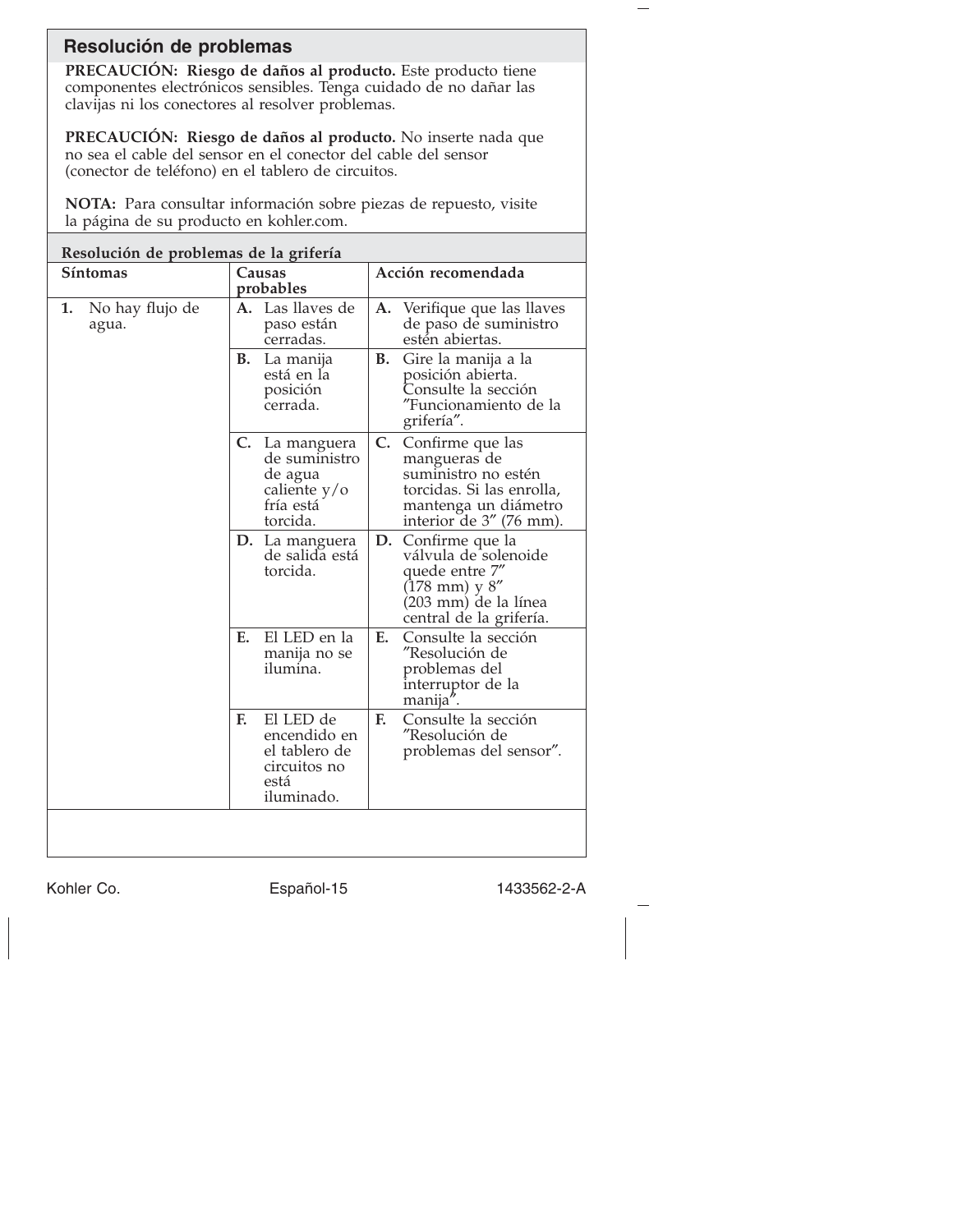|    | Resolución de problemas de la grifería<br>Síntomas |    | Causas                                                                                             |    | Acción recomendada                                                                                                                                            |
|----|----------------------------------------------------|----|----------------------------------------------------------------------------------------------------|----|---------------------------------------------------------------------------------------------------------------------------------------------------------------|
|    |                                                    |    | probables                                                                                          |    |                                                                                                                                                               |
|    |                                                    |    | G. Por lo menos<br>una rejilla<br>está tapada.                                                     | G. | Consulte la sección<br>"Limpieza de las<br>rejillas".                                                                                                         |
| 2. | Poco flujo de<br>agua.                             | A. | Las llaves de<br>paso están<br>parcialmente<br>cerradas.                                           | A. | Confirme que las llaves<br>de paso de suministro<br>estén completamente<br>abiertas.                                                                          |
|    |                                                    | В. | La manija<br>está<br>parcialmente<br>cerrada.                                                      | В. | Gire la manija a la<br>posición<br>completamente abierta.                                                                                                     |
|    |                                                    | C. | La manguera<br>de suministro<br>de agua<br>caliente $y/o$<br>fría está<br>pellizcada o<br>torcida. |    | C. Verifique que las<br>mangueras de<br>suministro no estén<br>pellizcadas ni torcidas.<br>Si las enrolla, mantenga<br>un diámetro interior de<br>3" (76 mm). |
|    |                                                    |    | D. La manguera<br>de salida está<br>torcida.                                                       | D. | Confirme que la<br>válvula de solenoide<br>quede entre 7"<br>$(178 \text{ mm})$ y $8''$<br>(203 mm) de la línea<br>central de la grifería.                    |
|    |                                                    | Е. | Por lo menos<br>una rejilla<br>está tapada.                                                        | E. | Consulte la sección<br>″Limpieza de las<br>rejillas".                                                                                                         |
|    |                                                    | F. | Diafragma<br>con fisuras.                                                                          | F. | Cambie el ensamblaje<br>de la válvula de<br>solenoide.                                                                                                        |
| 3. | Mal patrón de<br>rocio.                            |    | <b>A.</b> Las boquillas<br>del rociador<br>están<br>tapadas.                                       | А. | Para eliminar las<br>partículas residuales,<br>frote el dedo sobre las<br>boquillas con agua que<br>esté fluyendo.                                            |
| 4. | El diodo (LED) de<br>encendido no se<br>ilumina.   | А. | El tablero de<br>circuitos no<br>recibe<br>suministro<br>eléctrico.                                |    | A. Verifique las conexiones<br>del suministro eléctrico<br>al tablero de circuitos.                                                                           |

1433562-2-A Español-16 Kohler Co.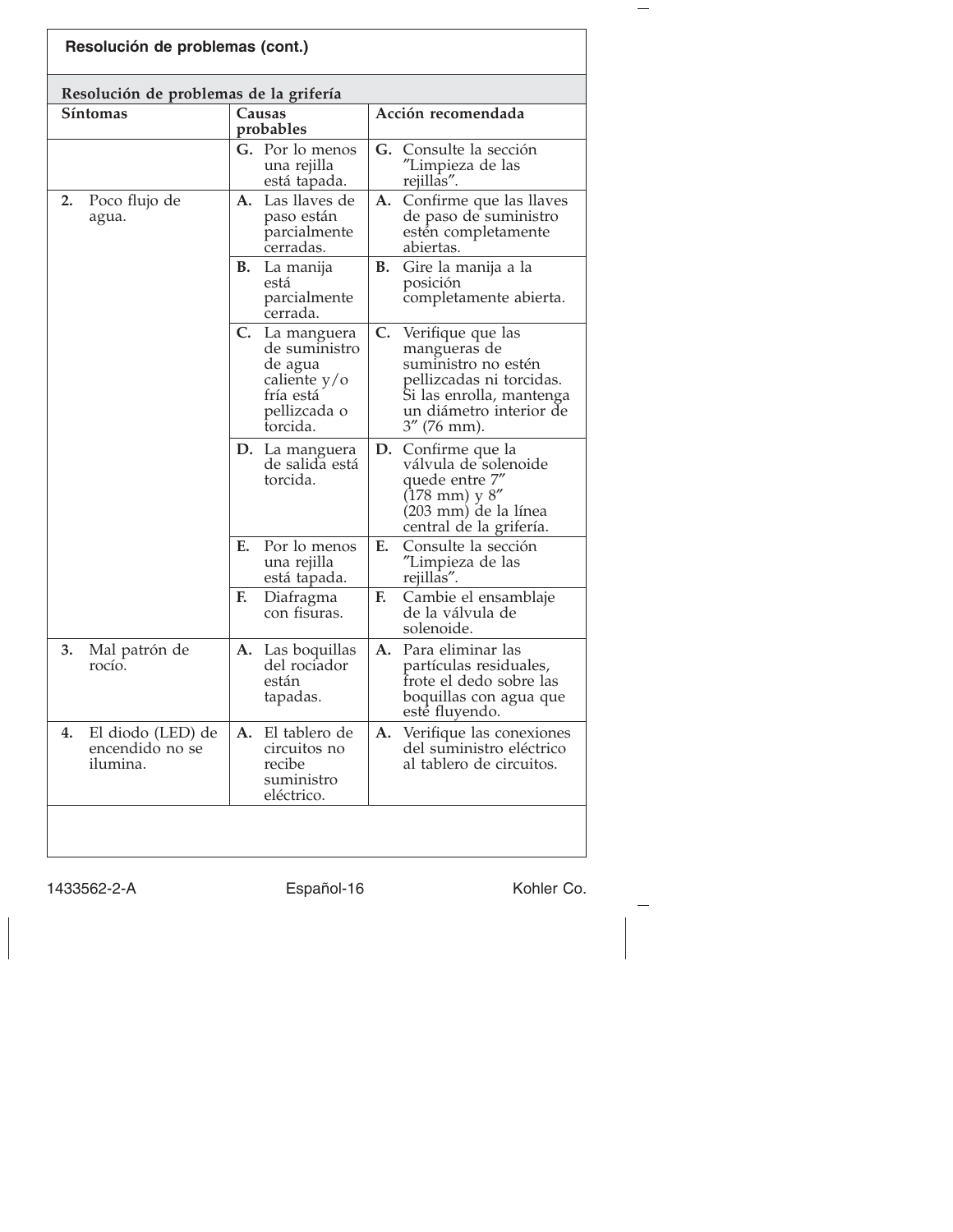|    | Resolución de problemas (cont.)                                                  |           |                                                                                                   |           |                                                                                                                                                                                                                               |
|----|----------------------------------------------------------------------------------|-----------|---------------------------------------------------------------------------------------------------|-----------|-------------------------------------------------------------------------------------------------------------------------------------------------------------------------------------------------------------------------------|
|    | Resolución de problemas de la grifería                                           |           |                                                                                                   |           |                                                                                                                                                                                                                               |
|    | <b>Síntomas</b>                                                                  |           | Causas<br>probables                                                                               |           | Acción recomendada                                                                                                                                                                                                            |
| 4. | El diodo (LED) de<br>encendido no se<br>ilumina.                                 |           | <b>B.</b> El cable<br>eléctrico está<br>enchufado a<br>un<br>tomacorriente<br>con<br>interruptor. | В.        | Enchufe el cable<br>eléctrico a un<br>tomacorriente no<br>conmutado de 120 VCA<br>(pruebe el<br>tomacorriente con un<br>radio o con otro<br>aparato). Confirme que<br>se ilumine el diodo<br>(LED) de encendido.              |
| 5. | Cae un chorrito o<br>gotas de agua<br>cuando la grifería<br>no está en uso.      |           | A. La anulación<br>manual está<br>parcialmente<br>activada.                                       |           | A. Haga girar el<br>dispositivo de<br>anulación manual hacia<br>la derecha hasta que se<br>detenga; luego hágalo<br>girar hacia la izquierda<br>hasta que deje de                                                             |
|    |                                                                                  |           |                                                                                                   |           | gotear agua.                                                                                                                                                                                                                  |
|    |                                                                                  |           |                                                                                                   |           |                                                                                                                                                                                                                               |
|    | Resolución de problemas de la válvula de solenoide<br><b>Síntomas</b>            |           | Causas<br>probables                                                                               |           | Acción recomendada                                                                                                                                                                                                            |
| 1. | Se fuga agua de la<br>válvula de<br>solenoide.                                   | А.        | Las<br>conexiones<br>de la<br>manguera no<br>están fijas.                                         |           | A. PRECAUCIÓN: Riesgo<br>de lesiones personales<br>o daños al producto.<br>Desconecte la energía<br>eléctrica principal y<br>cierre el suministro de<br>agua. Revise todas las<br>conexiones. Haga los<br>ajustes necesarios. |
|    |                                                                                  | <b>B.</b> | Fuga interna.                                                                                     | <b>B.</b> | Cambie el ensamblaje<br>de la válvula de<br>solenoide.                                                                                                                                                                        |
| 2. | No se escucha un<br>chasquido cuando<br>se activa la<br>válvula de<br>solenoide. |           | A. Conexión<br>suelta del<br>cable de la<br>válvula de<br>solenoide.                              | А.        | Revise las conexiones<br>del cable de la válvula<br>de solenoide al tablero<br>de circuitos.                                                                                                                                  |

Kohler Co. Español-17 1433562-2-A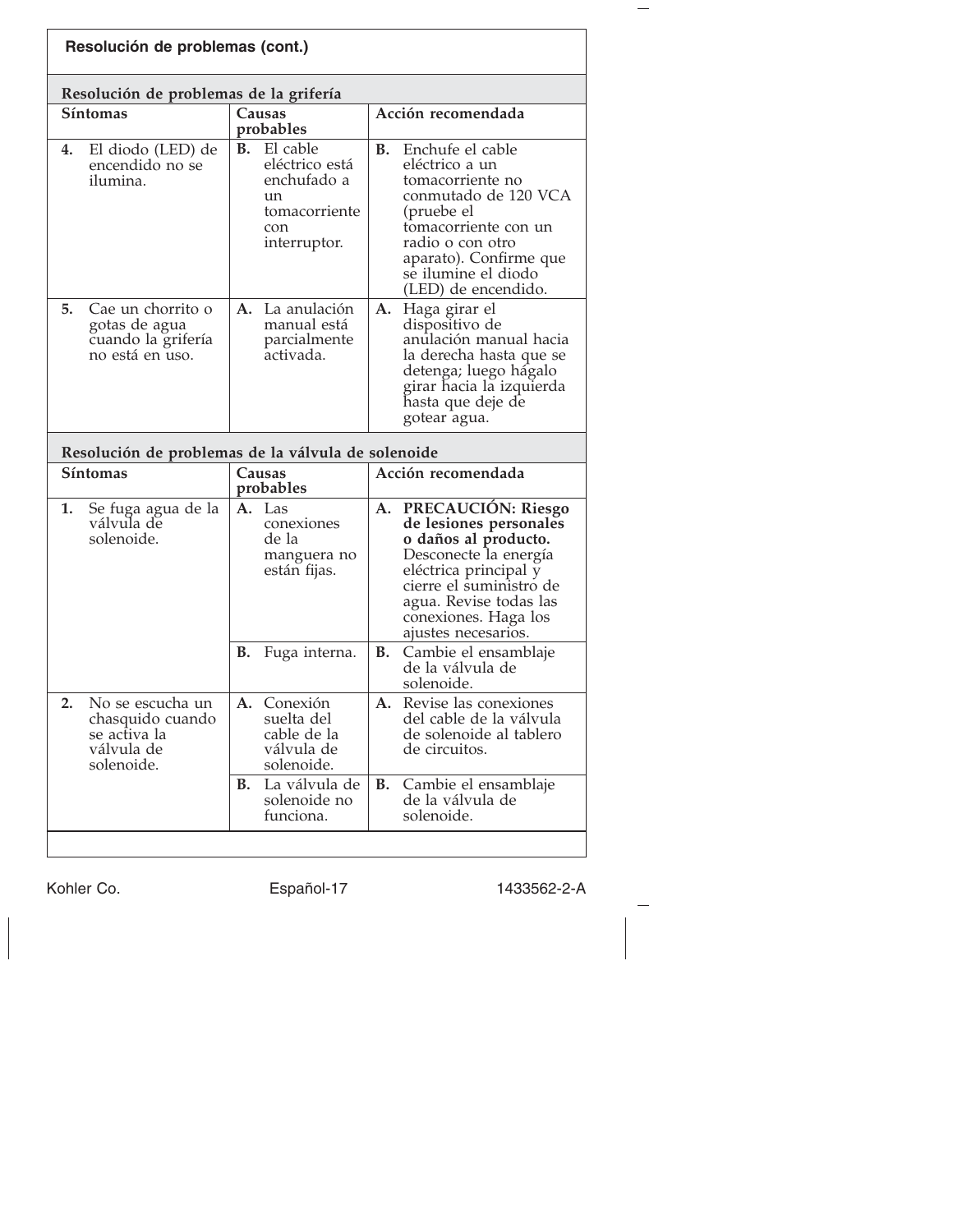| Resolución de problemas (cont.)                                                                     |                                                                                   |                                                                                                                |
|-----------------------------------------------------------------------------------------------------|-----------------------------------------------------------------------------------|----------------------------------------------------------------------------------------------------------------|
| Resolución de problemas del interruptor de la manija                                                |                                                                                   |                                                                                                                |
| <b>Síntomas</b>                                                                                     | Causas<br>probables                                                               | Acción recomendada                                                                                             |
| El LED en la<br>1.<br>manija se ilumina<br>cuando la manija<br>está cerrada.                        | A.<br>Es necesario<br>ajustar el<br>tornillo de<br>fijación de la<br>válvula.     | Consulte la sección<br>A.<br>"Ajuste del LED en la<br>manija".                                                 |
| 2.<br>La manija no<br>regresa a la<br>posición vertical.                                            | A. Es necesario<br>ajustar el<br>tornillo de<br>fijación de la<br>válvula.        | Consulte la sección<br>А.<br>"Ajuste del LED en la<br>manija".                                                 |
| 3.<br>El agua no cierra<br>por completo.                                                            | A. Es necesario<br>ajustar el<br>tornillo de<br>fijación de la<br>válvula.        | Consulte la sección<br>А.<br>"Ajuste del LED en la<br>manija".                                                 |
| El LED en la<br>4.<br>manija no se<br>ilumina cuando la<br>manija se gira a la<br>posición abierta. | La conexión<br>А.<br>del cable del<br>interruptor<br>de la manija<br>está suelta. | Revise la conexión del<br>A.<br>cable del interruptor de<br>la manija al tablero de<br>circuitos.              |
|                                                                                                     | В.<br>El tablero de<br>circuitos no<br>funciona<br>correctamente.                 | В.<br>Cambie el ensamblaje<br>de la cubierta.                                                                  |
| Resolución de problemas del sensor                                                                  |                                                                                   |                                                                                                                |
| Síntomas                                                                                            | Causas<br>probables                                                               | Acción recomendada                                                                                             |
| Funcionamiento<br>1.<br>intermitente del<br>sensor.                                                 | A. Suciedad en<br>la lente del<br>sensor.                                         | Elimine con cuidado la<br>A.<br>suciedad de la lente del<br>sensor con una solución<br>ligera de agua y jabón. |
|                                                                                                     | В.<br>El sensor<br>detecta vapor.                                                 | В.<br>Gire el surtidor para<br>alejarlo del vapor.                                                             |
| El diodo (LED) de<br>2.<br>la manija está<br>iluminado, pero el<br>de encendido no<br>lo está.      | Conexión<br>A.<br>suelta del<br>cable del<br>sensor.                              | Revise la conexión del<br>A.<br>cable del sensor a la<br>placa de circuitos.                                   |
|                                                                                                     |                                                                                   |                                                                                                                |

1433562-2-A Español-18 Kohler Co.

 $\overline{\phantom{a}}$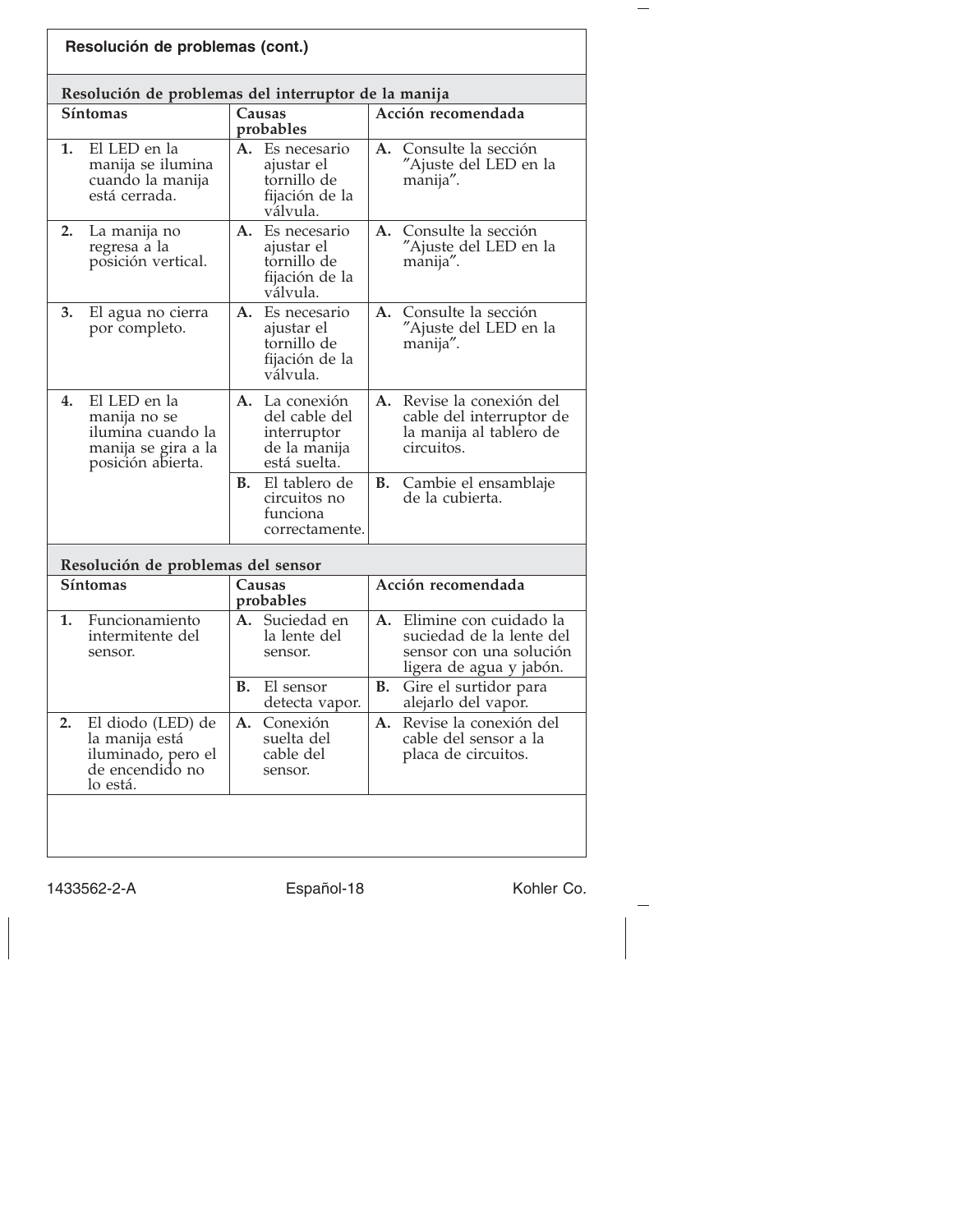| Acción recomendada<br>Causas<br>probables<br>El diodo (LED) de<br><b>B.</b> Suciedad en<br><b>B.</b><br>En el tablero de<br>la manija está<br>el conector<br>iluminado, pero el<br>de encendido no<br>del cable del<br>desconecte, limpie y<br>vuelva a conectar el<br>sensor.<br>lo está.<br>sensor.<br>El tablero de<br>C.<br>de la cubierta.<br>circuitos no<br>funciona. | circuitos con cuidado<br>conector del cable del<br>C. Cambie el ensamblaje | Resolución de problemas del sensor |  |
|------------------------------------------------------------------------------------------------------------------------------------------------------------------------------------------------------------------------------------------------------------------------------------------------------------------------------------------------------------------------------|----------------------------------------------------------------------------|------------------------------------|--|
|                                                                                                                                                                                                                                                                                                                                                                              |                                                                            | Síntomas                           |  |
|                                                                                                                                                                                                                                                                                                                                                                              |                                                                            | 2.                                 |  |
|                                                                                                                                                                                                                                                                                                                                                                              |                                                                            |                                    |  |
|                                                                                                                                                                                                                                                                                                                                                                              |                                                                            |                                    |  |
|                                                                                                                                                                                                                                                                                                                                                                              |                                                                            |                                    |  |
|                                                                                                                                                                                                                                                                                                                                                                              |                                                                            |                                    |  |

 $\overline{\phantom{a}}$ 

 $\overline{\phantom{a}}$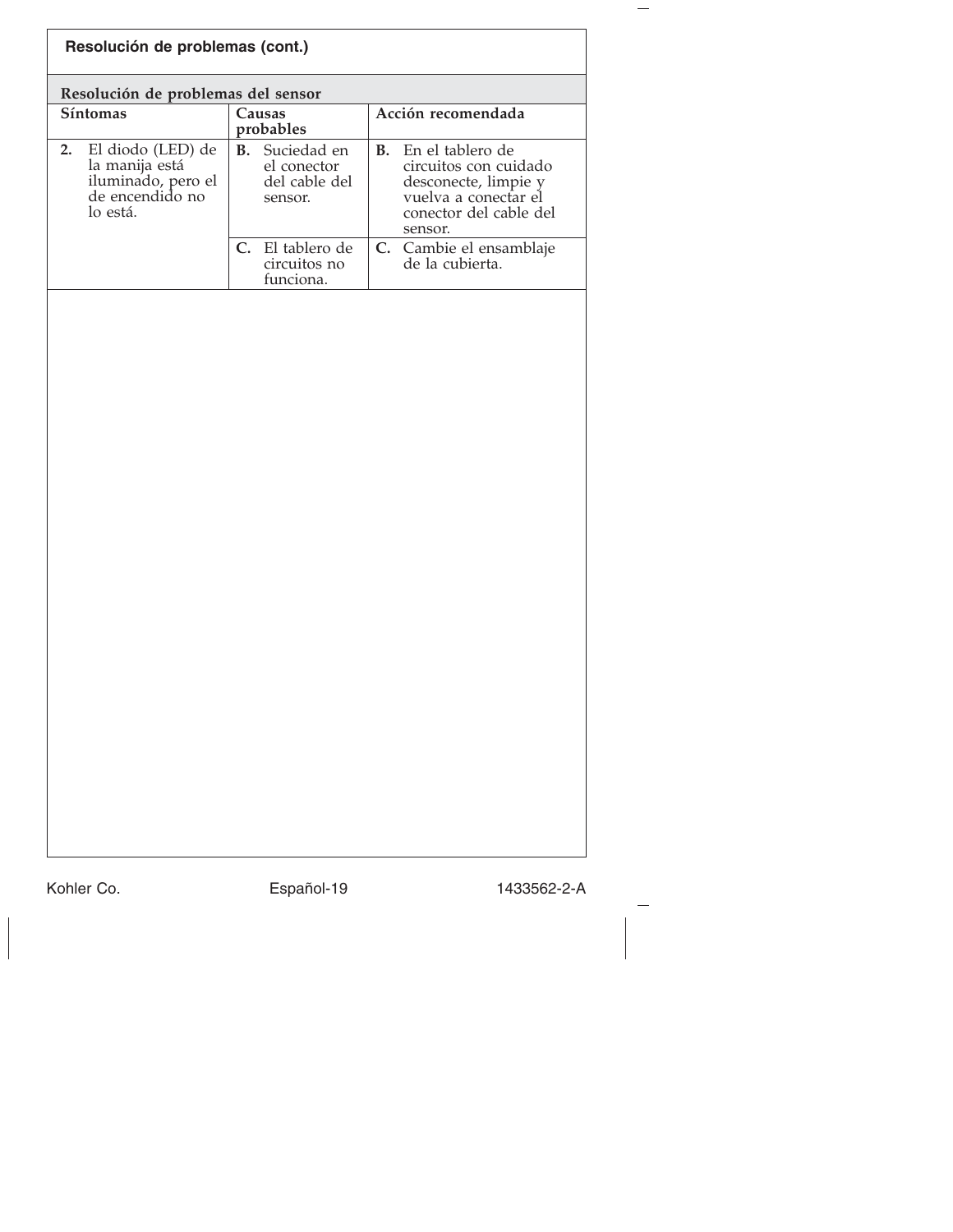## **Conformidad del control remoto**

Este equipo cumple lo establecido en la sección 15 de las normas de la FCC. La operación de este equipo está sujeta a las siguientes 2 condiciones:

1. Este equipo o dispositivo no puede causar interferencia perjudicial, y

2. Este dispositivo debe aceptar cualquier interferencia que reciba, incluida la interferencia que pudiera causar funcionamiento no deseado.

Cualquier modificación o cambio sin aprobación expresa de la parte responsable del cumplimiento podría invalidar el derecho del usuario a utilizar el producto.

Este equipo ha sido probado, y se ha encontrado que satisface los límites de un aparato digital Clase B, de acuerdo a la sección 15 de las normas de la FCC. Estos límites están diseñados para proveer protección razonable contra interferencia perjudicial en una instalación residencial. Este equipo genera, usa y puede radiar energía de radiofrecuencia y, si no se instala y utiliza en cumplimiento de las instrucciones, puede causar interferencia perjudicial a las comunicaciones de radio. Sin embargo, no se garantiza que la interferencia no pudiera ocurrir en una instalación en particular. Si este equipo causa interferencia perjudicial a la recepción de radio o televisión, lo que se puede determinar al encender y apagar el equipo, se le recomienda al usuario que trate de corregir la interferencia mediante una de las siguientes medidas:

• Cambie la orientación o el lugar de la antena receptora.

• Aumente la separación entre el equipo y el receptor.

• Conecte el equipo a un tomacorriente en un circuito diferente al que utiliza el receptor.

• Consulte al distribuidor o a un técnico con experiencia en radio/ televisión para obtener ayuda.

Este aparato digital Clase B cumple la norma canadiense ICES-003.

1433562-2-A Español-20 Kohler Co.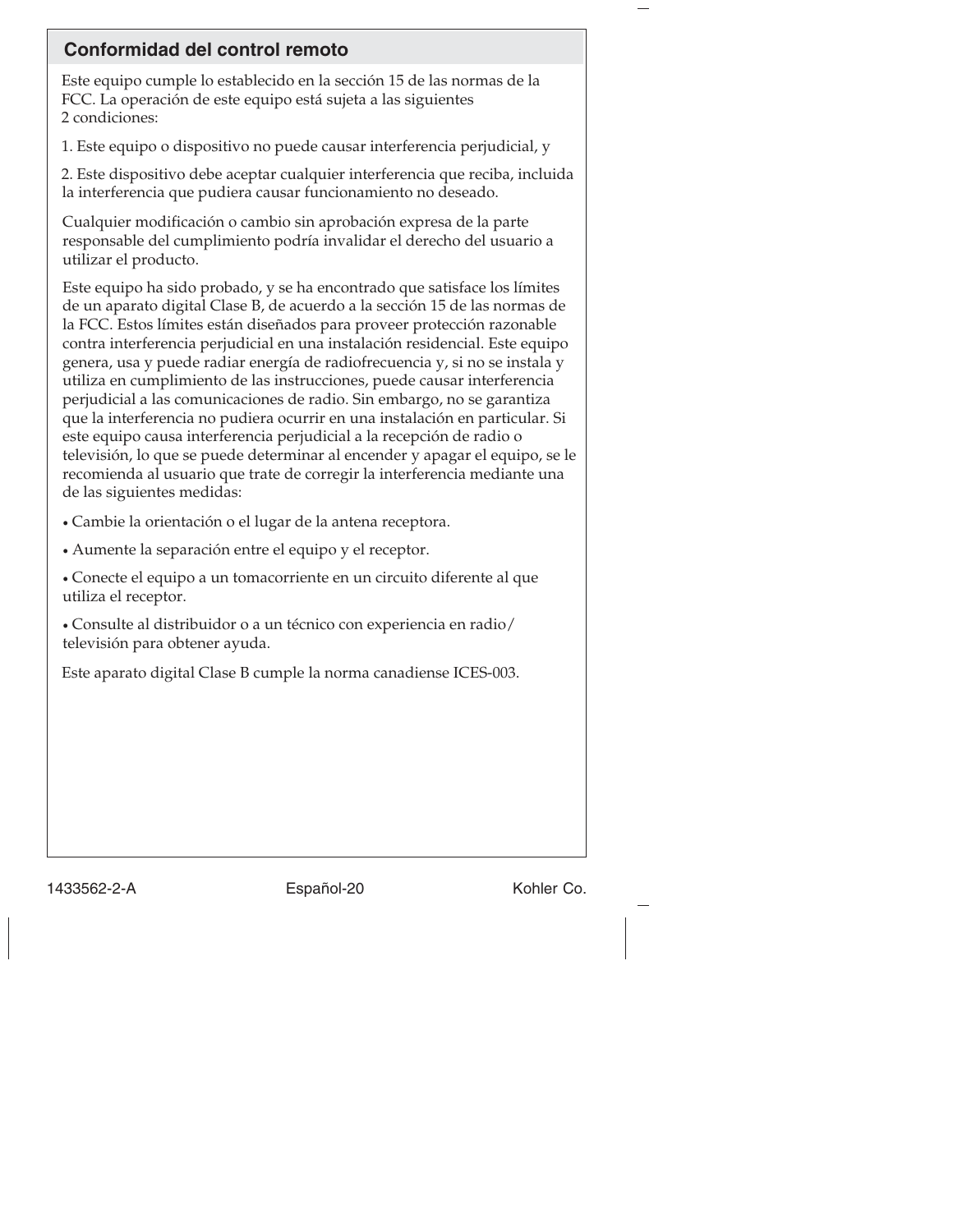## **Garantía**

**¿Necesita ayuda?** Comuníquese con nuestro Centro de Atención al Cliente.

EE.UU./Canadá: 1-800-4KOHLER (1-800-456-4537), México: 001-800-456-4537

**Para consultar información sobre piezas de repuesto**, visite kohler.com/ serviceparts.

**Para consultar información de cuidado y limpieza**, visite kohler.com/ clean.

A este producto lo cubre la **Garantía limitada de cinco años para griferías electrónicas, válvulas y controles de KOHLER®**, que puede consultarse en kohler. com/warranty. Solicite una copia en papel de los términos de la garantía al Centro de Atención al Cliente.

Kohler Co. 6. Español-21 1433562-2-A